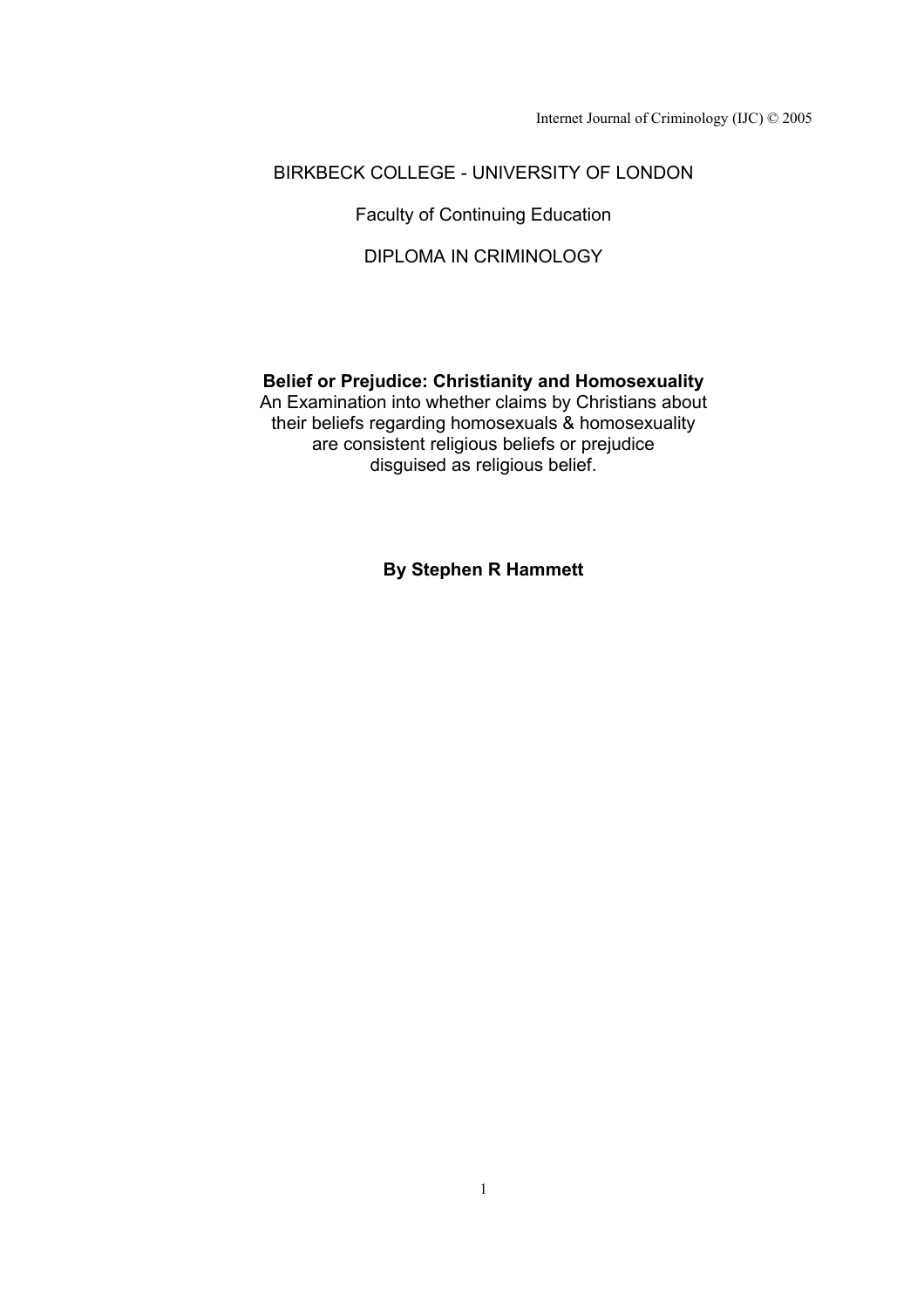## **ABSTRACT**

This dissertation examines the beliefs of those Christians who believe that homosexuality, identified as either as a lifestyle, identity or practice, is morally wrong, *and* that consenting adult homosexuals should not enjoy similar rights to heterosexuals. Specifically it asks if those beliefs are consistently grounded in Christian ideology or not. Where there are discrepancies the dissertation explores ways to tackle this problem, including legal remedies.

Suggested citation:

HAMMETT,SR (2004) Belief or Prejudice: Christianity and Homosexuality, Criminology Diploma dissertation, Birkbeck College, University of London.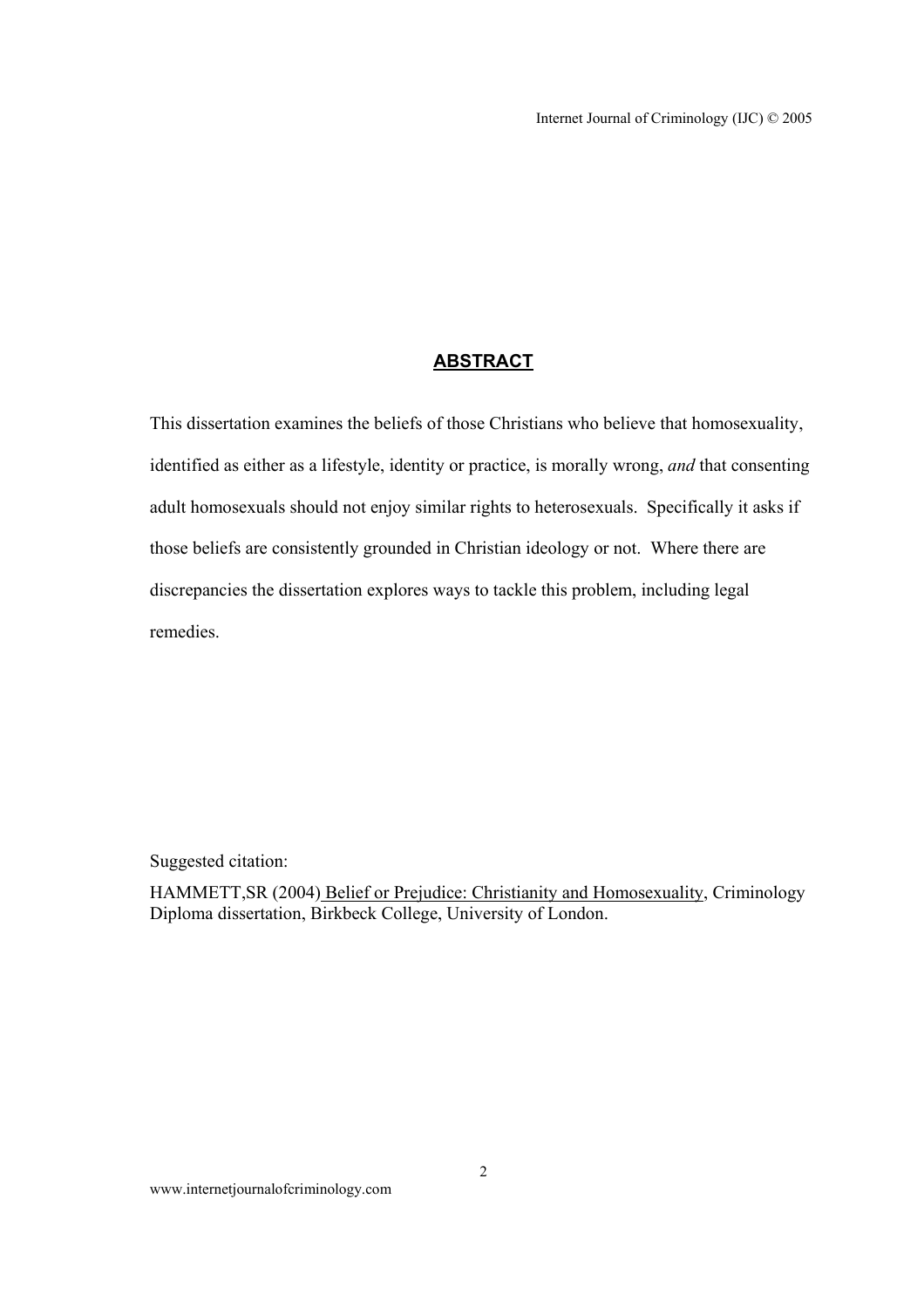## **CONTENTS**

## page

| $\overline{2}$ | Abstract                                                                   |
|----------------|----------------------------------------------------------------------------|
| 3              | Contents                                                                   |
| $\overline{4}$ | Acknowledgements and Dedication                                            |
| 5              | Conflicts of interest                                                      |
| 6              | Chapter $1$ – Introduction                                                 |
| 17             | Chapter 2 – The Concept of Truth                                           |
| 33             | Chapter 3 – The Concept of Free Speech and Topoi of Rights                 |
| 40             | Chapter $4$ – Prejudice                                                    |
| 51             | Chapter 5 – Differentiating Religious Belief, Social Opinion and<br>Hatred |
| 59             | Chapter $6$ – Conclusion                                                   |
| 66             | Appendix $A$ – Email to the Christian Institute                            |
| 67             | Abbreviations                                                              |
| 69             | Bibliography                                                               |
| 72             | Index                                                                      |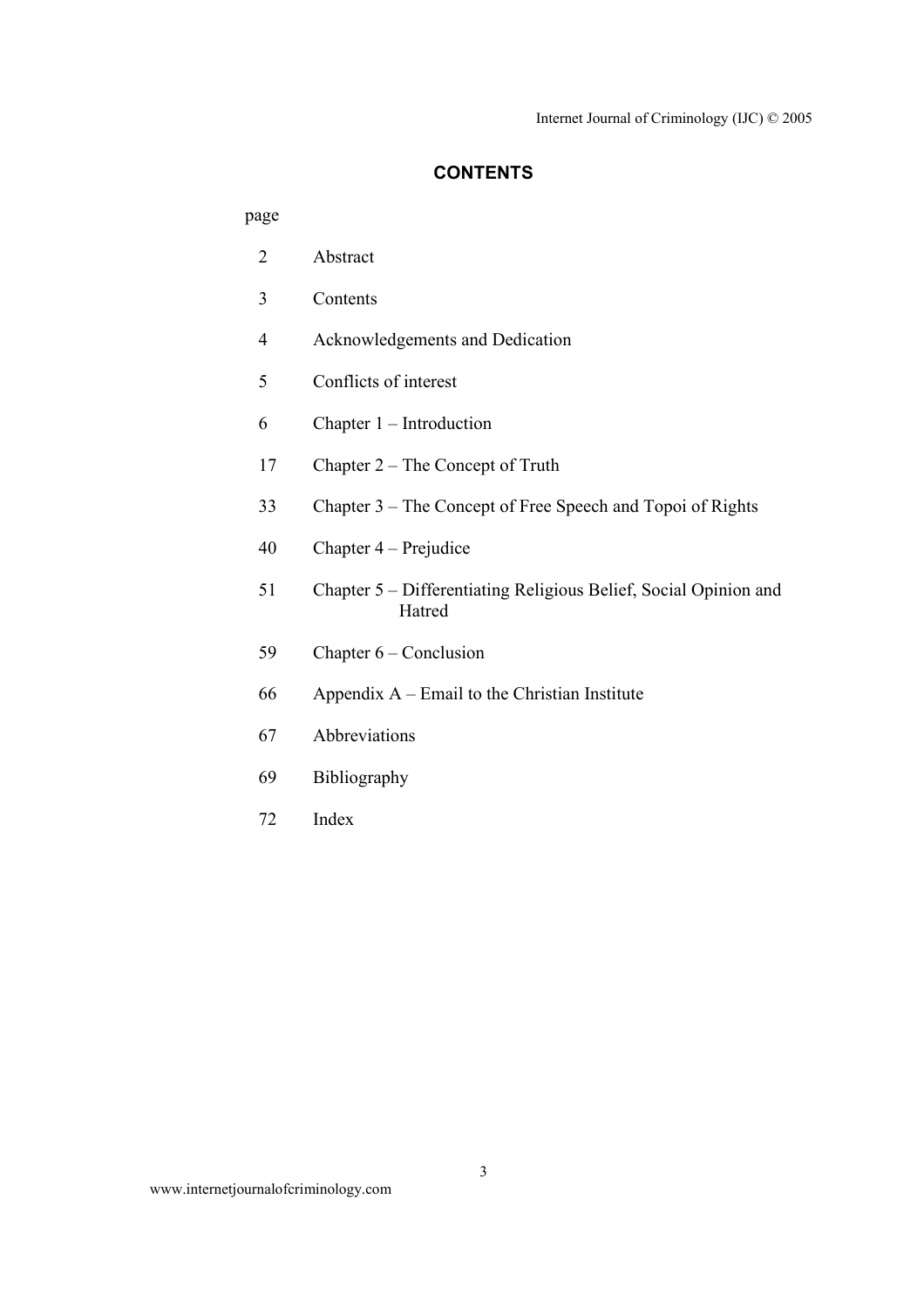## **ACKNOWLEDGEMENTS**

I wish to thank the following people for their assistance when researching this dissertation:-

Dr.Claire Valier for her support and guidance in producing this dissertation.

Dr.Stephen Parrott for organising and teaching this year's course.

I wish to thank my colleagues in the House of Commons Library's Science and Environment, Home Affairs and Social and General Statistics Sections for allowing me to consult their resources, and my Head of Section, Christopher Barclay, for his support. I also wish to thank Keith Cuninghame for granting me special leave to facilitate my studies.

I would like to thank individual colleagues who have provided both encouragement and checked my drafts for comprehensibility as non-criminologists, including Sarah Boyd-Moss, Dr.Philip Ward and Amina Hossain. I would also like to thank my colleague Dr.Simon Coates with whom I discussed aspects of Christianity, for his advice.

I wish to thank Professor Michael Kopelman and Dr.Eli Jaldow for their psychological support and encouragement before and during the writing of this dissertation.

I am grateful to Pressdram Limited for kindly granting me permission to reproduce their cartoon from Private Eye: 25.7.2003, p13: 'Coliseum forthcoming Events', which appeared during the Church of England's debate about gay clergy in 2003. [Removed from this copy for copyright reasons]

Regrettably attempts to obtain clarification from the Christian Institute about both their definition of homosexuality and their interpretation of §28 of the *Local Government Act 1988* proved fruitless. I have included my last email to them in Appendix A, for information.

Finally I wish to thank my mother, Margaret  $\&$  sister, Linda, for their support during the course of my criminology studies.

### **DEDICATION**

This dissertation would never have been written or completed without Brenda Finney who encouraged me to complete the first year of my Criminology Certificate at Birkbeck, despite my reluctance to do so because of lack of self confidence. Without her persistence I would never have progressed to this course. It is to her, therefore, that I dedicate this dissertation.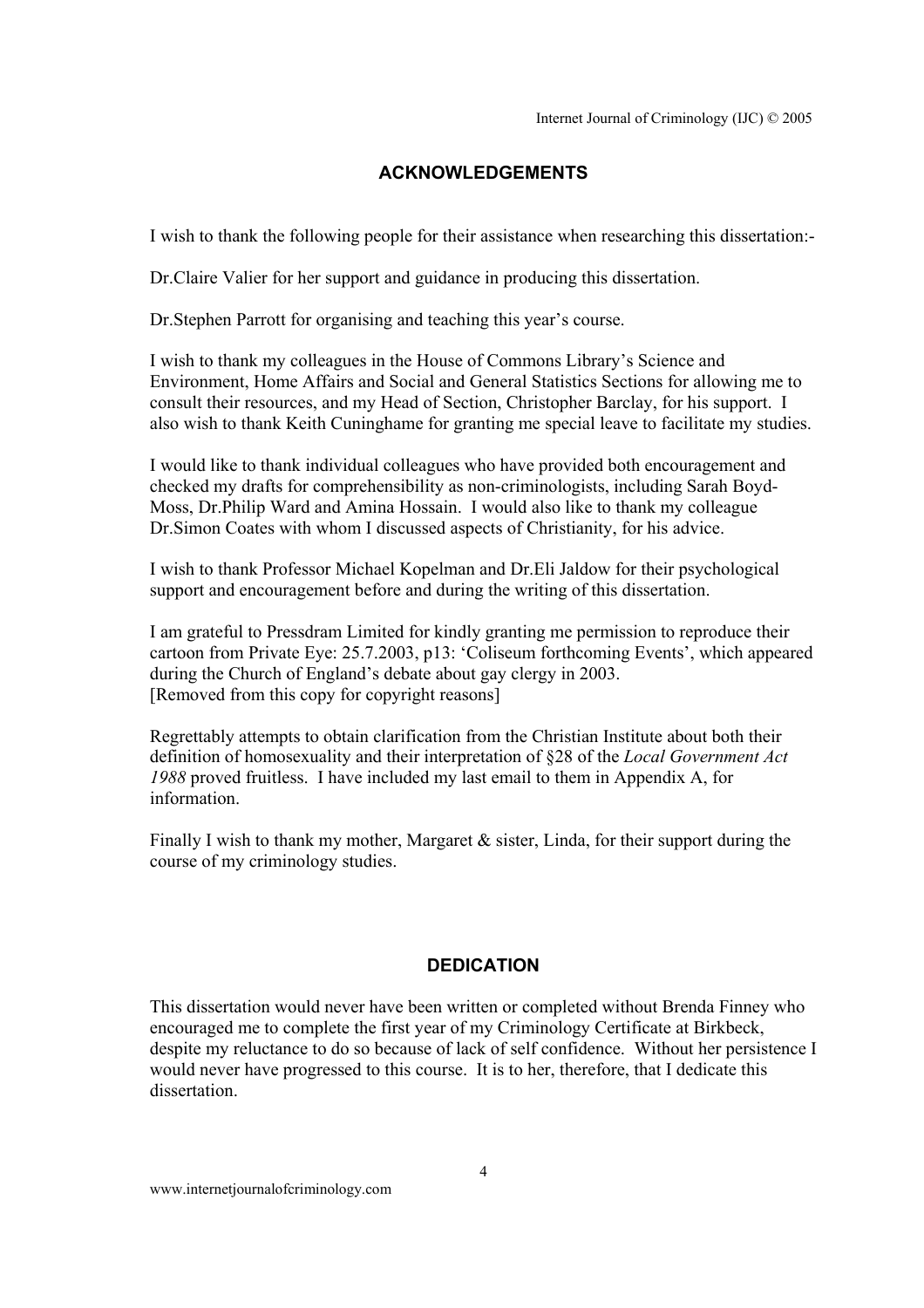Internet Journal of Criminology (IJC) © 2005

## **Declaration**

I declare that this is my own work and that where I have referred to the work of others, I have fully cited them.

Stephen Russell Hammett

 $\mathcal{L}_\text{max}$ 

3 June 2004

## **Conflicts of interest**

The author declares the following conflicts of interest.

I am a Life Member of the British Humanist Association. I also have a homosexual sexual orientation.

Sponsorship: none

### **Word count**

The total number of words used here is 11,185.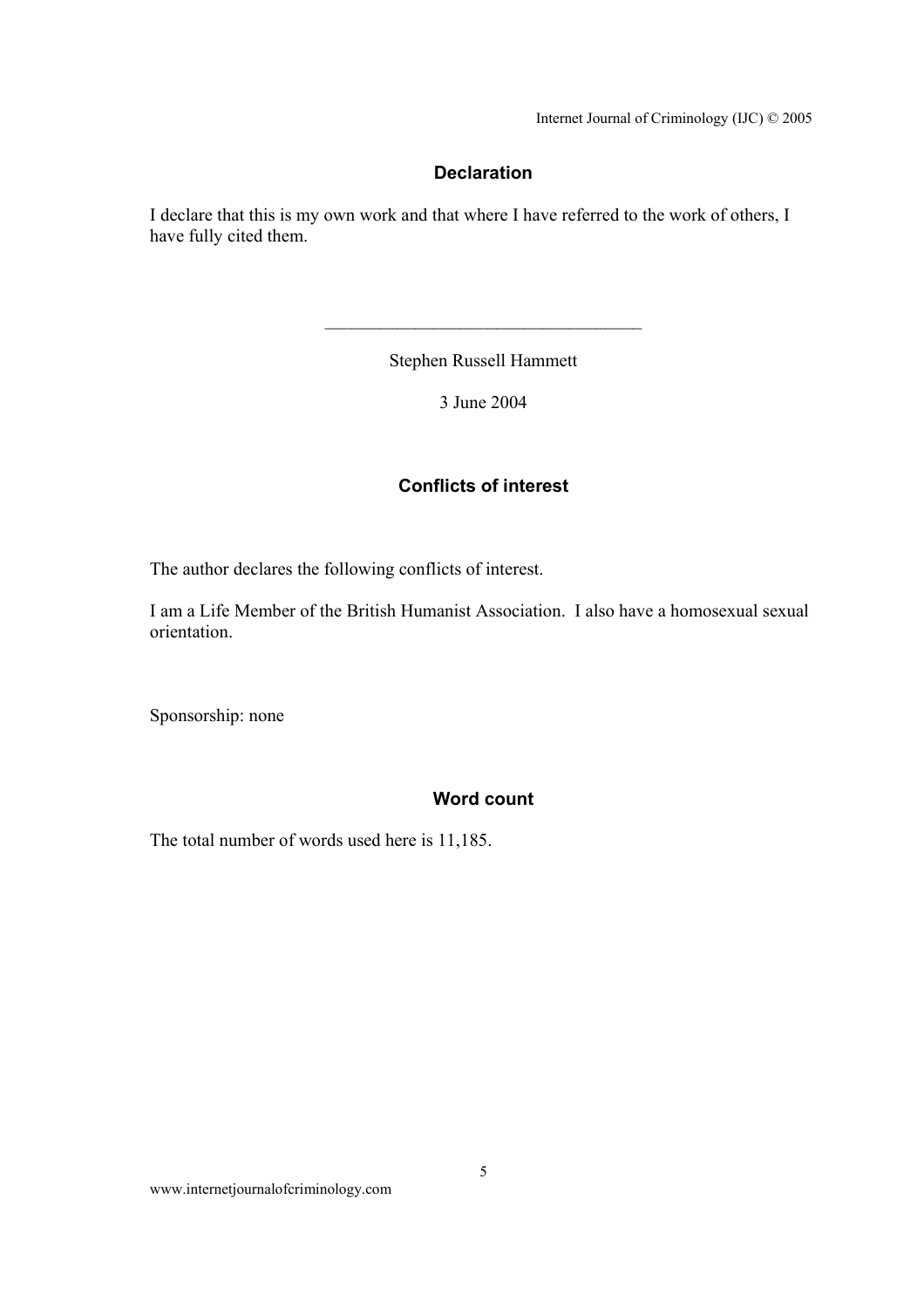Internet Journal of Criminology (IJC) © 2005

**Chapter 1** 

# **Introduction**

www.internetjournalofcriminology.com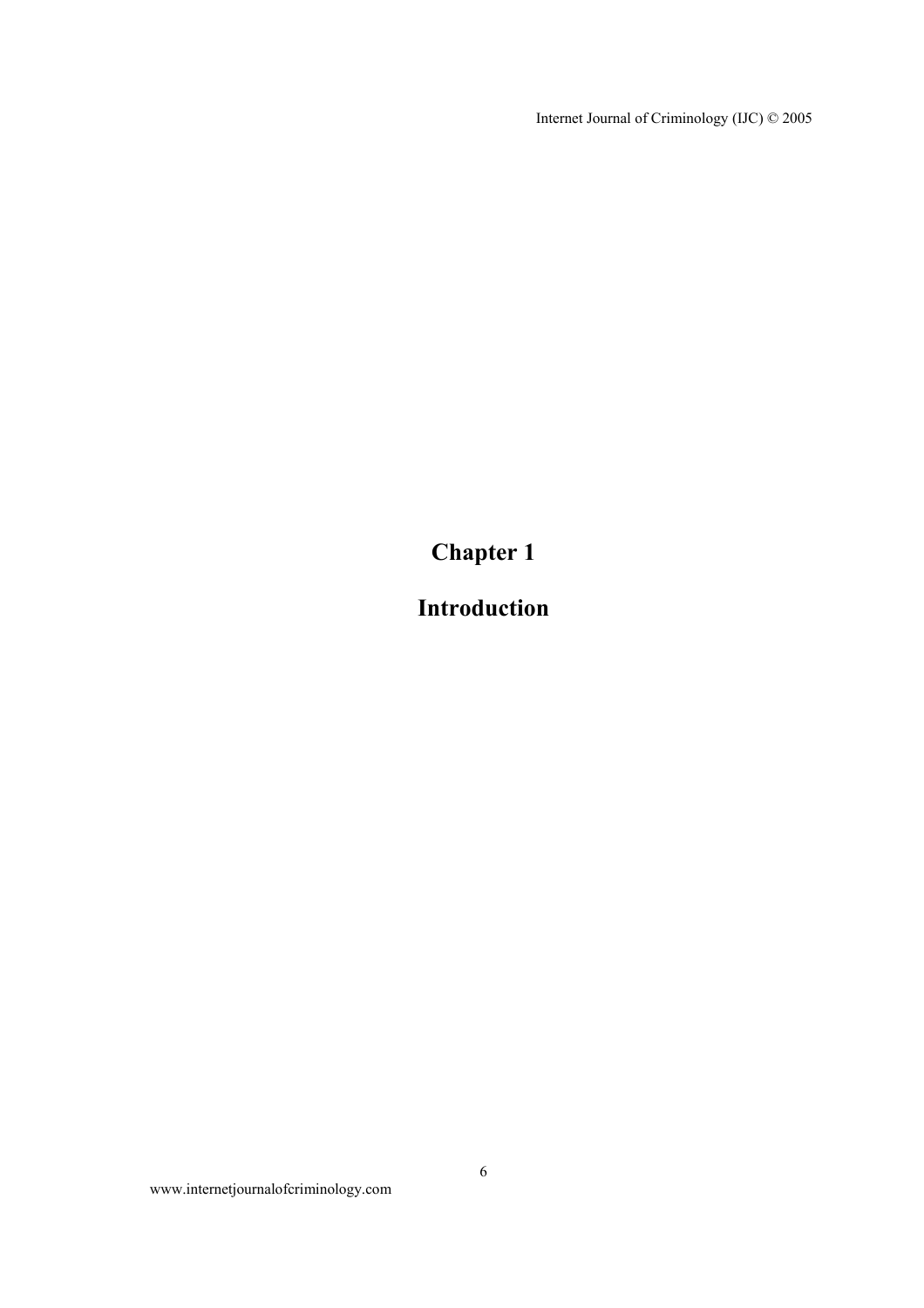#### **INTRODUCTION**

This dissertation examines the beliefs of those Christians who believe that homosexuality, identified as either as a lifestyle, identity or practice, is morally wrong, *and* that consenting adult homosexuals should not enjoy similar rights to heterosexuals. Specifically it asks if those beliefs are consistently grounded in Christian ideology or not. Where there are discrepancies the dissertation explores ways to tackle this problem, including legal remedies.

There is currently intense debate within the Christian community about homosexuality, representing different strands of belief and opinion about scriptural ontology and how it should be interpreted. It is not possible however to simply categorise opinions on this topic according to whether believers are "liberal", "conservative" or "orthodox". A narrow reading of media reports could, for example, leave one believing that evangelistic Christians are all "antigay". In reality there are both gay and non-gay evangelicals who accommodate homosexuals.<sup>1</sup> Where "antigay" discourse does arise it is however most frequently to be found among a section of conservative Christians (Herman,D. 1997; Buss,D & Herman,D 2003), often with fundamentalist beliefs. It is this group, which I call antigay- or AG-christophrenics, that I am particularly interested in.

To begin with I will give the criminological relevance of this dissertation, which I will follow with clarification of the terminology used.

## **Criminological relevance**

 $\overline{a}$ 

<sup>1</sup> For example: HOBSON,P. (2003) *A church of sadness and shame*, Guardian: 8 July 2003. Available at: <http://www.guardian.co.uk/gayrights/story/0,12592,993650,00.html> [Accessed: 23.4.2004]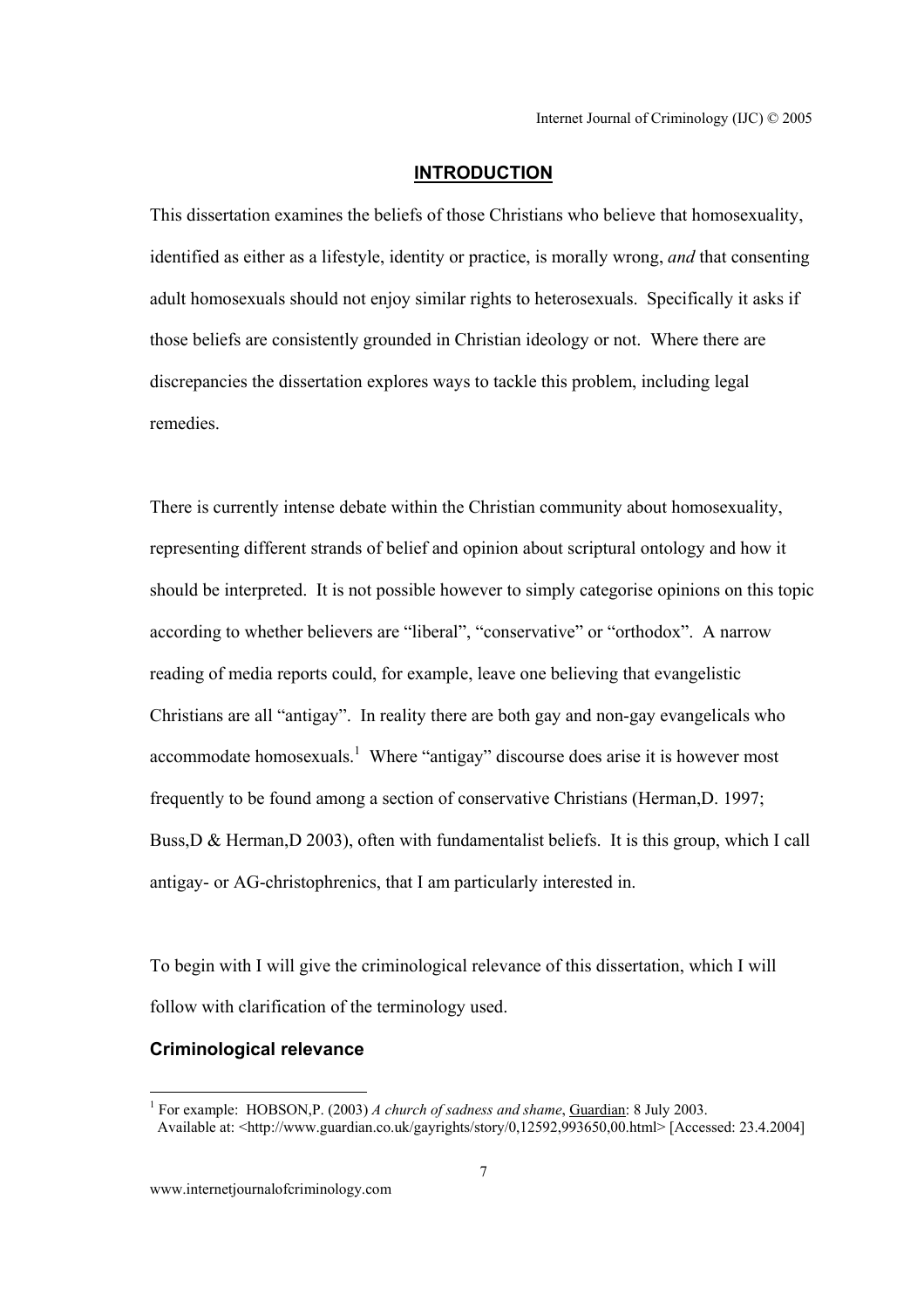Since the *Race Relations Act 1976*, Britain has begun to adopt measures, either through legislation or through substantive law, that seeks to tackle crime towards people because of their actual or perceived race, gender, sexual orientation or religious beliefs, which I shall refer to as protected groups. These measures vary from prohibiting discrimination against those by reason of their membership of a protected group, to increasing penalties for offenders convicted of crimes towards protected groups. However some groups are better protected than others. In particular whilst inciting hatred, homicide or genocide towards racial and religious minorities is a criminal act, covered by various statutes (eg. the *Genocide Act 1969*) there is doubt by agents of the criminal justice system, such as the police and Crown Prosecution Service (hereafter CPS) as to the application of hate crime legislation to homosexuals. For example, homosexuals are excluded as a protected group for the purposes of genocide. Criminologically this dissertation should assist agents of the criminal justice system to differentiate between the acts of hate speech which may give rise to criminal liability and the articulation of religious beliefs, where the discursive assault upon homosexuals is shown, in reality, to be grounded more in dislike or in using supporting *non-religious* data than the *consistent* articulation of religious ideology. Neither non-religious data nor inconsistent religious ideology should be privileged.

### **Terminology**

I shall now deal with the terminology used in this document. In discussing any controversial topic, the language used to describe specific concepts is significant in that pre-conceived ideas about the subject may remain unchallenged or become reinforced. Ideologies themselves define things into categories which, as they become entrenched,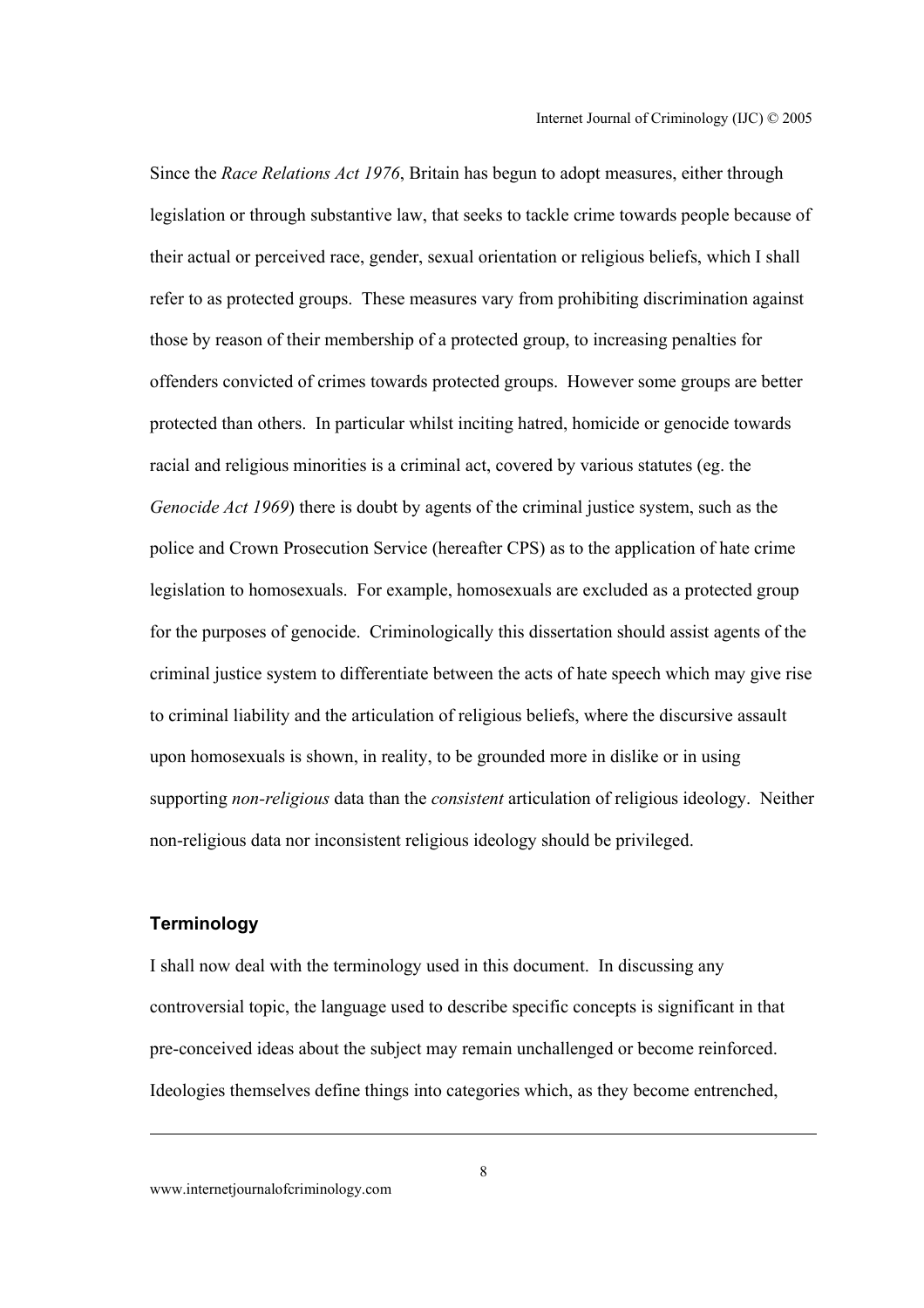appear descriptively accurate, representative or normative, when in fact they may simply amplify or preserve existing prejudices. To minimise this effect I have substituted a series of concepts in an attempt to create discursively neutral ground. I have used the suffix *– phrenia* denoting (here) a 'state of mind', though one must be aware that it has not only clinical (psychological) but also cultural connotations. For reasons of necessary brevity these are not explored further here. Using this suffix I have created the following neologisms, with the holders of such beliefs denoted *-phrenics*, in brackets after the definition:-

| state of mind  | affected person | definition                                         |
|----------------|-----------------|----------------------------------------------------|
|                | (described as   |                                                    |
|                | being)          |                                                    |
| atheophrenia   | atheophrenic    | <i>non</i> -belief in deities, the supernatural or |
|                |                 | spiritual                                          |
| christophrenia | christophrenic  | belief in the Christian ideology                   |
| theophrenia    | theophrenic     | belief in deities, the supernatural or spiritual   |
| heterophrenia  | heterophrenic   | a belief that one is sexually attracted or         |
|                |                 | aroused by a person of the opposite gender         |
|                |                 | to oneself                                         |
| homophrenia    | homophrenic     | a belief that one is sexually attracted or         |
|                |                 | aroused by a person of the same gender as          |
|                |                 | oneself                                            |
|                |                 |                                                    |

One could argue that using the term –*phrenia* to describe each psychological state, implies psychiatric illness, (eg. schizophrenia). Whilst this remains true it nevertheless indicates that the disputed causes of each state-of-mind are being treated equally. The ætiology and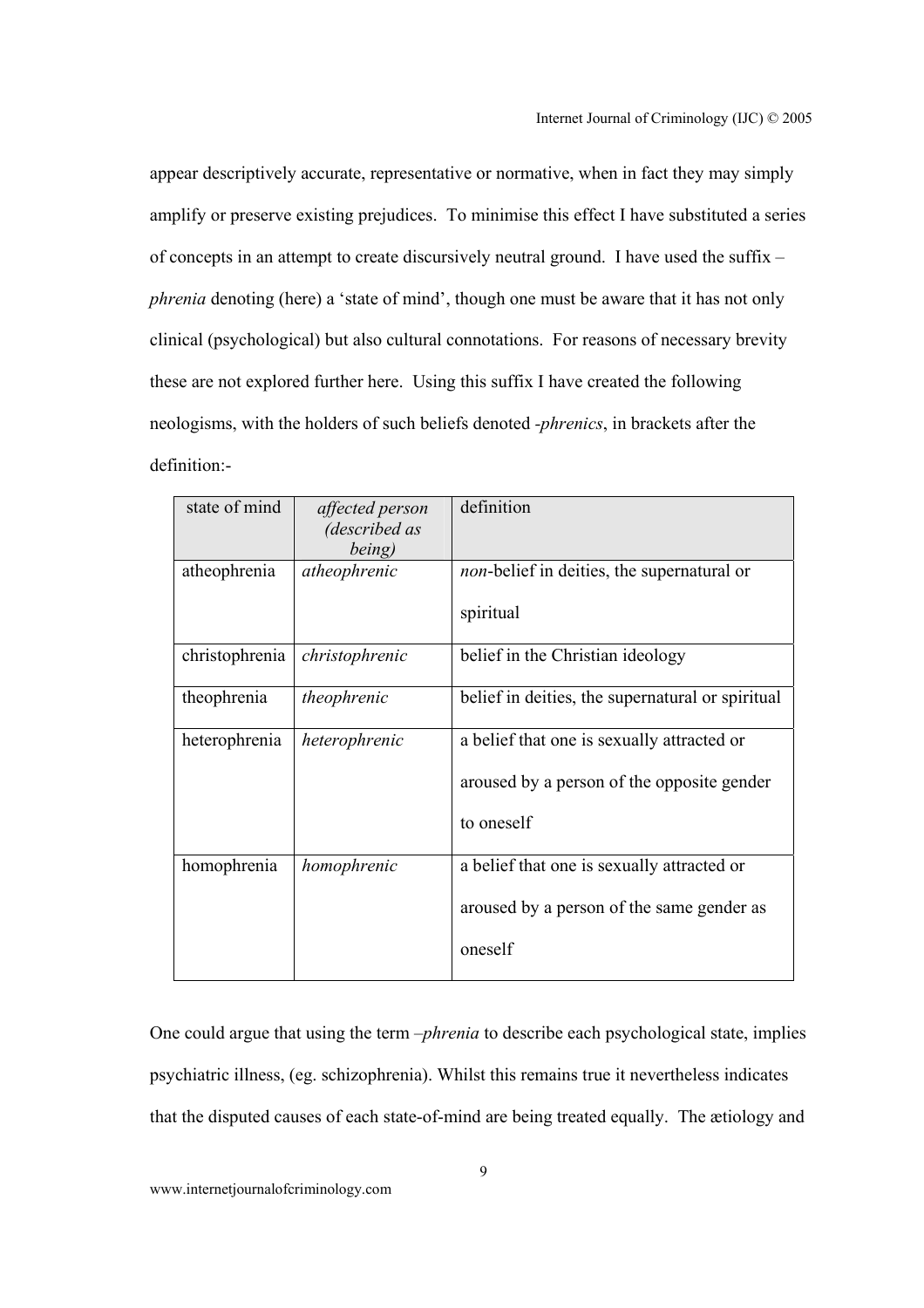ontology of both religion and homosexuality are contested. However we do know biologically that beliefs about one's identity or orientation – religious, political or sexual – are derived or perceived because of neurological processes that facilitate cognition. It is for this reason that I have chosen to specifically use the suffix –*phrenia* to describe all these beliefs about oneself as being properties of the mind.

The term "fundamentalist" is used here to describe those Christians who subscribe to *inerrancy*.<sup>2</sup> Inerrancy is a belief position in which the texts making up the Bible are read literally rather than contextually, and believers claim that the entire Bible is true.<sup>3</sup> The main weakness of inerrancy is that if any part of scripture can be shown to be false, the credibility of the whole Bible is undermined. As the texts constituting the Bible have changed over time, this is especially problematic for inerrants.

Another problem one encounters is how to describe those who appear to hold intolerant opinions about homosexuals. The term "homophobic" is problematic in that it implies that the person so labelled literally has a pathological fear of gays. It can also become as much a term of abuse as referring to gays as perverts. I have adopted the term used by Herman (1997) of *antigay*. Although not ideal as it is itself a loaded term, I believe that it is more satisfactory than the alternative: homophobia.

<sup>&</sup>lt;sup>2</sup> See, for example: Biblical Inerrancy and Infallibility: Description, Problems and Implications Available at: <http://www.religioustolerance.com/inerran2.htm> [Accessed: 30.12.2003]

<sup>&</sup>lt;sup>3</sup> For example: (i) Christian Institute. Available at: <http://www.christian.org.uk/basisoffaith.htm> [Accessed: 29.1.2004]; (ii) The Rev. Fred Phelps' Westboro Baptist Church. Available at: < http://www.godhatesfags.com/main/> [Accessed: 31.1.2004]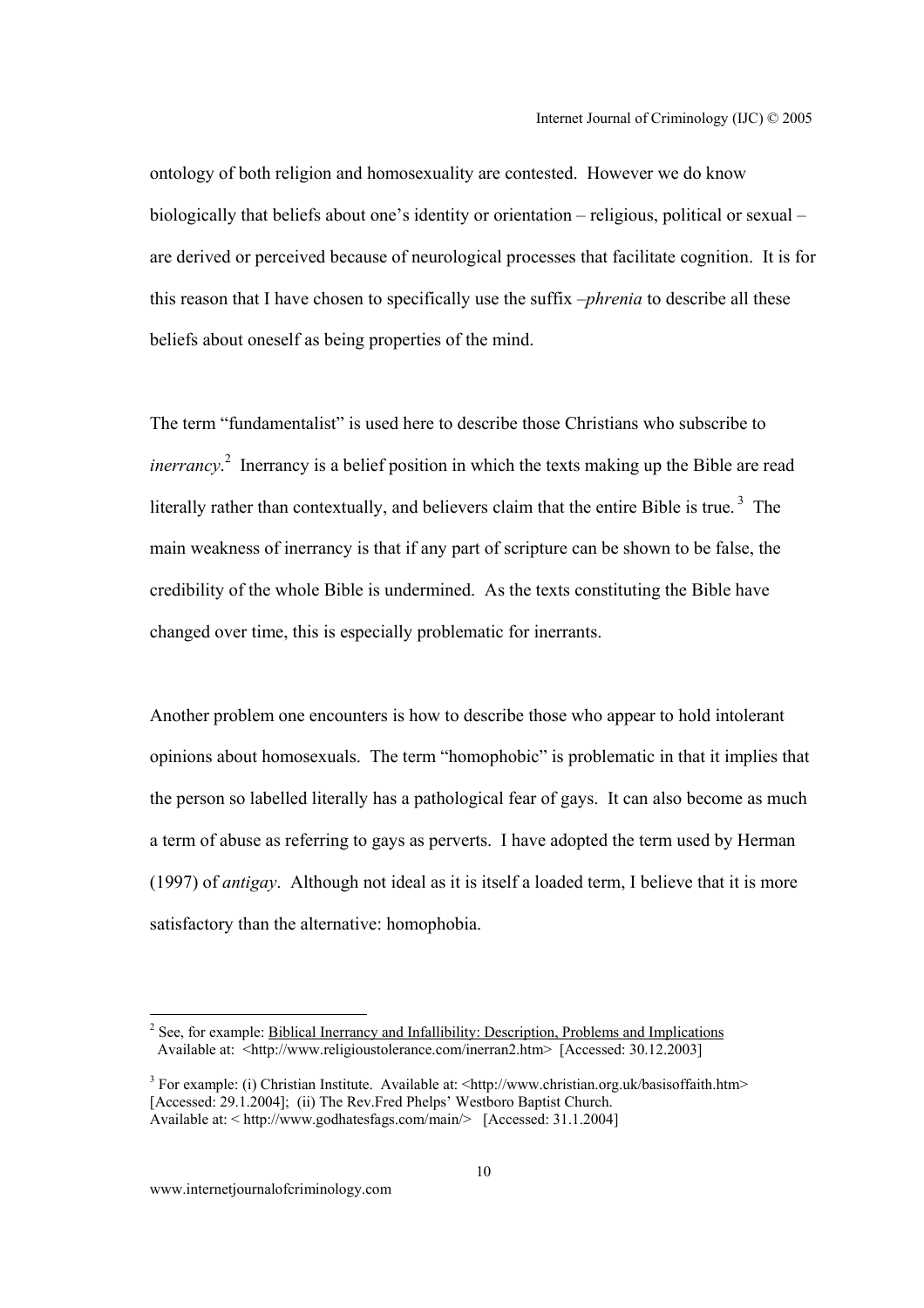The next area I want to address is the connection between belief and ideology. The term "belief" is defined in the Oxford English Dictionary (in this context) as:

'*Mental acceptance of a proposition, statement, or fact, as true, on the ground of authority or evidence*.'<sup>4</sup>

Ideology (here) consists of beliefs which guide behaviour.<sup>5</sup> Religious beliefs guide the behaviour of those professing to hold those beliefs, or behaviour may be attributed to religious belief. Beliefs, here form part of an ideology, comprising psychological responses, whether about the environment in which one lives or, for example, towards what Allport (1954) calls both *in-groups* and *out-groups*. Beliefs about out-groups *may* be more negative than towards members of one's own in-groups, stereotyping the out-group behaviour, but this does *not* necessarily follow.

Different topoi of ideology seek to explain its characteristics, including more recently the Marxist topos of *false consciousness* bound by their essentialist interpretation of society, through Laclau's *social imaginary* topos to Žižek's *ideological fantasy* (Torfing,J. 1999). Ideology in its fundamentalist form can also lead to an ideal of hegemony, where there is no distinction between the political, social and the religious, nor a public-private boundary. Here, those who are either non-conformist or whose behaviour differs from the *ideological norm*, face marginalisation, persecution and even extermination: part of the spectrum

 $\overline{a}$ 

<sup>&</sup>lt;sup>4</sup> Oxford English Dictionary online. Available at: <http://dictionary.oed.com/> [Accessed: 1.6.2004]

<sup>&</sup>lt;sup>5</sup> JARVIS, C. (2004) Values, Beliefs and Ideology. Available at: <http://www.brunel.ac.uk/~bustcfj/ethics/8> [Accessed: 1.6.2004]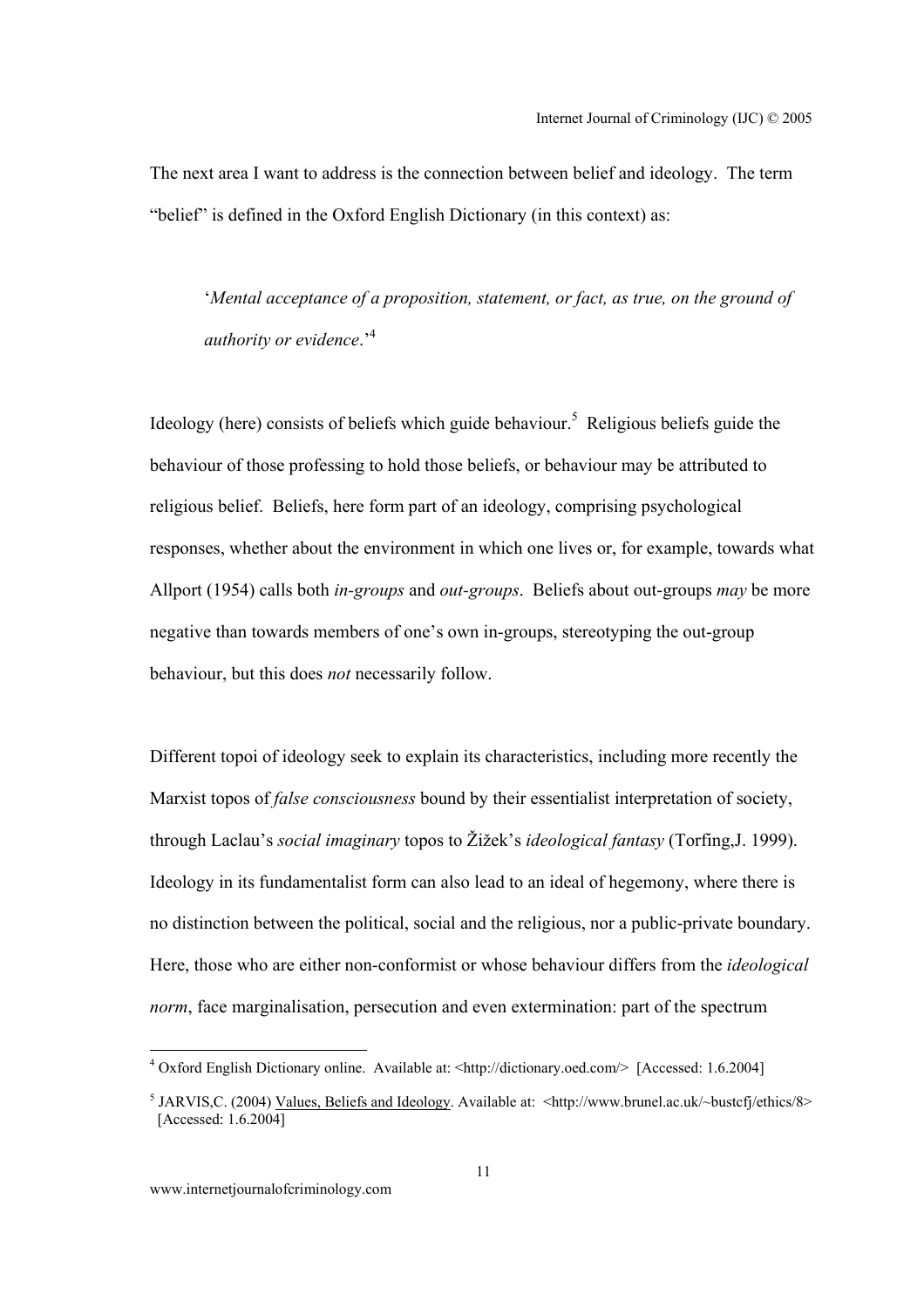outlined in Goldhagen's *Eliminationism Thesis* (Goldhagen,DJ. 2002). Here I view ideology as a belief system grounded in a series of perceived truths, of which more in the next chapter.

Recently, and controversially, AG-christophrenics have sought to privilege theophrenic beliefs about morality, including specifically homophrenia, in employment law, a position being legally contested. When the European Union introduced its Employment Directives, AG-christophrenics sought the legal right to discriminate against homophrenic employees, on the grounds that imposition of the law infringed *their right* to practice their religion. In particular AG-christophrenics sought and obtained the right to refuse to employ a homophrenic if a significant number of that religion's followers objected that it conflicted with their religious convictions. $6$  Conversely the rights of employers with a non-religious ethos where a majority of their employees object on secular grounds to employing a Christian are not respected.

Forty years ago discrimination against homophrenics would not have been an issue because prior to the *Sexual Offences Act 1967* (hereafter SOA 1967) all homophrenic *acts* were a criminal offence. The SOA 1967 partially decriminalised homophrenic acts performed in private. Some homophrenic conduct, which was legal when performed by heterophrenics, remained criminal offences prior to the *Sexual Offences Act 2003*. However sex in public lavatories, predominantly performed by male homophrenics<sup>7</sup> remains a crime<sup>8</sup>, MPs

 $6$  The Employment Equality (Sexual Orientation) Regulations 2003,  $\S3(b)(ii)$ .

<sup>7</sup> HC Deb (2002-03) 412, col.604ff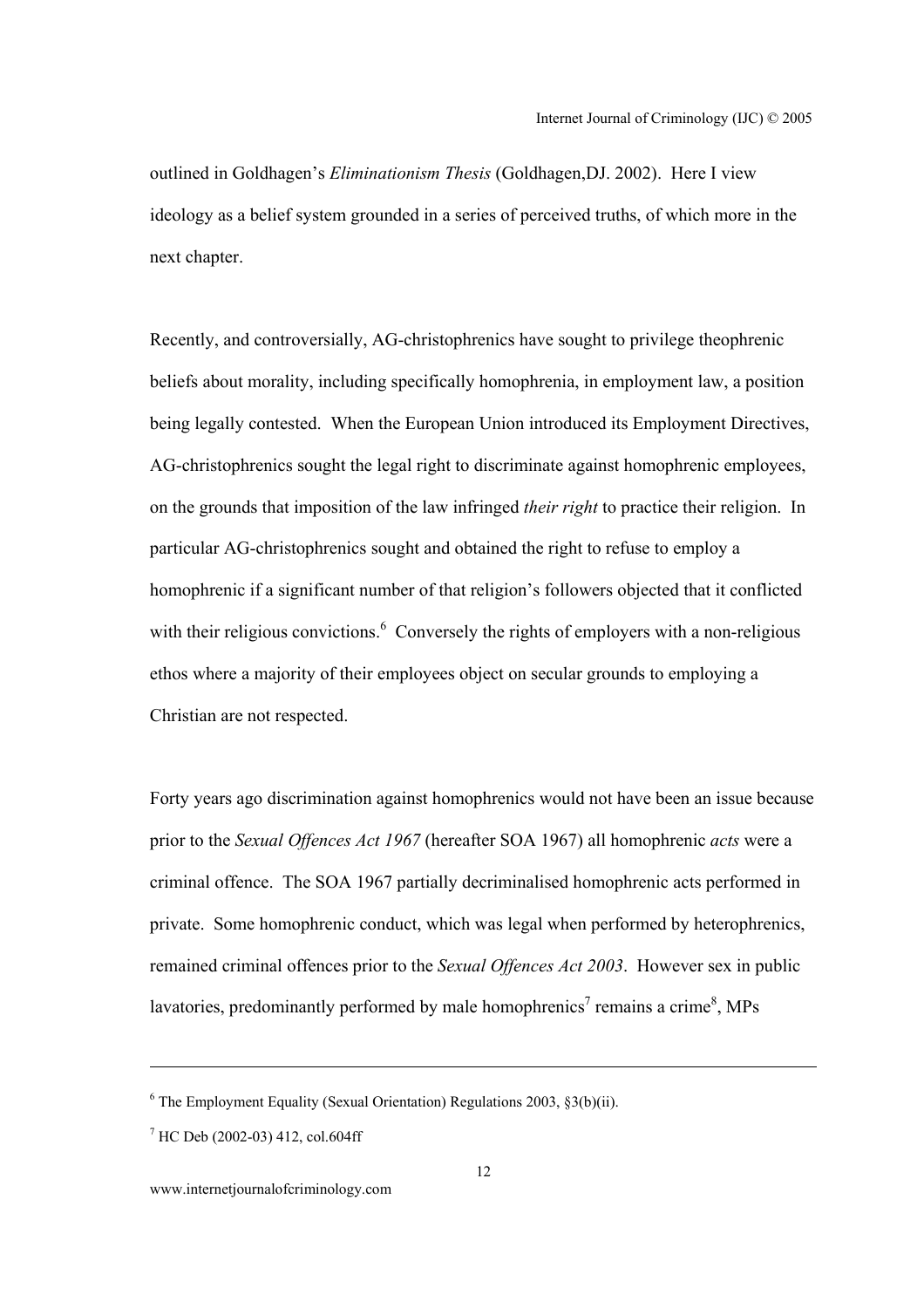expressing concern of the effects of viewing this on children<sup>9</sup>, but not the heterophrenic equivalents such as having sex in their back garden or bedroom, where children might encounter this activity.

Homophrenia remains a criminal offence in many parts of the World, and in countries such as Iran and Saudi Arabia, carries the death penalty, whilst in Egypt and India it is punishable by imprisonment.<sup>10</sup>

Prior to decriminalization in the UK, homophrenia, as a crime, was studied by criminologists seeking to treat or cure homophrenic *offenders* using methods ranging from aversion and electroconvulsive therapies (West 1960), various psychological treatments to hormone injections (Hodges 1992). The Nazis tried other methods in the Buchenwald and Neuengamme concentration camps (hereafter KZ) under Dr .Carl Jensen (alias "Dr.Værnet") including castration followed by gland implants and forcing homophrenic prisoners to visit the brothel in KZ Flossenbürg on a weekly basis, in the belief that this could "cure" them  $11$ 

<sup>8</sup> *Sexual Offences Act 2003*, §71

<sup>&</sup>lt;sup>9</sup> HL Deb (2002-03) 649, col.67

 $10$  Love Hate and the Law, New Internationalist, October 2000. Available at: <http://www.newint.org/issue328/facts.htm> [Accessed: 29.10.2003]

<sup>11</sup> *The Hunt for Nazi Concentration Camp Doctor Carl Værnet. Gay Holocaust*. Available at: <http://users.cybercity.dk/~dko12530/hunt\_for\_danish\_kz.htm> [Accessed: 19.4.2004]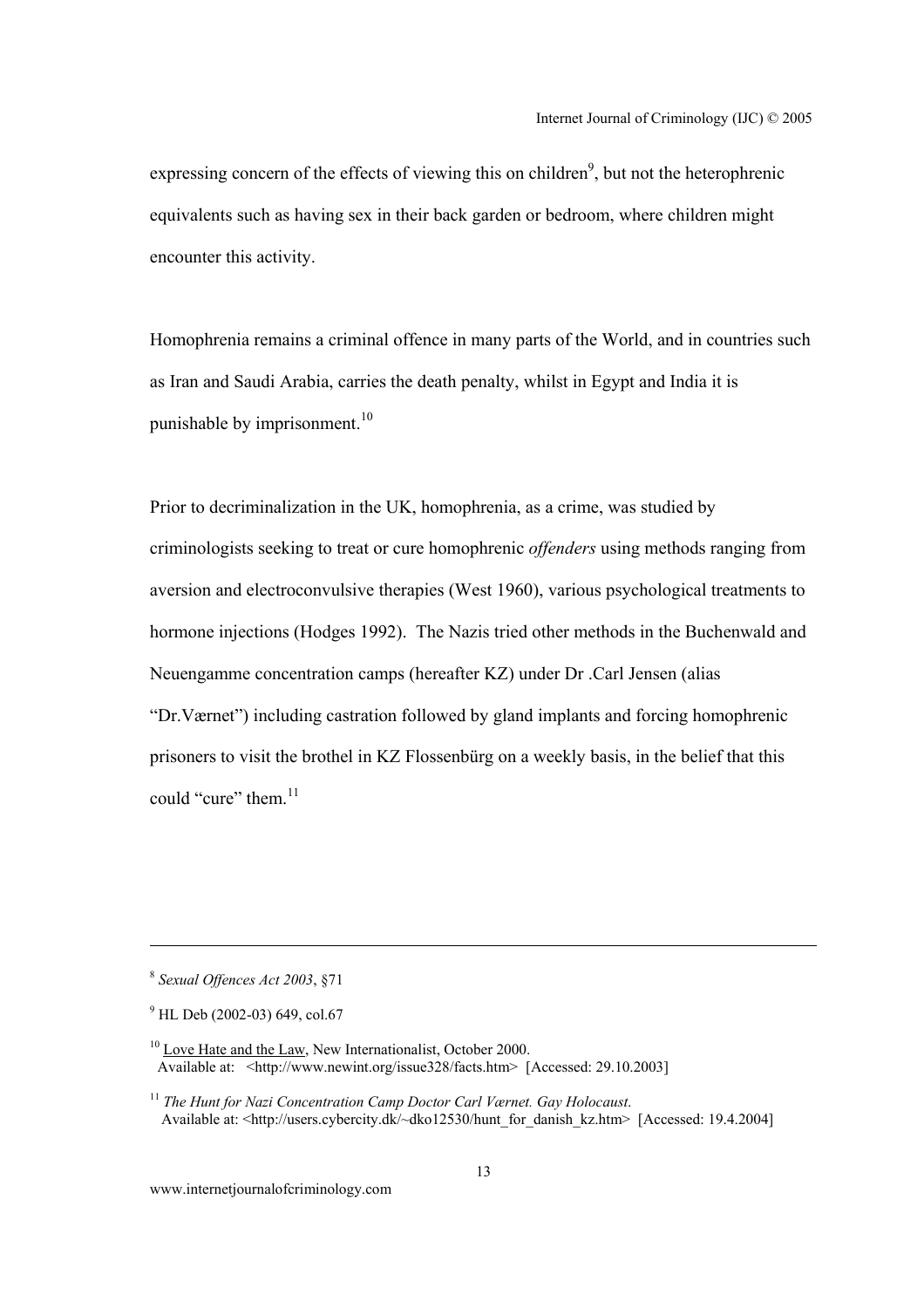Domestic primary legislation has begun to recognise that hatred directed at either a group or a person's membership of a group, involving versions of what Becker calls *outsiders* (Becker, 1982), Brown calls *others* (Brown,R. 1995) and Goffman refers to as *the stigmatised* (Goffman 1968), can lead to criminal behaviour towards those 'others'.<sup>12</sup> The *Offences Against the Person Act 1861*, *Public Order Act 1986* and *Protection from Harassment Act 1987*, tackle general aspects of hate crime. The *Race Relations Act 1976* and the more recent *Anti-terrorism, Crime and Security Act 2001* focus on the problem of hatred on racial or religious grounds. However, these statutes still permit religious groups to incite hatred against homosexuals if this incitement forms part of a religious ideology, such as the Bible, even where such behaviour is inconsistent.

Legal tools, such as the legislation above, offer a theoretical armoury to officials of the criminal justice system (hereafter CJS) such as the police and judiciary, and auxiliary agents, such as lay jurors, to effect action. A willingness to use them is quite another matter. Their use has been made successfully to prosecute a lay preacher, Hammond, for displaying a placard expressing his religious opinions, which were mildly offensive, yet not prosecuting those who physically attacked him (Times:  $25.4.2002$ )<sup>13</sup>. The police also attempted to use them by referring a speech by the Bishop of Chester to the CPS in 2003, where he asserted that homosexuals should seek psychiatric help (Chester Chronicle:  $7.11.2003$ ).<sup>14</sup> The CPS rejected prosecution on the grounds that existing public order

<sup>&</sup>lt;sup>12</sup> Available at: <http://guweb2.gonzaga.edu/againsthate/institute.html> [Accessed: 29.1.2004]

<sup>13</sup> DeBRUXELLES,S. (2002) *Preacher fined for anti-gay sermon*, Times: 25 April 2002. Available at:  $\langle$ http://www.timesonline.co.uk/article/0,,2-278222,00.html> [Accessed: 29.1.2004]

 $14$  HOLMES, D. (2003) Bishop tells gays to seek a cure, Chester Chronicle: 7 November 2003. Available at: <http://iccheshireonline.icnetwork.co.uk/0100news/chesterchronicle/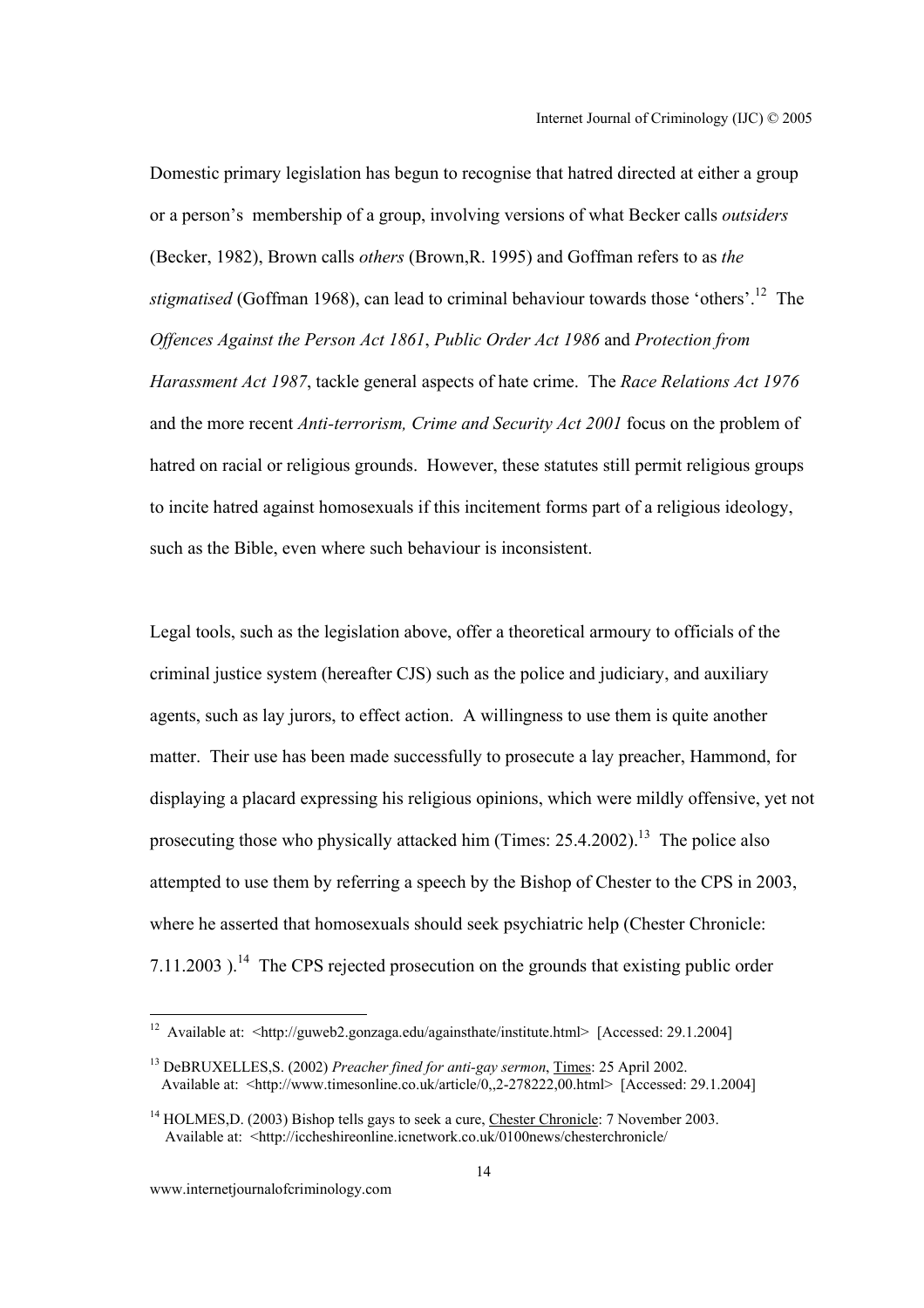legislation provides *no* legal remedy (Independent: 11.11.2003; Manchester Online News:  $17.11.2003$ ).<sup>15</sup> There is also the argument that he was simply articulating an opinion, the curtailment of which constitutes a denial of both free speech and religious liberty.<sup>16</sup> Despite this ambivalence toward prosecution Thames Valley Police suggest that verbal abuse should be reported.<sup>17</sup> Finally there is the question as to whether a clinician seeking to offer psychiatric treatment, under these circumstances, would be subject to disciplinary measures from her professional body.<sup>18,19</sup> The law needs clarifying.

I shall begin by examining the concept of truth and the problems arising from diverse ideological perspectives to adequately define truth. Diverse groups make claims that their beliefs represent the "truth". I shall show that there is no universal definition. This lack of clear demarcation makes tackling hate crime problematic unless one approaches it legally from a strict liability perspective: since objectively defining intent in this species of hate crime is difficult where the underlying truth topos differs between persons or groups of persons. The Common law offence of blasphemous libel is one of strict liability and was

page.cfm?objectid=13599946&method=full&siteid=50020> [Accessed: 29.1.2004]

<sup>17</sup> Available at: <http://www.thamesvalley.police.uk/about/c\_race15.htm> {Accessed: 29.1.2004]

www.internetjournalofcriminology.com

<sup>&</sup>lt;sup>15</sup> Available at: <http://www.manchesteronline.co.uk/news/stories/Detail\_LinkStory=73269.html> [Accessed: 29.1.2004]

<sup>&</sup>lt;sup>16</sup> *Free speech in danger as police hound Bishop*, *Christian Institute:* News Release: 10.11.2003. Available at: < http://www.christian.org.uk//pressreleases/2003/november\_10\_2003.html> [Accessed: 2.2.2004]

<sup>18</sup> COOKE,G & SHEARD,A (2003) *A cure for homophobia*, Guardian: 11.11.2003, p25.

<sup>&</sup>lt;sup>19</sup> Private correspondence with the General Medical Council: reply from Jacquie MacKenzie: 23.12.2003.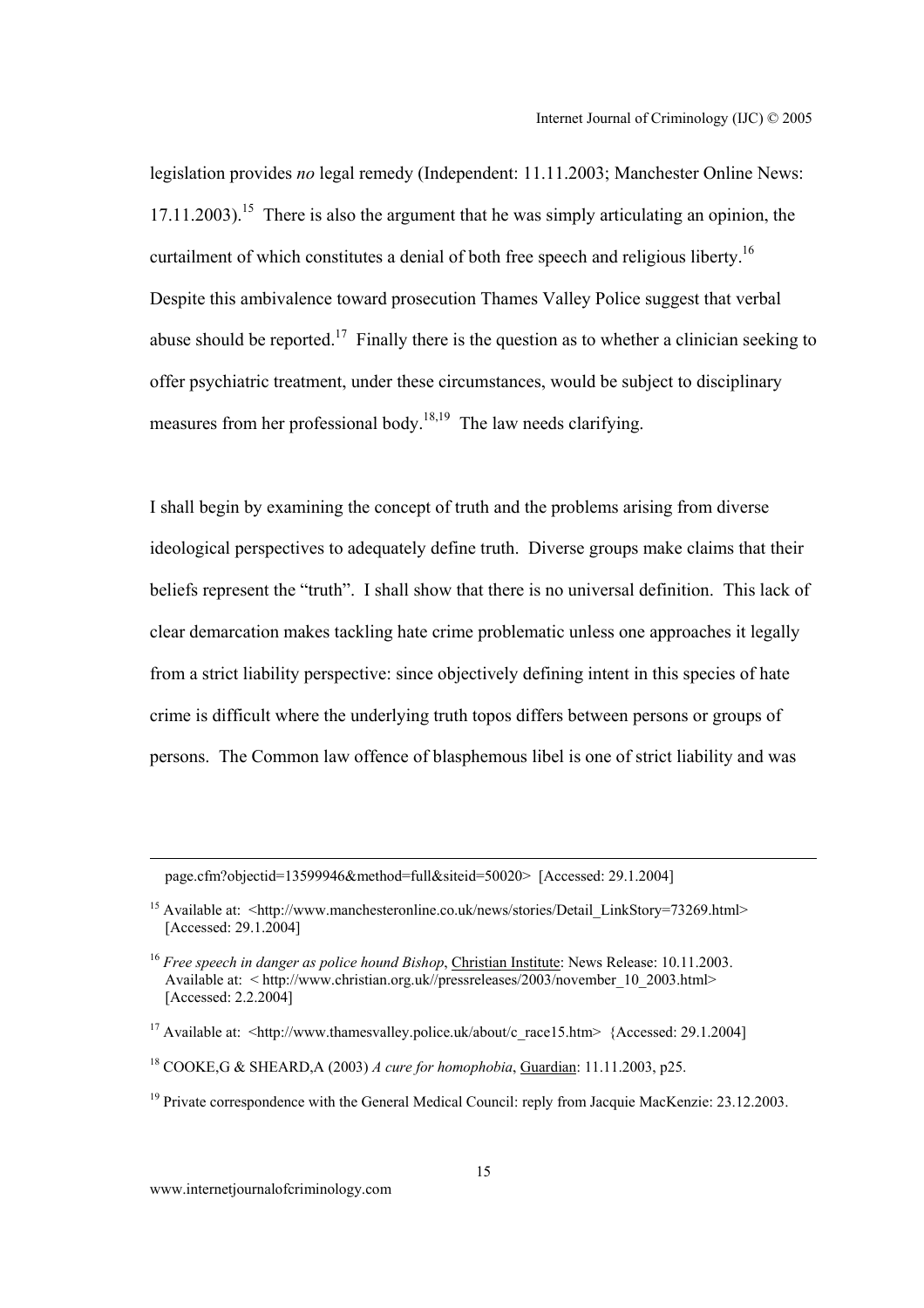successfully used in *Lemon*<sup>20</sup>, though its legality is doubtful following the *Human Rights Act 1998*, a position reiterated recently by the Select Committee on Religious Offences in England and Wales.<sup>21</sup>

Following this discussion I explore the concept of free speech and its association with rights topoi of relevance. Legislation defining which practices and beliefs constitute "rights" and those which do not are linked to the topoi of truth. For example, a society where religion is believed to be a system of false consciousness may be less concerned with enforcing or permitting the holding or exhibition of those rights.

I shall then examine prejudice and how this might provide an alternative explanation for antigay beliefs and behaviour. I will then look at ways that these prejudices could be addressed.

Finally, I will examine religious ideology and consider whether the discursive assault upon homosexuals or *homophrenics*, by antigay Christians, or *AG-christophrenics*, constitutes hate or is a genuine expression of Christian ideological belief.

<sup>20</sup> *Gay News and Lemon* v. *United Kingdom* (1983) 5 E.H.R.R. 123

<sup>&</sup>lt;sup>21</sup> Select Committee on Religious Offences in England and Wales (2003) First Report, see Appendix 3. Available at: <http://www.parliament.the-stationeryoffice.co.uk/pa/ld200203/ldselect/ldrelof/95/9515.htm> [Accessed: 1.6.2004]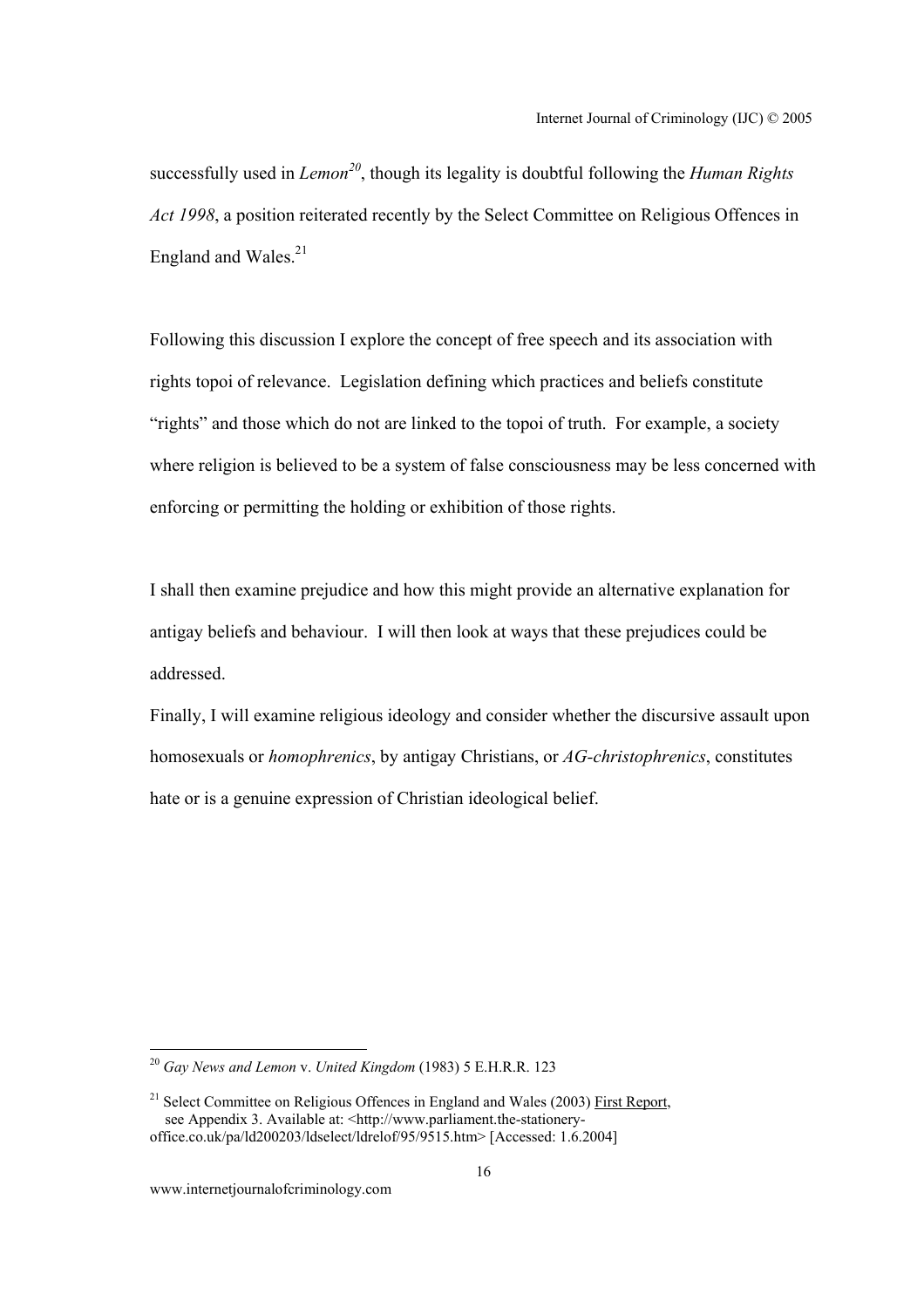Internet Journal of Criminology (IJC) © 2005

**Chapter 2** 

# **The Concept of Truth**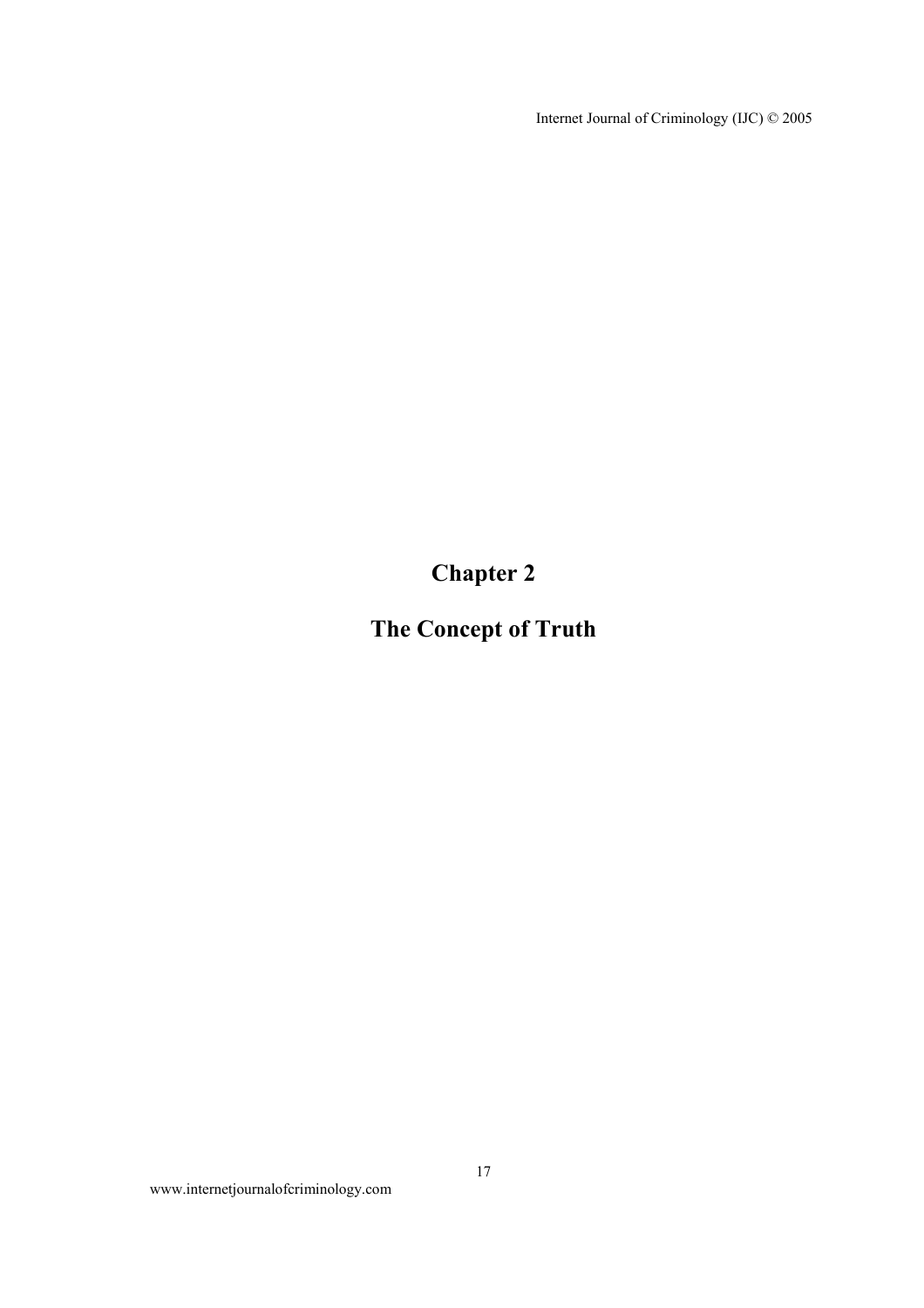#### **Introduction to the Chapter**

In the first substantive chapter of this dissertation I have chosen to begin with a critical analysis of the concept of truth. This is a notoriously complex topic, debated amongst others, by philosophers, theists, legal theorists and criminologists. Here I will show that there is no single definition of truth. Instead there are competing topoi. The analysis commences with Tarski's authoritative examination of the concept of truth (hereafter CoT). Next I shall briefly consider specifically two allegedly antigay statements attributed to Paul in the New Testament, contrasting the English translation with the specific New Testament Greek words thought to refer to and condemn homophrenics or homophrenia generally. Next I will address Kant's *Universal law*, which has been used to criticise homophrenia, Finnis' natural law approach, Dworkin's *One Right Answer Thesis* (ORAT) and finally Rawls' related *Veil of Ignorance Thesis*.

To begin with, it is necessary to posit the question: is the CoT relevant in deciding whether antigay discourse is encompassed in the notion of hate? An example is the specific weapon of group defamation. Here those hostile to a given disliked group (which I shall call X) may use selective facts, part-facts or myths about some members of X, in order to construct a distorting veil, through which other groups may view X, unfavourably. Group defamation can be used to incite negative reactions or hatred towards X as a whole or any individual member of X. Group defamation can also be deployed, for example, to promote legislation affecting the rights or treatment of X, such as the so-called "Section 28" of the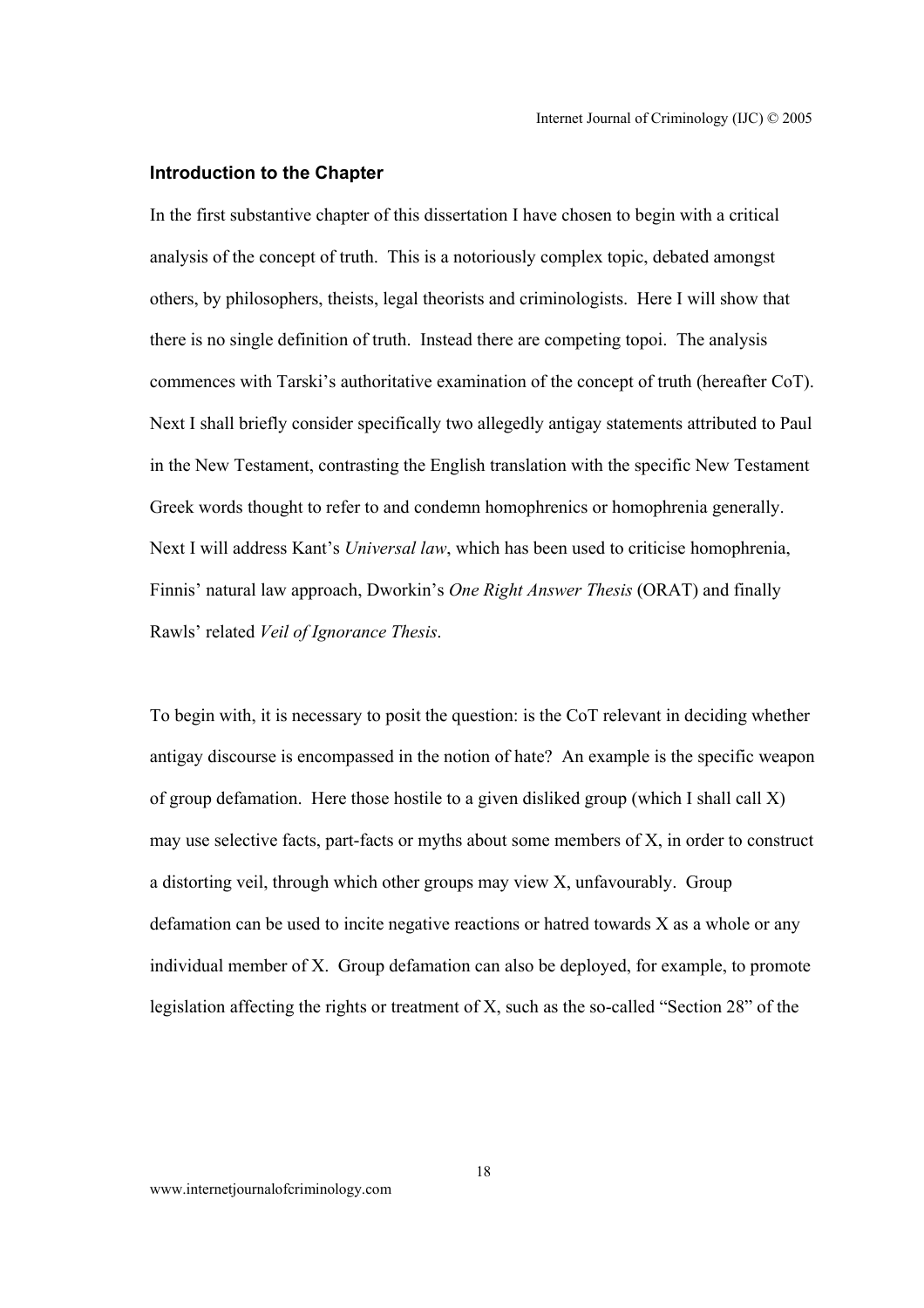*Local Government Act 1988* (hereafter Local Government Act is written as LGA, for example LGA  $1988$ ).<sup>22</sup>

The LGA 1986 prevented *local authorities* from presenting homophrenia in state-funded schools in anything but a *negative* way, though a departmental circular<sup>23</sup> claimed otherwise. In practice, ignorance or professed ignorance about the legislation led many school governors/staff to avoid the matter altogether, even where bullying of gay pupils was prevalent. The poor phrasing of the clause meanwhile implied that it was acceptable for school-governing bodies/staff to link homophrenia and disease, by restricting any discussion in schools about homophrenia, to the prevention of the spread, or treatment of, disease.<sup>24</sup> This is reminiscent of some AG-christophrenic discourse.<sup>25</sup>

I will now explore the concept of truth through Alfred Tarski, one of the foremost thinkers on this topic, whose classic work, written in 1944, retains its authority today.

#### **Tarski and the Concept of Truth**

[Accessed: 1.2.2004]; *Homosexual Indoctrinators Infiltrate Government Schools*.

 Available at: < http://www.newsmax.com/archives/articles/2002/5/7/155544.shtml> [Accessed: 1.2.2004];  *If you died. who would they give your children to?* Available at: <http://www.christian.org.uk/html- publications/adoption\_poster.htm> [Accessed: 1.2.2004];

<sup>&</sup>lt;sup>22</sup> Clause 2A of the Local Government Act 1986 incorporated in §28 of the Local Government Act 1988., repealed in §122 of the Local Government Act 2003.

 $^{23}$  Department of the Environment Circular 12/88: 20 May 1988, para.20

<sup>24</sup> *Local Government Act 1988* §28(2).

 $25$  See for example: Free the people! From homosexuality. Available at: <http://www.freethepeople.net/homosexual.htm>

STAMMERS,T. (2001) *Sex, Lies and Cigarettes*. Christian Medical Fellowship.

Available at: < http://www.cmf.org.uk/index.htm?helix/spr02/gay.htm> [Accessed: 1.2.2004]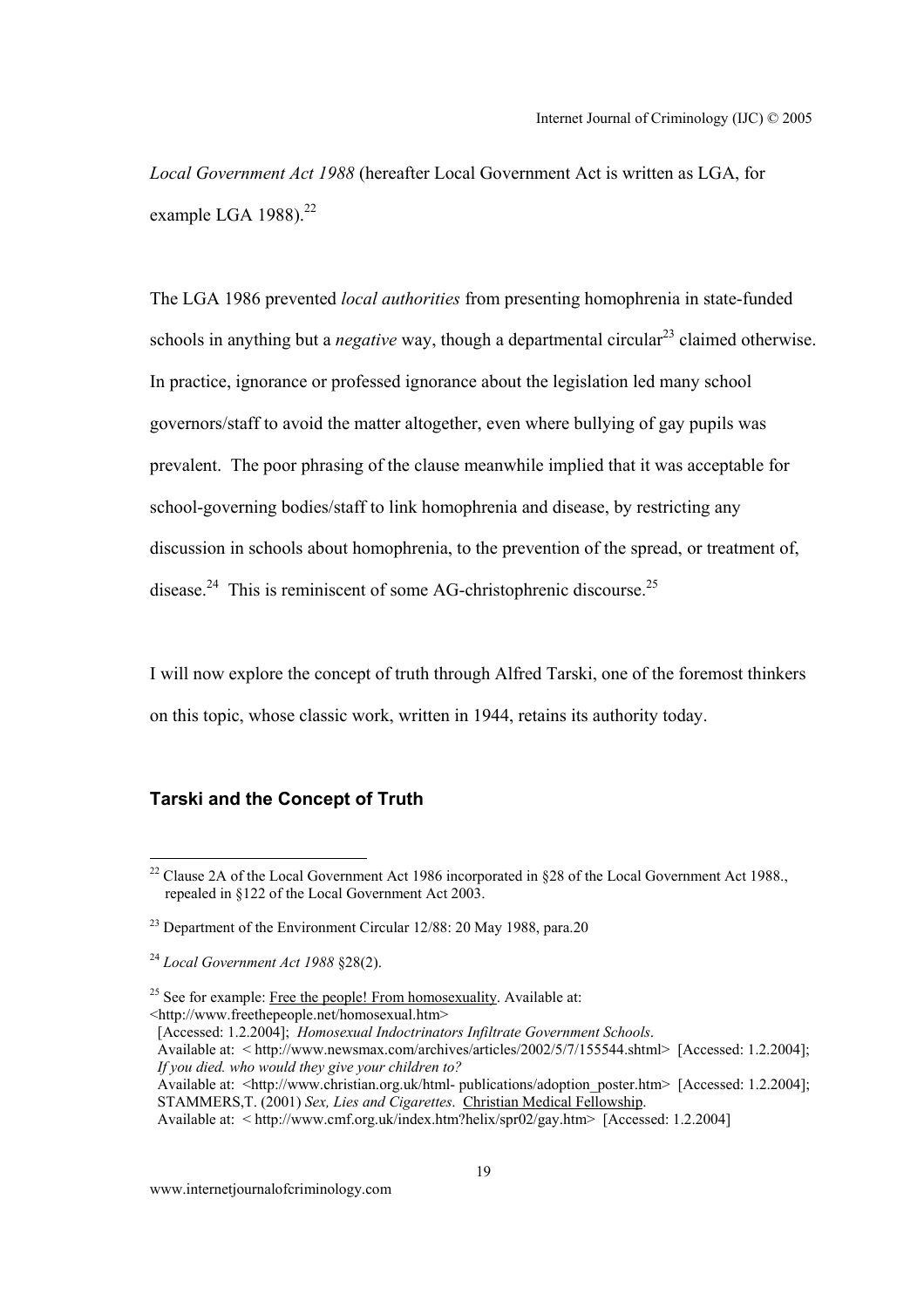Tarski recognises that no definition of truth is satisfactory since all attempts at defining truth encounter problems (Tarski 1999). He feels that the most satisfactory definition is Aristotle's famous aphorism:

> 'To say of what is that it is not, or of what is not that it is, *is false*, while to say of what is that it is, or of what is not that it is not, *is true*.'<sup>26</sup>

This is commonly referred to as a *correspondence theory*. In Tarski's explorations of the CoT he identifies various conditions which would need to be satisfied prior to attempting a definition. His first observation is that one needs a language with a formal structure. In addition any definition would be tied to a *specific* language, since not only can meanings of words differ from one language to another but their meaning can also be affected by, for example, the grammar of a language, such as inferred gender or whether a language recognises different tenses. Disputes over word meanings as well as context in the Bible remind us of this problem, since it can be difficult to interpret Greek New Testament topoi without knowing the context in which they were written. In the context of homophrenia, topoi such as 'µαλακόι' (malakoi) and 'αρσενοκοιται' (arsenokoitai) are examples, of which more to be discussed further below.<sup>27</sup>

 $\overline{a}$ 

<sup>&</sup>lt;sup>26</sup> Metaphysics: Γ, 7, 27, cited in TARSKI (1999).

<sup>&</sup>lt;sup>27</sup> *Malakoi* (1 Cor 6.9) and *Arsenokoitoi* (1 Cor 6.9, 1 Tim 1.10) are thought to refer to male homophrenic behaviour by conservative christophrenics but interpreted more broadly by liberal christophrenics. See: TOWNSLEY,J.(2001) ; Texts from: Bible (1995) ; Parallel Greek New Testament Index, Available from: <http://www.greeknewtestament.com/> [Accessed: 20.1.2004]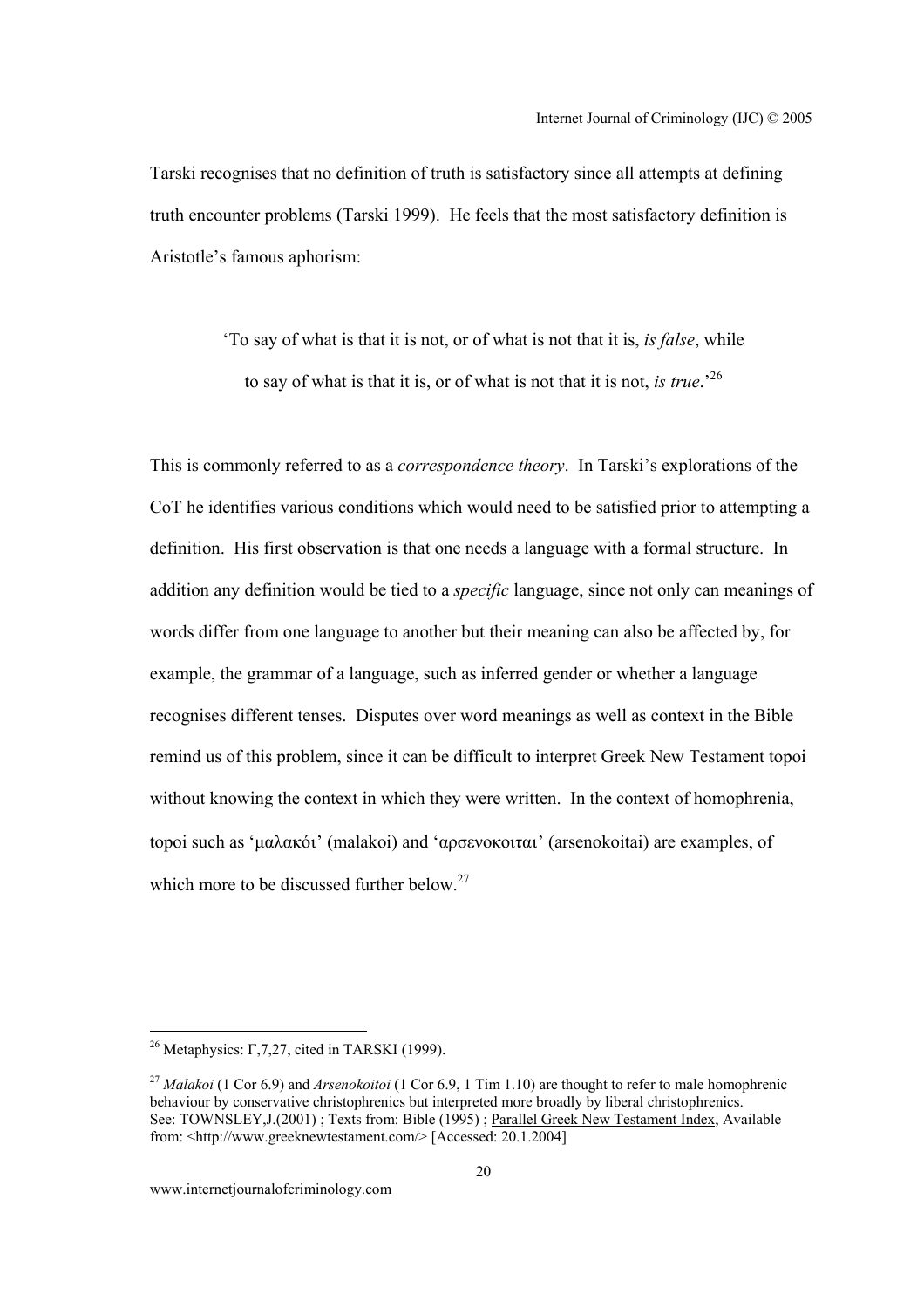In basing a proposition the predicate "true" may refer to things (eg. snow), sentences, linguistic expressions or *psychological* phenomena such as judgements *or beliefs*. Philosophically it is simplest to apply the notion "true" to sentences or objects. For example one could say:

'Homophrenia is wrong' is true if, and only if, Homophrenia is wrong.

This can be expressed in shorthand as:



or formulaically as:  $X$  is true *iff* p or (T)  $X$  *iff*  $p$  } for a given language

which Tarski describes as a 'semantic concept of truth'.

The problem that arises here of course is how do we define, say, X? For example, what do we mean by homosexual?

The semantic CoT can present a conundrum where a statement is made which is either paradoxical or which *is* clearly untrue, which is called the problem of the *antinomy of the liar*. Here one might say:

www.internetjournalofcriminology.com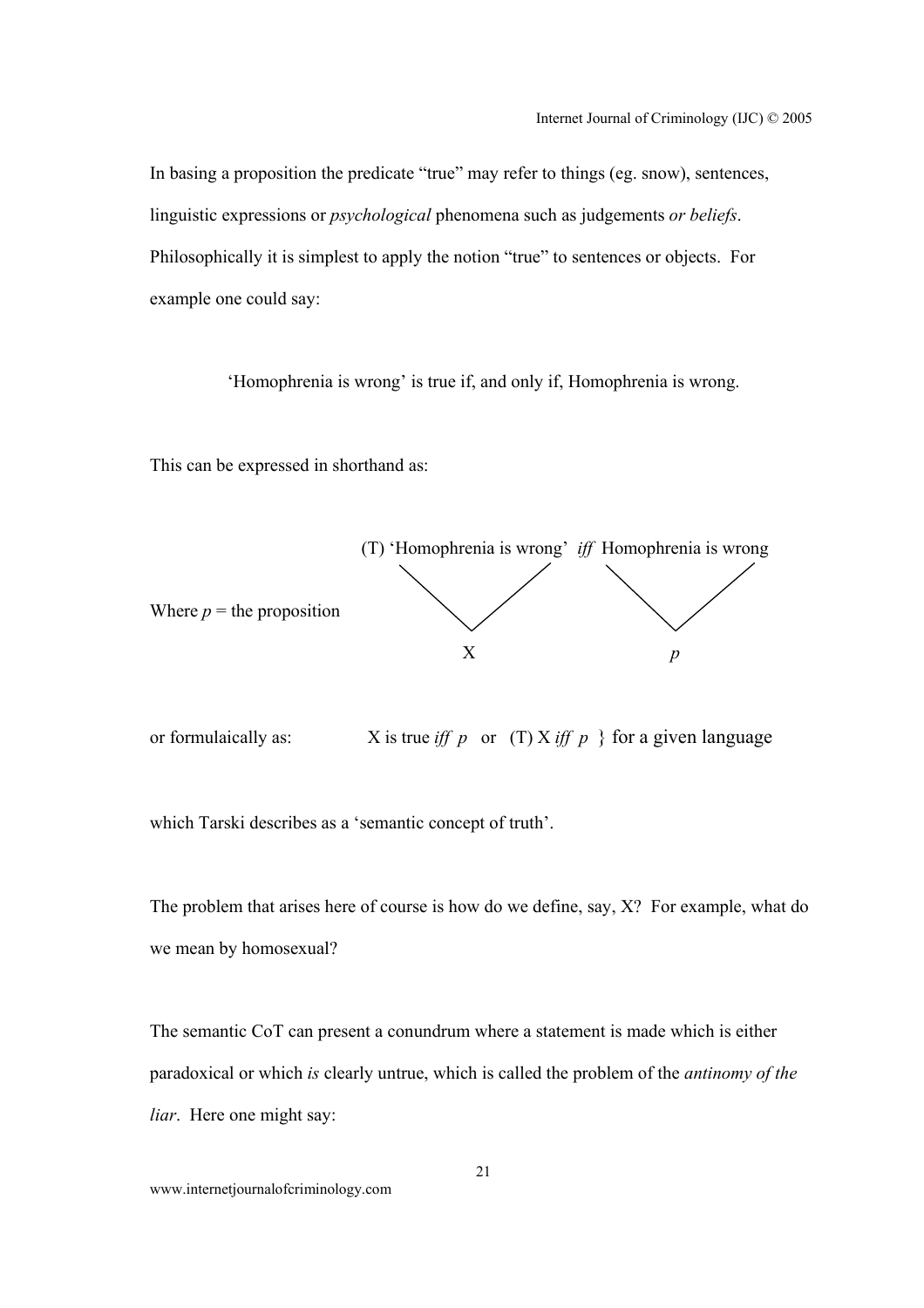

Clearly X is contradicted by *p*.

Paradoxically one might say:



The proposition (*p*) could be both true and untrue, *at the same time*. For Pope John Paul II the second statement is correct in that he regards homophrenia as wrong, but the second statement can also be false if one does not regard homophrenia as being wrong at all.

Tarski concludes by asserting that all definitions are insufficiently precise and clear enough to enable us to avoid misunderstandings (Tarski 1999). This imprecision of language arises because of different interpretations of the meanings of words, a problem arising with interpretations of scripture, to be discussed further below.

## **Theology**

In this section I shall look at some of the difficulties encountered with specific aspects of the christophrenic CoT, focussing here on interpretation.

#### symbolic v. literal interpretation

www.internetjournalofcriminology.com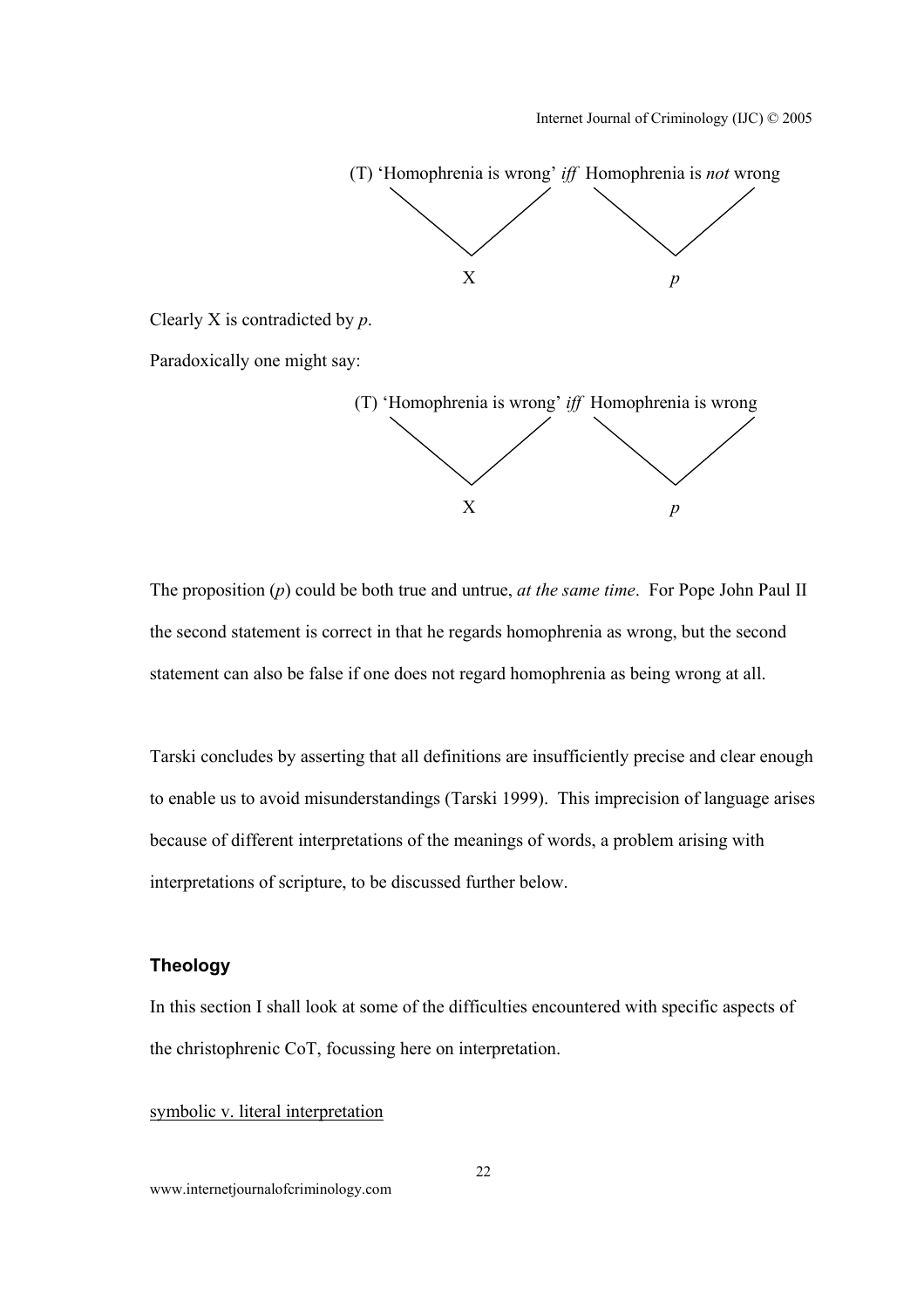A central problem with ideological interpretation of the Bible is whether the texts should be read only symbolically, or literally. The latter has been used to suggest that when human survival necessitated reproduction by all those able, heterophrenia needed to be enforced (Rogers,EF.1999). Conversely contemporary society can survive without the sociolegal enforcement of heterophrenia.

A symbolic interpretation has the problem that, in effect, the whole Bible can be interpreted to mean whatever one wants it to. At the other extreme, selective quotation of obscure passages can artificially give scripture a narrow meaning, just as ideologically self-serving as extreme-symbolism. However extreme-literalism: inerrancy, means that if any part of the Bible can be shown to be false, it renders the whole Bible invalid.

Below I shall briefly look at a couple of examples of problems with literalism, which is the route used by AG-christophrenics to legitimise their antigay agendum.

#### Scriptural Literalism 1: Mixed fibres

The wearing of mixed fibres is explicitly prohibited (Deut.22:11; Lev.19:19) yet widely ignored by christophrenics. This is open to interpretation. One may find that christophrenics who interpret scripture narrowly when it comes to condemning homophrenia<sup>28</sup> take a more liberal view when it comes to wearing a poly-cotton shirt<sup>29</sup> or a

 $^{28}$  For example, see: RITENBAUGH, RT., The 'Gaying' of America, Available at : <http://bibletools.org//index.cfm/fuseaction/Library.showResource/name/0206pw.htm> [Accessed: 14.4.2004]

<sup>&</sup>lt;sup>29</sup> For example, see: Should a Christian Wear Clothing of Mixed Fibers, Available at: <http://bibletools.org/index.cfm/fuseaction/Library.showResource/CT/BQA/k/125> [Accessed: 14.4.2004]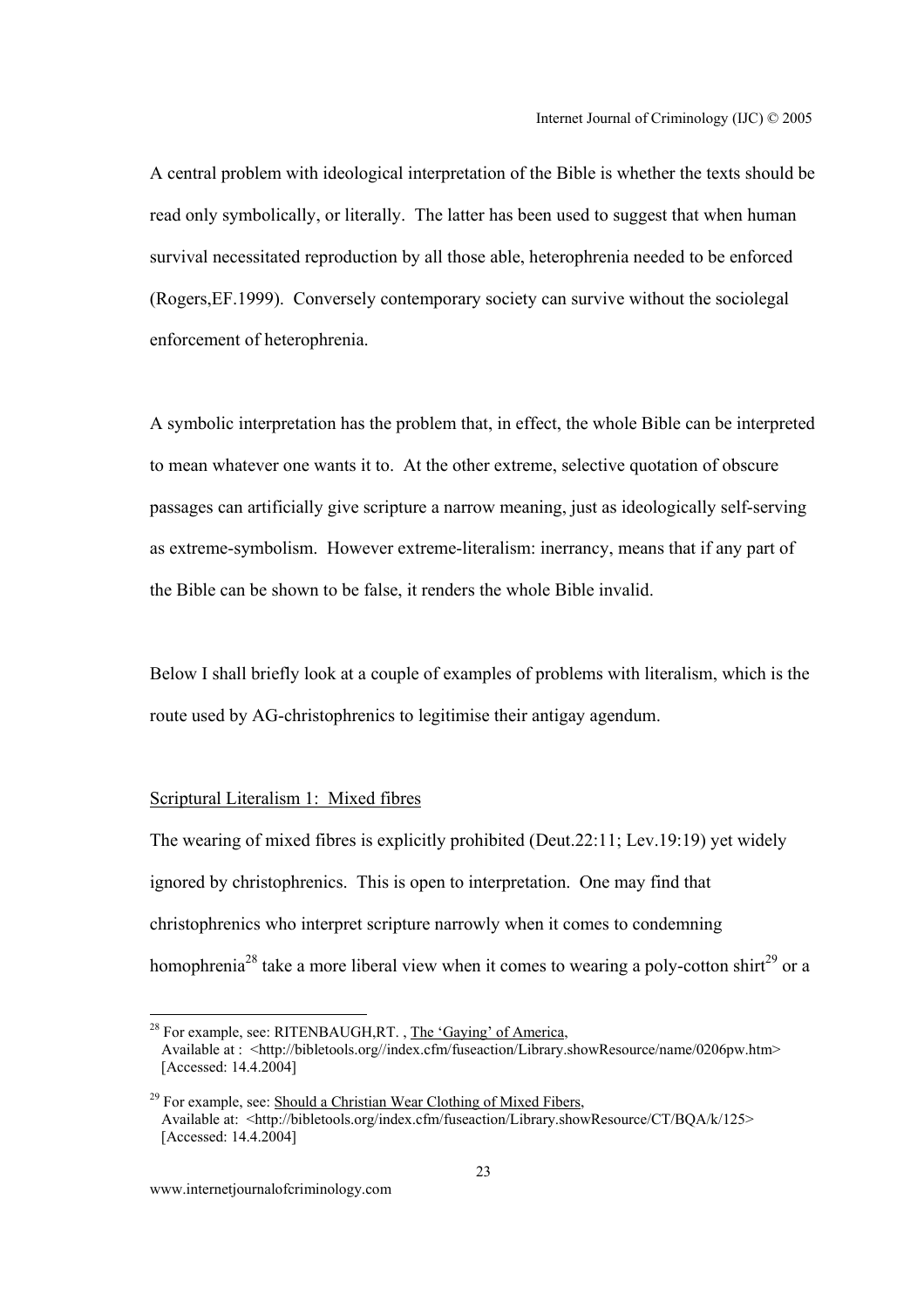shirt, suit and tie, each made of different fibres, whilst declaring to believe in the literal truth of the entire Bible. $30,31$ 

#### Scriptural Literalism 2: Slavery

A persistent problem for christophrenics has been both the Old Testament (hereafter OT) and New Testament's (hereafter NT) endorsement of slavery. Take Paul's belief that God does not distinguish between a free or bonded person (for example Gal.3:28 or 1 Cor 12:13), in his Letter to Philemon. By returning the christophrenic Philemon's escaped slave Onesimus, he makes no attempt to condemn one person being a chattel to another. In Ephesians (6:5-9) he tells slaves to obey their masters as they would Jesus. The OT is even more explicit. Thus Leviticus (25:44-46) for example, tells us that one may take anyone as a slave so long as they are not one's own people.

Now I shall briefly examine two examples of NT scripture often cited by christophrenics to justify their approach to both homophrenia and homophrenics, used in support of citing OT books such as the holiness codes of Leviticus (eg. Lev.18.22 or 20.13). I will look at the words: 'µαλακοι' (malakoi) and 'αρσενοκοιται' (arsenokoitai), derived from 1 *Corinthians* 6.9 and 1 *Timothy* 1.10.

<sup>&</sup>lt;sup>30</sup> *Basis of Faith*, Christian Institute, Available at : <http://www.christian.org.uk/basisoffaith.htm> [Accessed: 14.4.2004]

<sup>31</sup> *'Demolishing Arguments' The Christian Institute Annual Review 2002-2003*, Christian Institute, photographs on  $\overline{p}p3,4,21,22,23,32 \& 33$ . Available at : <http://www.christian.org.uk//pdfpublications/AR2002-2003.pdf> [Accessed: 14.4.2004]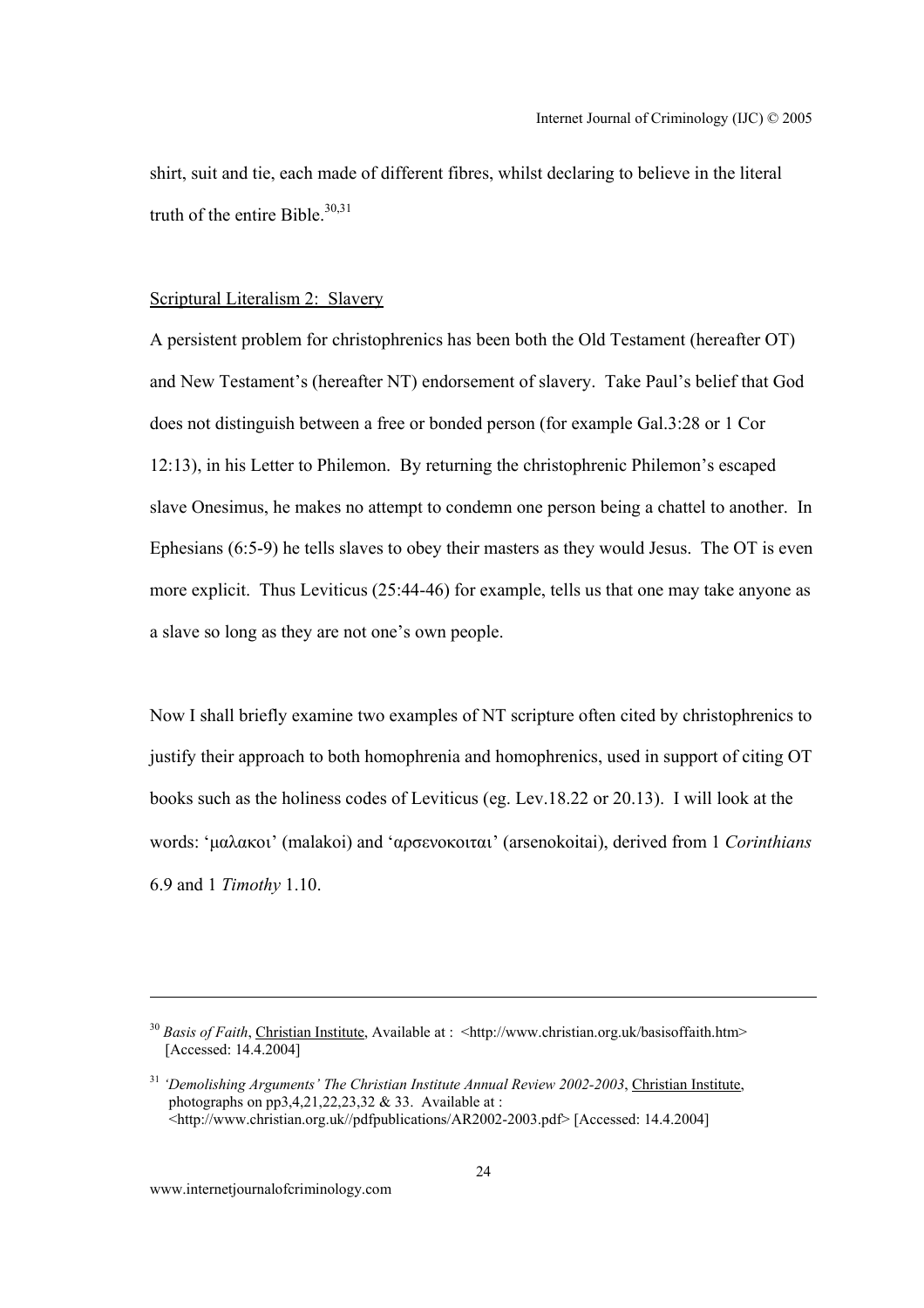*Malakoi* (1 Cor 6.9<sup>32</sup>) is variously translated as 'effeminate', 'male prostitute', 'catamite' in Greek literature other than the Bible.<sup>33</sup> Literally translated it means 'soft' but we have no clear indication from Paul's use of the word what precisely *he* means.

*Arsenokoitoi* (1 Cor 6.9, 1 Tim 1.10<sup>34</sup>) literally means "male bedders" but has been translated as meaning both "homosexual offenders"  $35$  and male homophrenics<sup>36</sup> or pederasts<sup>37</sup> (ie pædophiles). Since the word is unknown before Paul it is possible he has created the word specifically to describe homophrenia, from the Septuagint translation of Lev 20.13<sup>38</sup> (Townsley, J. 2001) but it is not clear from his usage if this is actually what he means. Returning to Trenchard's (2003) translation, it is interesting that he conflates the compound word arseno-*koitoi* (αρσενο-*κοιτα*ι) with male homo-*sexuals* when it literally translates as male- (αρσενο-) bedders<sup>39</sup>, sexual intercourse or sexual excesses<sup>40</sup> (κοιται). If we assume that Paul does mean homophrenia, by conflating it with homophrenics (who may be celibate) the texts condemn homophrenics, not simply male-male penile-anal

<sup>&</sup>lt;sup>32</sup> *1 Cor 6.9* Parallel Greek New Testament, Available from: <http://www.greeknewtestament.com/B46C006.htm> [Accessed: 27.1.2004]

<sup>33</sup> TOWNSLEY,J. (2001); TRENCHARD,WC. (2003) p97.

<sup>&</sup>lt;sup>34</sup> *1 Tim 1.10* <u>Parallel Greek New Testament</u>, Available from: <http://www.greeknewtestament.com/B54C001.htm> [Accessed: 27.1.2004]

<sup>35</sup> Bible: New International Version. Available at: <http://www.gospelcom.net/ibs/niv/> [Accessed: 27.1.2004]

<sup>&</sup>lt;sup>36</sup> TRENCHARD, WC (2003) A Concise Dictionary of New Testament Greek, Cambridge: Cambridge University Press. (p20)

 $37$  Ibid. [in the  $2<sup>nd</sup>$  person]

<sup>38 …</sup>meta *arsenos koiten* gunaikos…

<sup>39</sup> TOWNSLEY,J. (2001)

<sup>40</sup> TRENCHARD,WC. (2003) p89.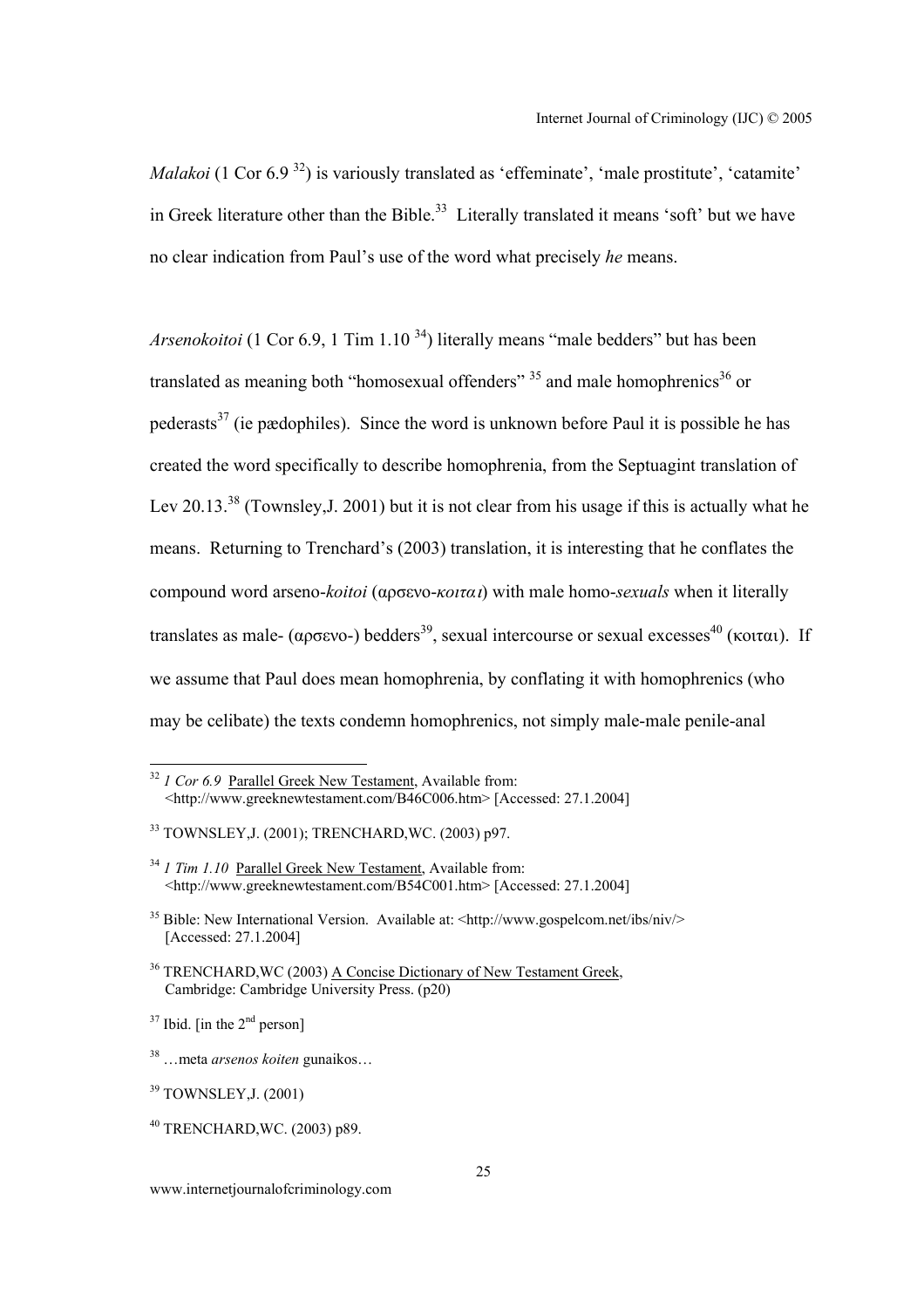penetration (PAP). Translated this way, one *might* concur with the antigay US Pastor, Phelps<sup>-41</sup> rather acerbic statement: '*God hates fags*<sup>-42</sup> and with those christophrenics who conflate homo*sexual* with PAP. Below I have illustrated how this selective translation can manifest itself. Phelps operates an antigay website upon which various photographs are available to illustrate the activities of his supporters. The photograph on the left, below, shows how children are used to relay an AG-christophrenic message about homophrenia despite the frequent complaint by AG-christophrenics like Phelps, that children need to be protected from discussion about homosexuality in school.<sup>43</sup>



Photographs courtesy of Westboro Baptist Church.<sup>44,45</sup>

42 Fag is American slang for a male homosexual

- 43 See, for example: <http://www.godhatesamerica.com/ghfmir/fags/fagsinschools.html> [Accessed: 2.6.2004]
- $^{44}$  Available at : <http://www.godhatesfags.com/images/2003/UN\_Fags\_9-8-2003.jpg> [Accessed: 19.4.2004]
- <sup>45</sup> Available at : <http://www.godhatesfags.com/images/2002/Fags\_Are\_Worthy\_Of\_Death\_5-27-2002.jpg> [Accessed: 19.4.2004]

www.internetjournalofcriminology.com

<sup>41</sup> Pastor Fred Phelps' *Westboro Baptist Church*. Available at: < http://www.godhatesfags.com/main/> [Accessed: 31.1.2004]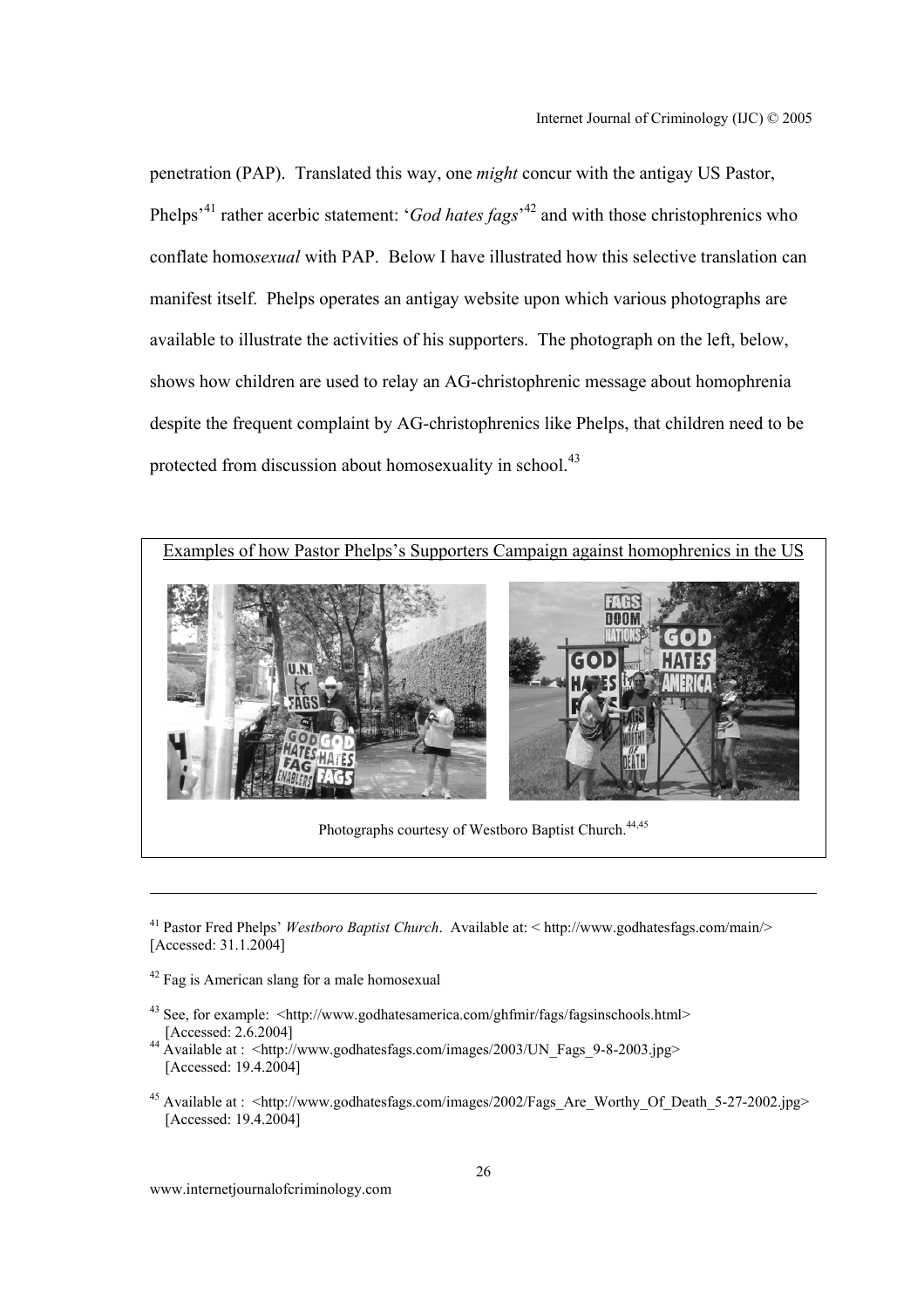The problem throughout this section is that whilst other problematic Biblical passages about say race, slavery, and (with regard to the future Supreme Governor of the Church of England (hereafter CoE) Prince Charles) adultery, have all been surmounted<sup>46,47</sup>, the churches attitude towards homophrenia remains what Gomes (Gomes,PJ. cited in Rogers,EF. 1999, p38) calls '*The Last Prejudice*'. Scripture is, as Rogers (1999) shows, selectively used by both liberal and conservative christophrenics, to support their respective and at times profoundly diverse, agenda. It is also profoundly hypocritical. This sexual hypocrisy is neatly illustrated by contrasting the verbal assault on the current Archbishop of Canterbury (hereafter AoC) Rowan Williams for having ordained a homophrenic as a priest, whilst remaining either almost completely quiescent, $48$  or supporting, $49$  an adulterer becoming the CoE's next Supreme Governor.

To recap, there are problems with an inconsistent theological approach toward homophrenia. Too often what professes to be the articulation of theological beliefs becomes contaminated with non-theological arguments<sup>50</sup>, not infrequently amounting to

49 CRAMPTON,R (2004) Ibid.

 46 HOLDEN,A. (2003) *Bad heir day*, Observer, 9 March 2003. Available at : <http://observer.guardian.co.uk/review/story/0,6903,910169,00.html> [Accessed: 15.4.2004]

<sup>47</sup> CRAMPTON,R. (2004) *Just marry Camilla: Former Archbishop George Carey defends his criticism of Islam, reinforces his opposition to homosexuality and urges Prince Charles to marry Camilla Parker Bowles*, Times, 2.6.2004, T2, pp4 & 5.

<sup>48</sup> With the exception of say the Bishop of Durham. See: SUMMERSKILL,B. (2003) *Prince 'targeted' in new bishop's attack on adultery*, Observer, 23 February 2003. Available at : <http://www.guardian.co.uk/religion/Story/0,2763,901162,00.html> [Accessed: 15.4.2004]

<sup>&</sup>lt;sup>50</sup> Homosexual Age of Consent, Christian Institute, Briefing Paper. Available at: <http://www.christian.org.uk/briefingpapers/homosexualageofconsent.htm> [Accessed: 2.6.2004]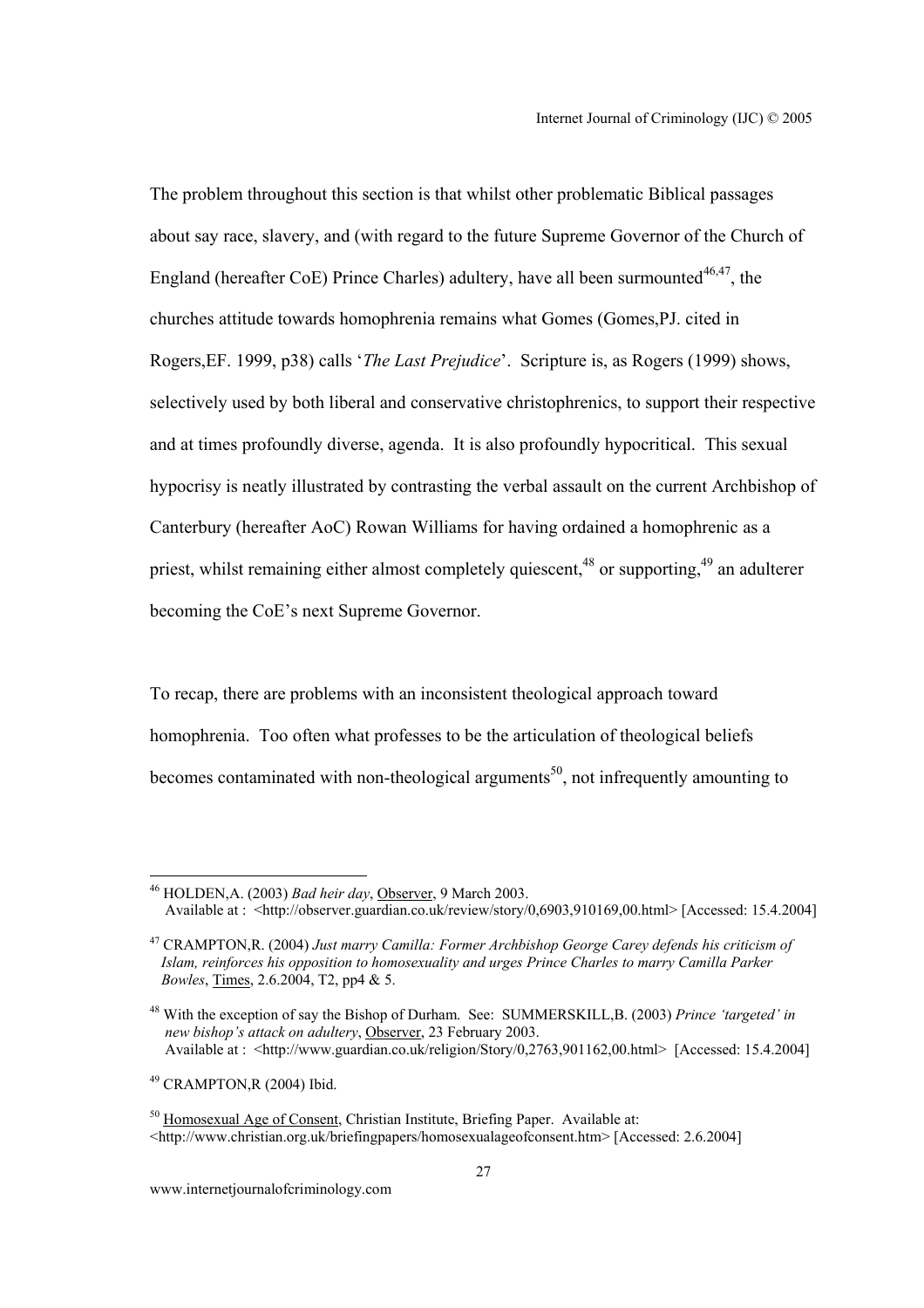group defamation.<sup>51</sup> There is also a tendency, despite denials, to conflate homophrenia with specific sexual practices, such as PAP and pædophilia,  $52$  or not to distinguish between orientation and practice.<sup>53</sup> This leads neatly to the next topic, what I call the Dichotomy Thesis.

## **Dichotomy Thesis**

The Dichotomy Thesis approaches homophrenia as a dichotomy between (a) inclination or orientation, and (b) practices (what christophrenics call 'sin'). This distinction is important for two reasons: (i) any claim that one is not concerned with inclination, and (ii) to what extent this dichotomy exists in the real world, and thus, whether any claims made about 'b' can be divorced from 'a'. If this dichotomy is false it means that claims made about homophrenic practices are being made against homophrenics' inclinations as well. This would constitute an attack on homophrenics as people.

## **Other Topoi**

Other ways of deciding upon "truths" have been proposed by, amongst others, Kant in his *Universal law* (Paton 1948), Finnis' *One Organism Thesis*, Rawls with his *Veil of Ignorance* (1999), and Dworkin with his '*One Right Answer Thesis*' (1998) which I will examine by looking at *Brown*.<sup>54</sup> I shall now deal with each of these briefly.

<sup>&</sup>lt;sup>51</sup> See, for example: Available at: <http://www.godhatesfags.com/fags/fagfacts.html > [Accessed: 2.6.2004]

<sup>&</sup>lt;sup>52</sup> Family Policy: Homosexuality and Children, Family Research Council. Available at:  $\leq$ http://www.frc.org/get.cfm?i=FP02K > [Accessed: 2.6.2004]

<sup>53</sup> *Tory 'Gay* Summit', Christian Voice, March 2004, pp7 & 8. Available at: <http://www.christianvoice.org.uk/Newsletters/Mar\_2004.pdf > [Accessed: 2.6.2004]

 $^{54}$  R v Brown and others (1992) 94 Cr. App R 302 CA, [1994] 1 AC 212 HL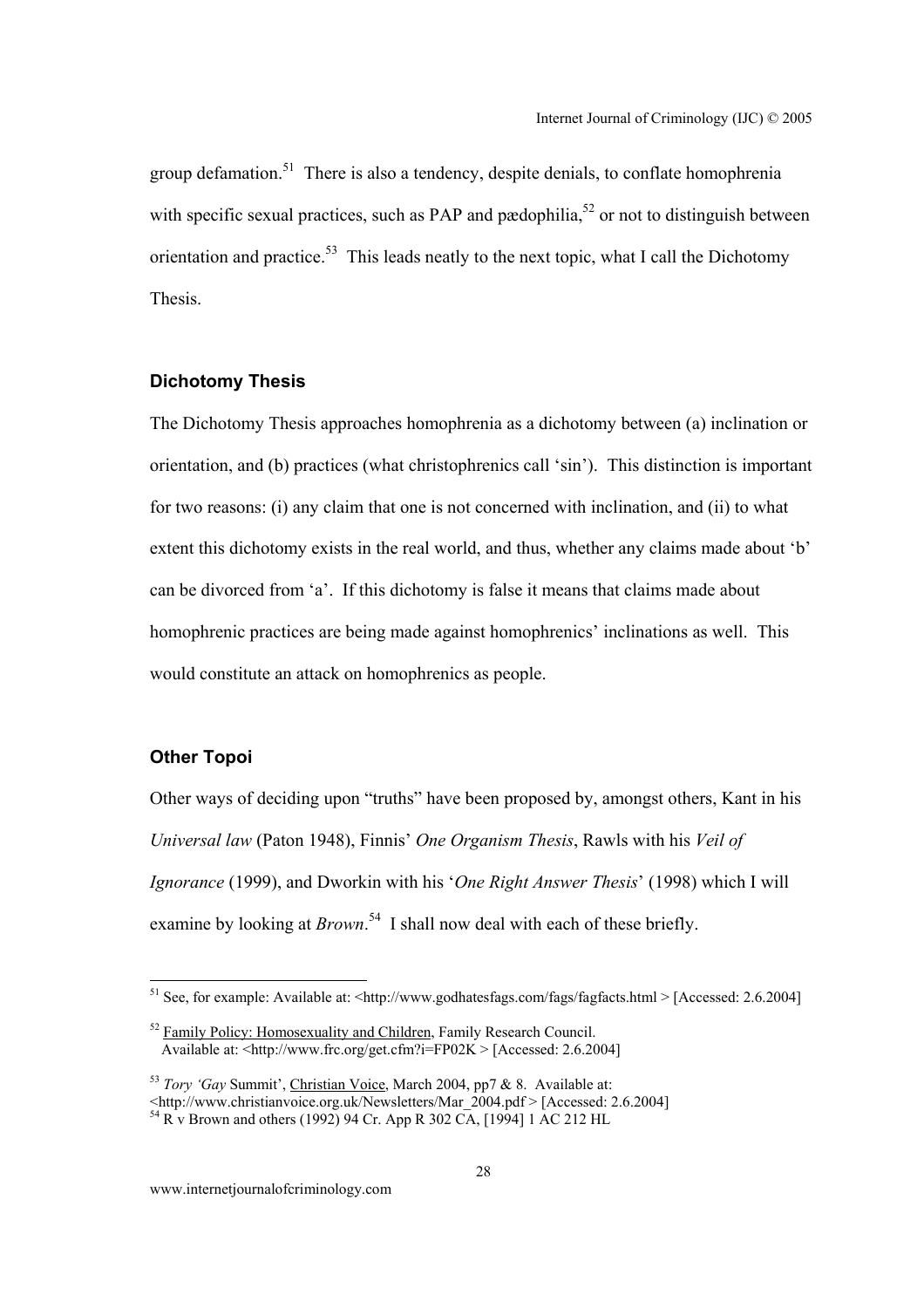## Kant

Kant's *Universal law* has been used by some Christian priests, such as the former Anglican Bishop of Liverpool, The Rt. Rev. James Jones<sup>55</sup> to condemn homophrenic behaviour, on the basis humanity would become extinct were everybody to chose to be homophrenic. Interestingly this reasoning is not advanced by Jones to undermine Roman Catholicism on the basis that if all men chose to become (celibate) Roman Catholic priests, humanity would be in an equally perilous situation.

#### Finnis

Finnis does not approach homophrenia as either the chosen or immutable, thus potentially weakening any argument by linking the value of any thesis upon contingent facts emerging from empirical research. Finnis' arguments about homophrenia are *not* conditional upon these facts. Instead he accepts the Dichotomy Thesis.

In discussing homophrenia both Finnis and George deploy biological metaphors as a surrogate for scripture, perhaps because they perceive that these will confer greater legitimacy to their thesis than were they to rely upon Judeo-Christian beliefs derived from the Bible. Finnis (1993) believes that homophrenia, which he refers to as *individual gratification* (hereafter IG) is immoral because it is solely for pleasure rather than for reproduction. He calls heterophrenic coitus (as distinct from heterophrenic PAP) an act of

<sup>&</sup>lt;sup>55</sup> Guardian: 25 January 2000 (IN: Special Report: Religion in the UK).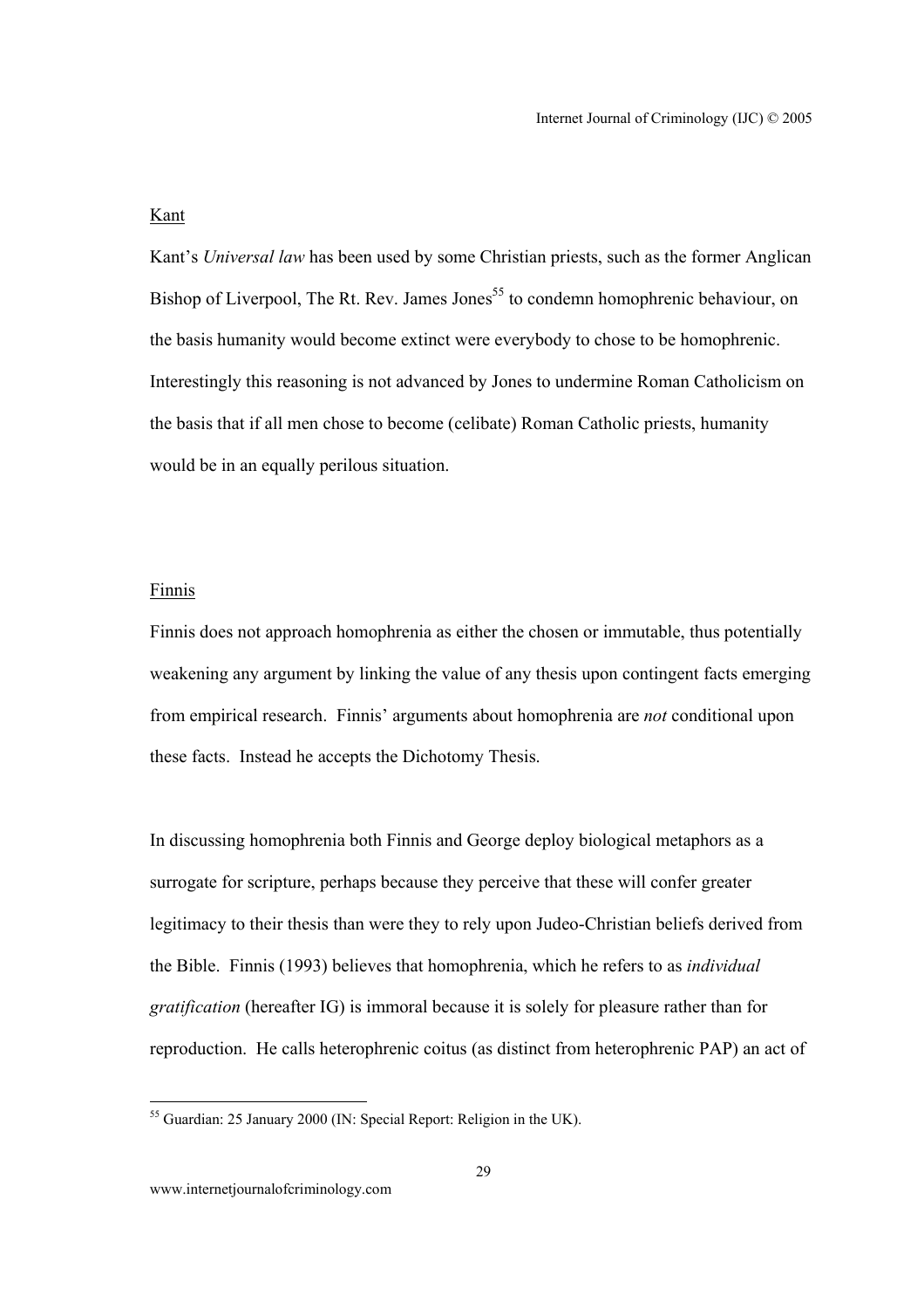*mutual gratification* (hereafter MG). Only MG serves the 'common good' because of its ability to produce children (Finnis 1994).

The *One Organism thesis* advanced by Finnis (1994, p1066) claims that only coitus between a husband and wife enables the participants to be unified *biologically* as a single organism as distinct from purely pleasurable sexual experiences such as anal or oral sex. Their unification arises because of the possibility of producing children, though George (1999) argues that coitus need not be instrumental in the sense of producing children, to support his argument contra Macedo<sup>56</sup> that infertile couples are not in the same position as homophrenic couples in their inability to reproduce. George argues that the result of their action puts them in a different position, on the assumption that their sterility will never prevent reproductive coitus from *ever* arising.

#### Dworkin

Dworkin postulates that for any given legal problem there is *one right answer* (Dworkin,R.1988). In *Brown<sup>57</sup>* the defendants were a group of sado-masochists who engaged in profound acts of mutual interpersonal violence from which they derived sexual gratification. In the case the defendants were tried and convicted under the *Offences against the Person Act 1861*, receiving custodial sentences which were reduced upon appeal. The case eventually reached the House of Lords (hereafter Lords) where in a ruling of 3 to 2 against the defendants, Lord Templeman spoke for the majority in expressing the

<sup>&</sup>lt;sup>56</sup> MACEDO, S. (1995) 'Homosexuality and the Conservative Mind', Georgetown Law Journal, 84: 261-300, p278.

 $57$  Ibid.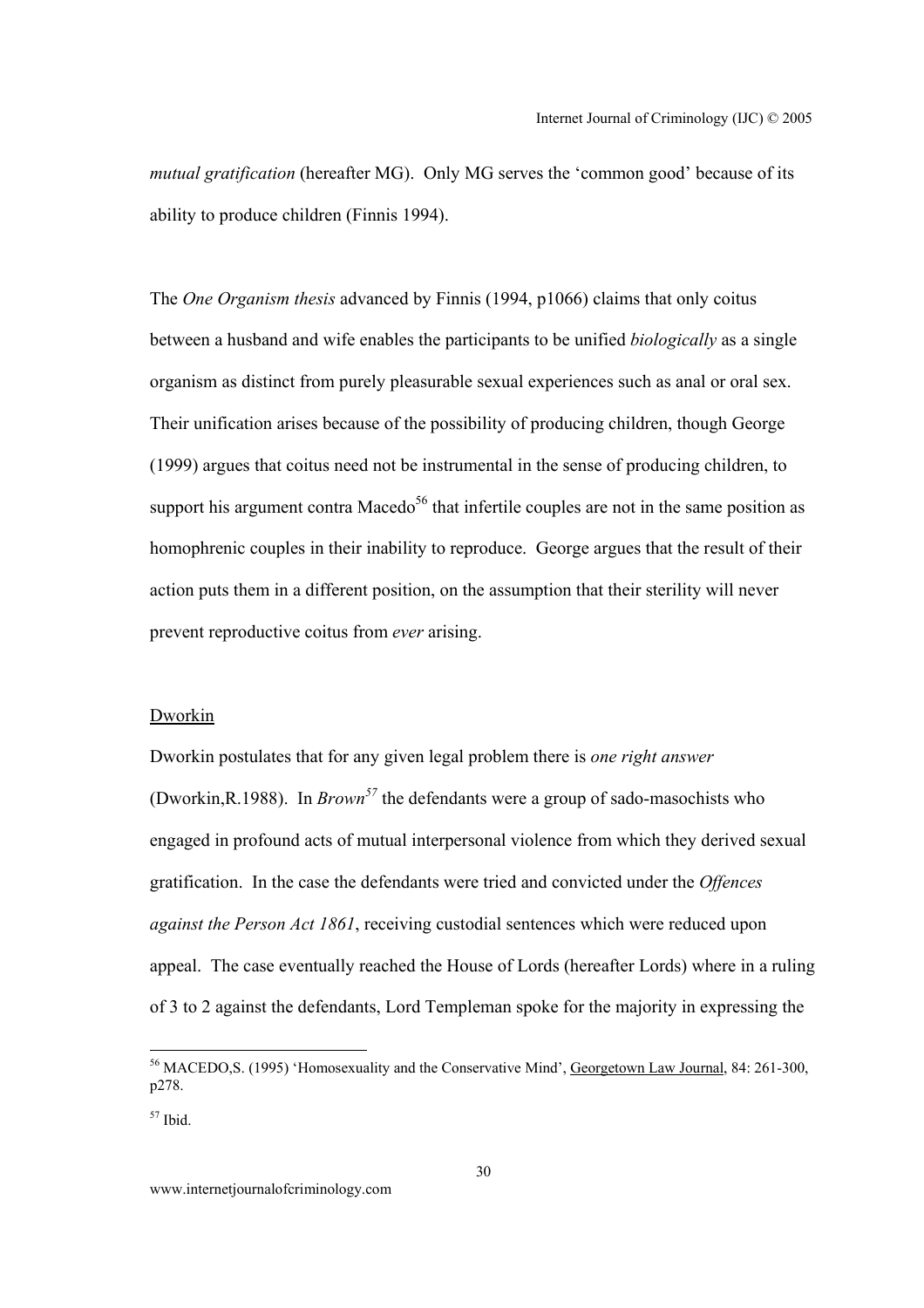Devlinesque view that '…the suppression of vice is as much the law's business as the suppression of subversive activities…' (Devlin 1965). Edwards (1996) points out that by rehearsing the legal proscription of homophrenic offences, he viewed sado-masochism as primarily a homophrenic matter. Dissenting were Lords Slynn and Mustill. Slynn adopted Mill's *Harm Principle* which was articulated by H.L.A.Hart (1963) in his famous critique of Devlin. Mustill argued that whatever one might think about the appellants' conduct, it:

## *'…involved no animosity, no aggression… [and] no protest by the recipient.'*

New legal opinion holds that the proscriptive outcome of this case may be open to challenge.58 The very fact that the Lords divided on this case for very different philosophical reasons illustrates the fallacy in Dworkin's ORAT. It also, however, illustrates diverse perceptions of the nature of violence and the species of violence that constitute acceptable behaviour.

#### Rawls

Rawls attempts to address the problem of deciding what conduct should be prohibited in his *Veil of Ignorance thesis* (Rawls 1999). Here he argues that it is possible to objectively determine what conduct society wishes to prohibit by eliminating any self-interest. Those chosen to decide would be in a position whereby they would not know their socioeconomic status, gender, etc. Since they could find themselves placed in any of these categories they must decide which principles are just. The problem with this argument is that if those

<sup>&</sup>lt;sup>58</sup> EMMERSON,B. & SINGH,R. (2003) In the matter of the Spanner Trust. Available at: <http://www.spannertrust.org/documents/opinion.pdf> [Accessed: 29.1.2004]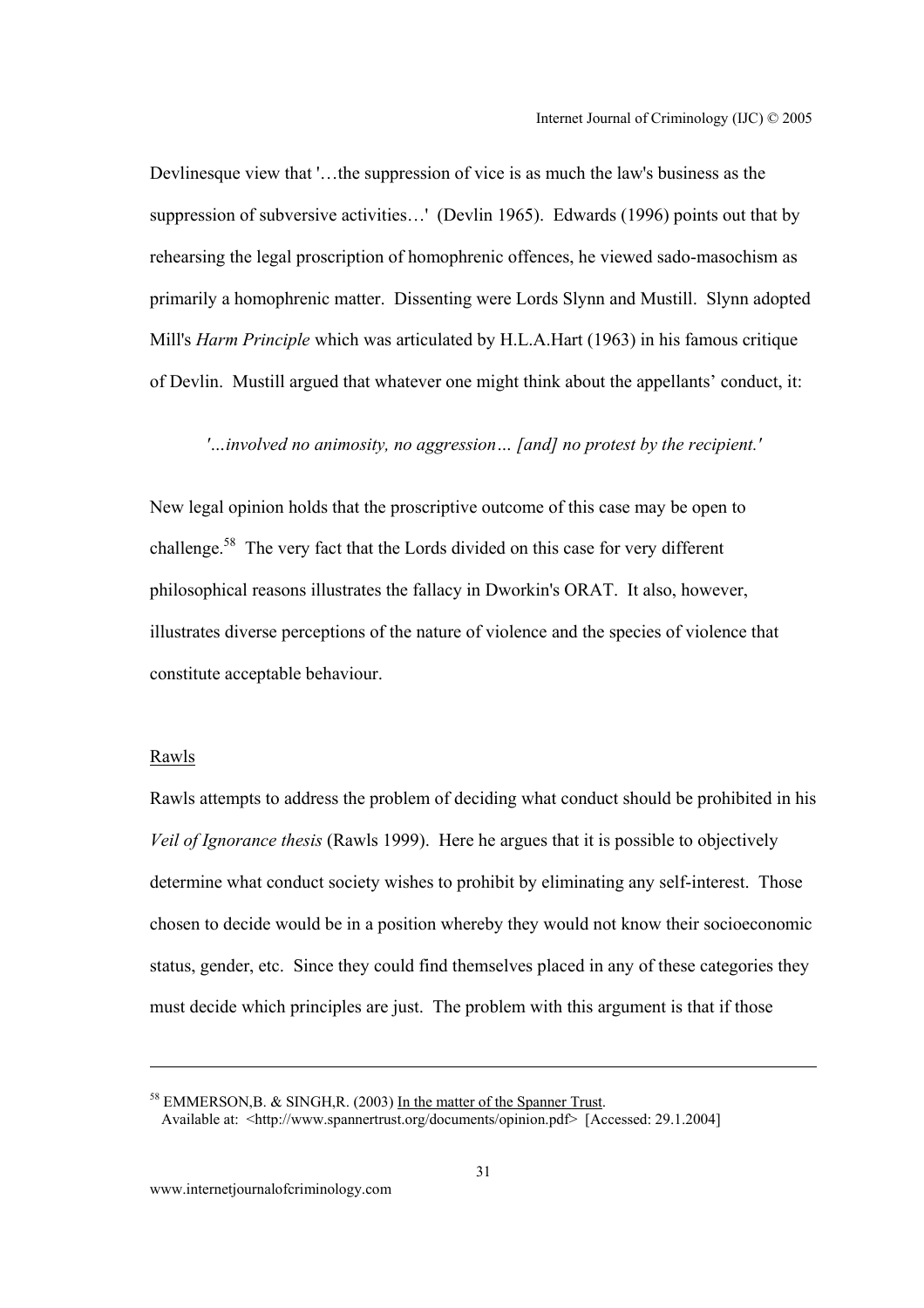chosen believe in free-will they may attribute, say, poverty or homophrenia to choice, whereas they may arise for other reasons.

#### **Conclusion to the Chapter**

It is clear that a universal definition of truth is, at least at present, impossible. Does this mean that it is not possible to say about any topic with any certainty that it is true? Well, in practice our understanding of knowledge obliges us to avoid the CoT and instead rely upon problematic definitions. In tackling competing truths any arbiter cannot simply balance one set of ideologically grounded truths against another and decide that a single right answer exists, if she makes any claims to objectivity. Where a claim is made that, say, speech incites hatred and therefore ought to be curtailed; this may conflict with the "right" to freedom of speech (hereafter FoS). However this FoS may itself infringe the target's "right" to protection from the consequences of that speech. This problem is exacerbated from the victims' perspective, when theophrenic hate speech *not* directed at other theophrenics is legally privileged.

In the next chapter I shall look at the Concept of Rights (hereafter CoR) and its relationship with free speech.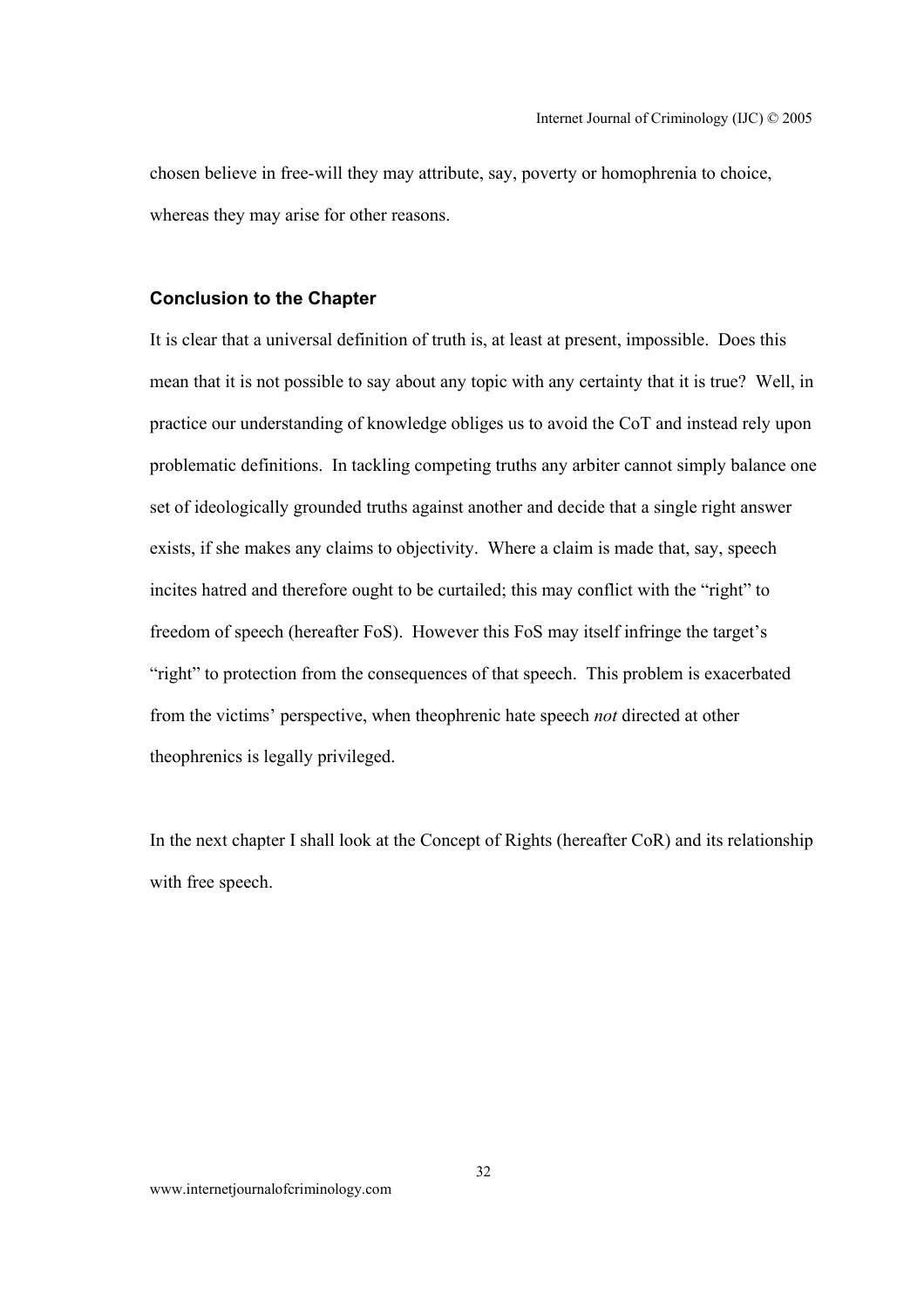Internet Journal of Criminology (IJC) © 2005

**Chapter 3** 

# **The Concept of Free Speech & Topoi of Rights**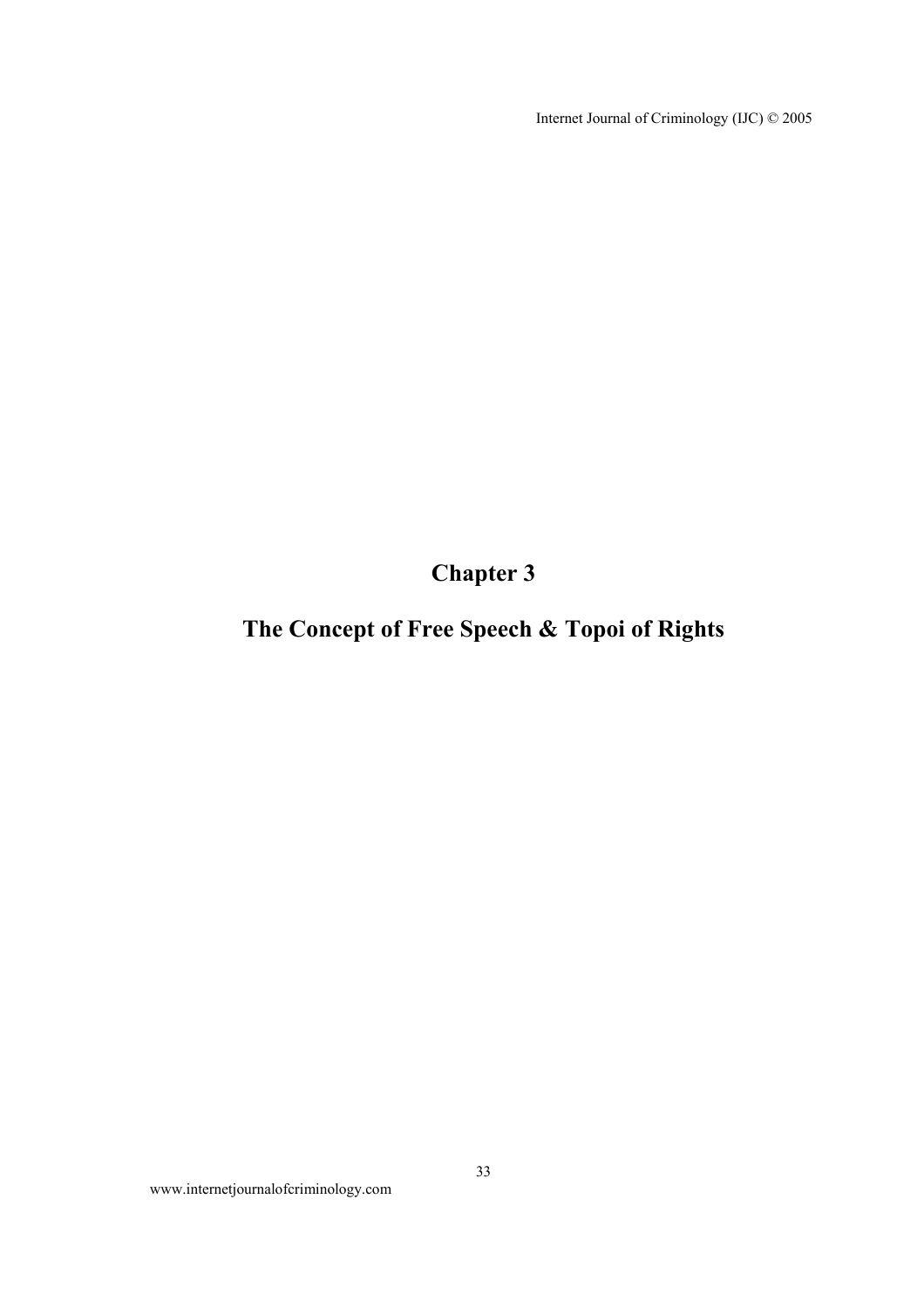#### **Introduction to the Chapter**

In the previous chapter we learned that there is no straightforward, universal, uncontested concept of truth (CoT). Instead we have competing subjective truths dependent upon ideological criteria.

This chapter briefly examines the concept of free speech enabling one to articulate and discuss one's *ideologically derived*, and thereby *subjective*, truths. Next it examines relevant aspects of the European Convention of Human Rights and Fundamental Freedoms 1950 (ECoHR).<sup>59</sup>



*Figure 1* outlines what I call the Freedom of Speech Spectrum. On the left side is unrestricted discourse whilst on the right side is curtailed discourse, that is, an absolute absence of FoS. In any given society there is some degree of constraint upon free speech, implicit or explicit, which may be universally or selectively legislated or enforced. Nevertheless, whilst FoS remains an essential feature of a democratic society, in totalitarian societies where FoS is biased in one direction, this erodes the FoS of others. Now an

 $59$  Convention for the Protection of Human Rights and Fundamental Freedoms, 1950. Available at: < http://www.echr.coe.int/Convention/webConvenENG.pdf> [Accessed: 9.3.2004]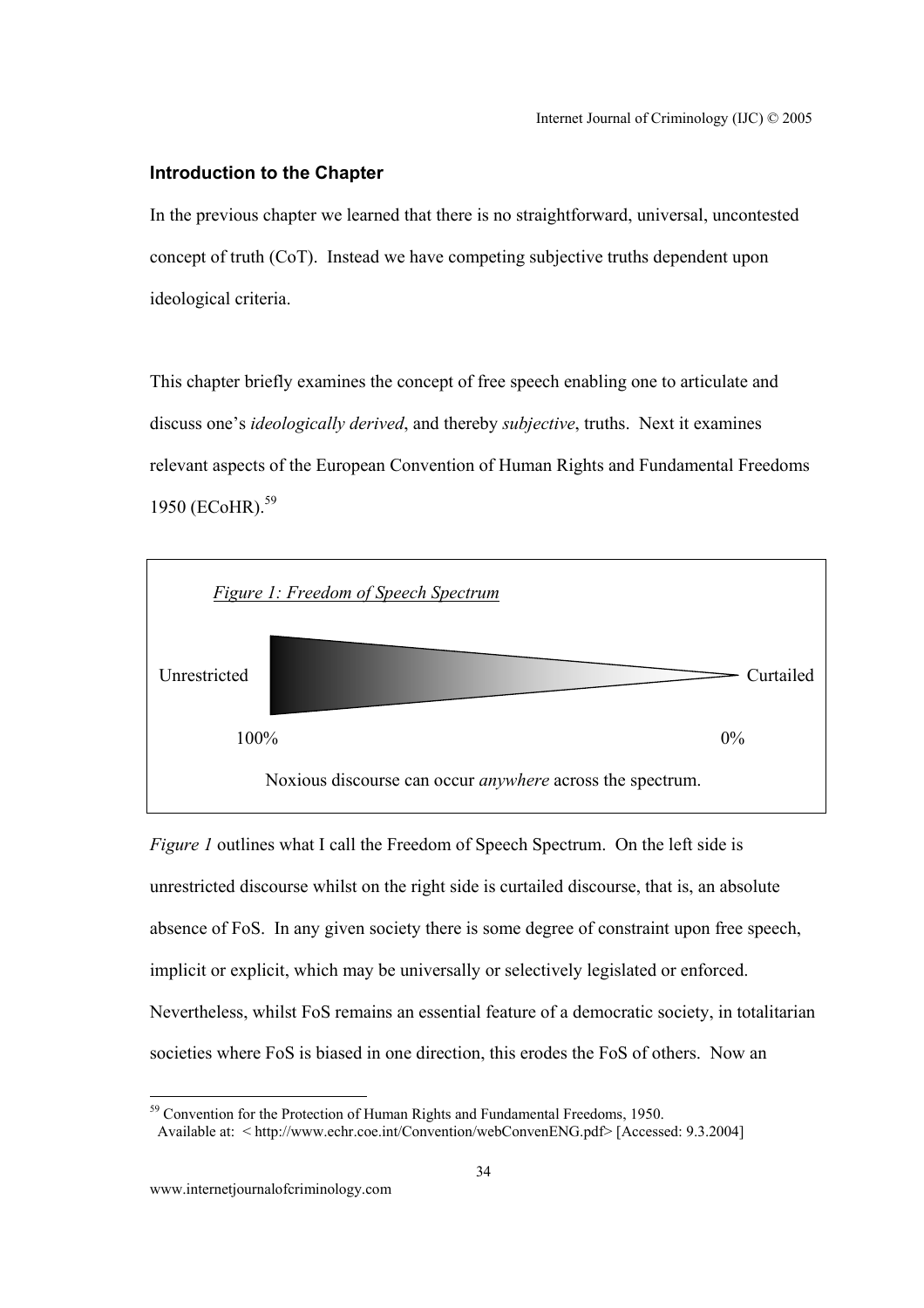examination of rights topoi follows, including their interaction with the concept of free speech with regard to noxious discourse deployed against homophrenics by AGchristophrenics.

#### **Rights**

The liberty of one person (A) to freely express her beliefs (X) about another person or subject (B) which may be directed at a person in a power relation to the subject (C) affects not only the rights of A but also directly of B and indirectly of C. The power of X to influence C to do something to B is central to establishing the ontology of hate discourse and ways to counteract it. Rights tend to enforce norms either through coercion (eg. through law or custom), through self-interest or choice (eg. conventional marriage) or are internalized<sup>60</sup>, as with Hart's concept of the internal aspect of law (Hart, HLA 1994).

The concept of rights originates in the *social contractarian* model of Hobbes, Locke and Rousseau, who believe morality is grounded in a topos called the "social contract". Whereas prior to this there existed, they believe, a *state of nature*, which in Hobbes' famous words resulted in life being '...solitary poor, nasty, brutish and short...' (HOBBES 1651), the contract means that individuals exchange their absolute freedom for a series of guaranteed rights provided by the government. Moreover it is a *contract* with no additional rights accorded to the individual. In reality a citizen has no choice whether to enter into such a mutually binding contract, nor the nature of such a contract. Rights themselves are

<sup>&</sup>lt;sup>60</sup> Norms and The Responsibility to Protect, Meeting Report at the Canadian Conference Centre, Ottawa, Ontario: 7 April 2003, Project Ploughshares. Available at: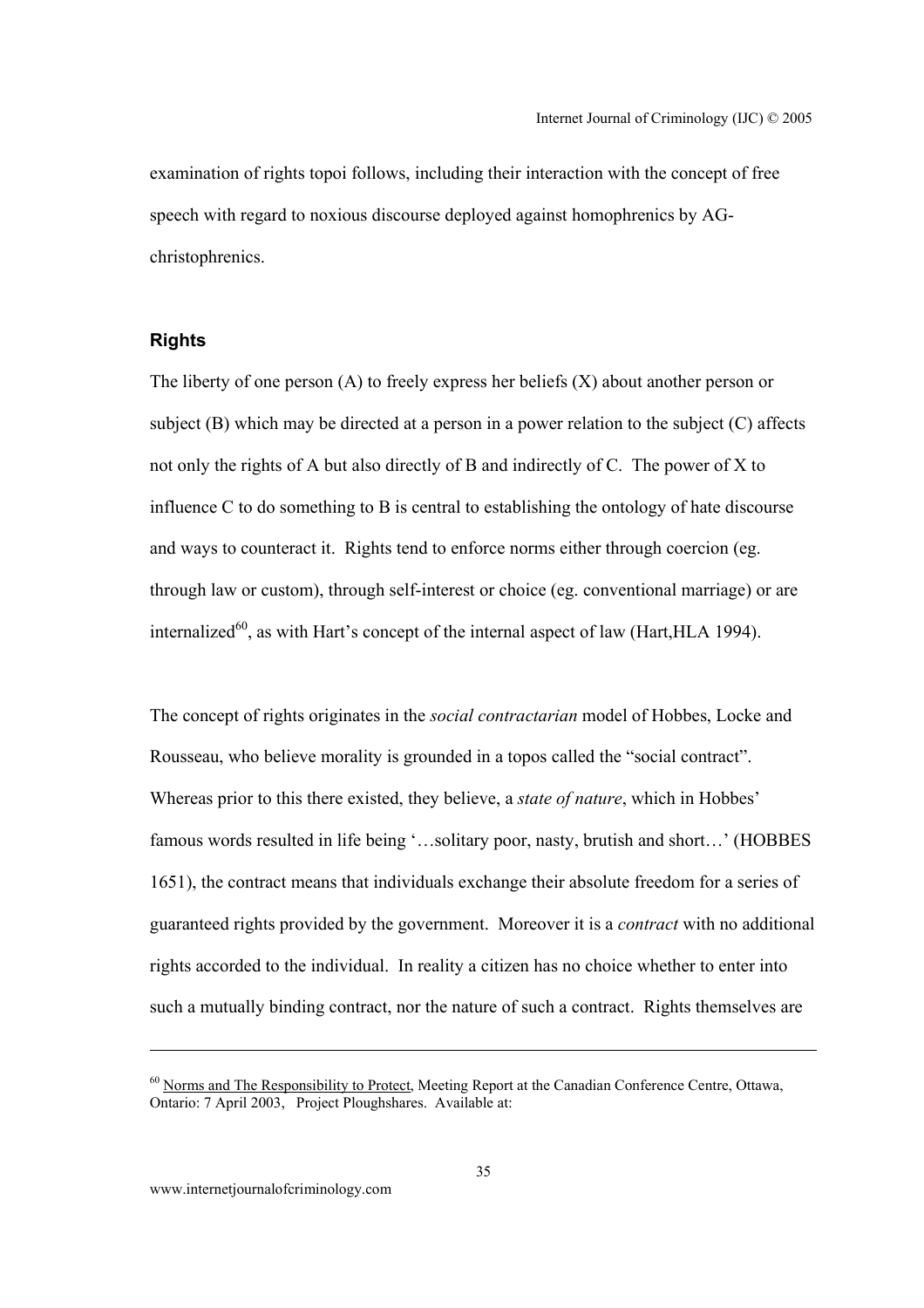entitlements, with correlative obligations *usually* attached. Rights can be *negative*, where one is entitled to be free to do something (X), such as reading a book, or *positive* whereby one can attain something (such as a Criminology Diploma) with the assistance of another person (one's tutor, etc.). They can be further sub-categorised into *active* and *passive*, both of which are negative rights. Active rights are the right to be free to choose to do X, such as kissing one's partner, whilst a passive right is the freedom to choose not to do X, such as choosing not to eat shellfish. Finally rights are defined by who they address. Say my claim is for the negative right not to be denied the right to marry, or the positive right for the police to arrest Y for assaulting me, this is what is called an *in rem* (or general) right, which are rights against the "world at large" such as the right to life. The claim for the right to be paid by my employer, or recover my wages through the Courts, is called an *in personam* (or special) right, which is a right that is enforceable between individuals, such as torts and contracts.

#### Special Rights

H.L.A.Hart's *special rights* take on the form of '…special transactions between specific individuals, or some special relationship between them…' (Davies And Holdcroft 1991, p236 citing Hart,HLA 1955). Hart considers the impact of legislatures' immunities (Bills of Rights) which afford them the ability to fully debate topics (*intra parliamentum*) without fear of litigation. It is also this right that allows some antigay MPs to defame<sup>61</sup> either theo-

 <sup>&</sup>lt;http://www.ploughshares.ca/CONTENT/REDUCE%20MILITARY/Report%20Norms&Intervention%20Ap r03.pdf> [Accessed: 10.3.2004]

 $61$  For example, during the debate on repealing  $\S 28$  of the LGA 1988:- Linking homophrenia with disease: HL Deb (1999-00) 207, Col.417; Col.468 refers to the harmful aspects of homophrenia; Cols.473-474 discuss false allegations made about literature sent out to schools allegedly promoting homophrenia.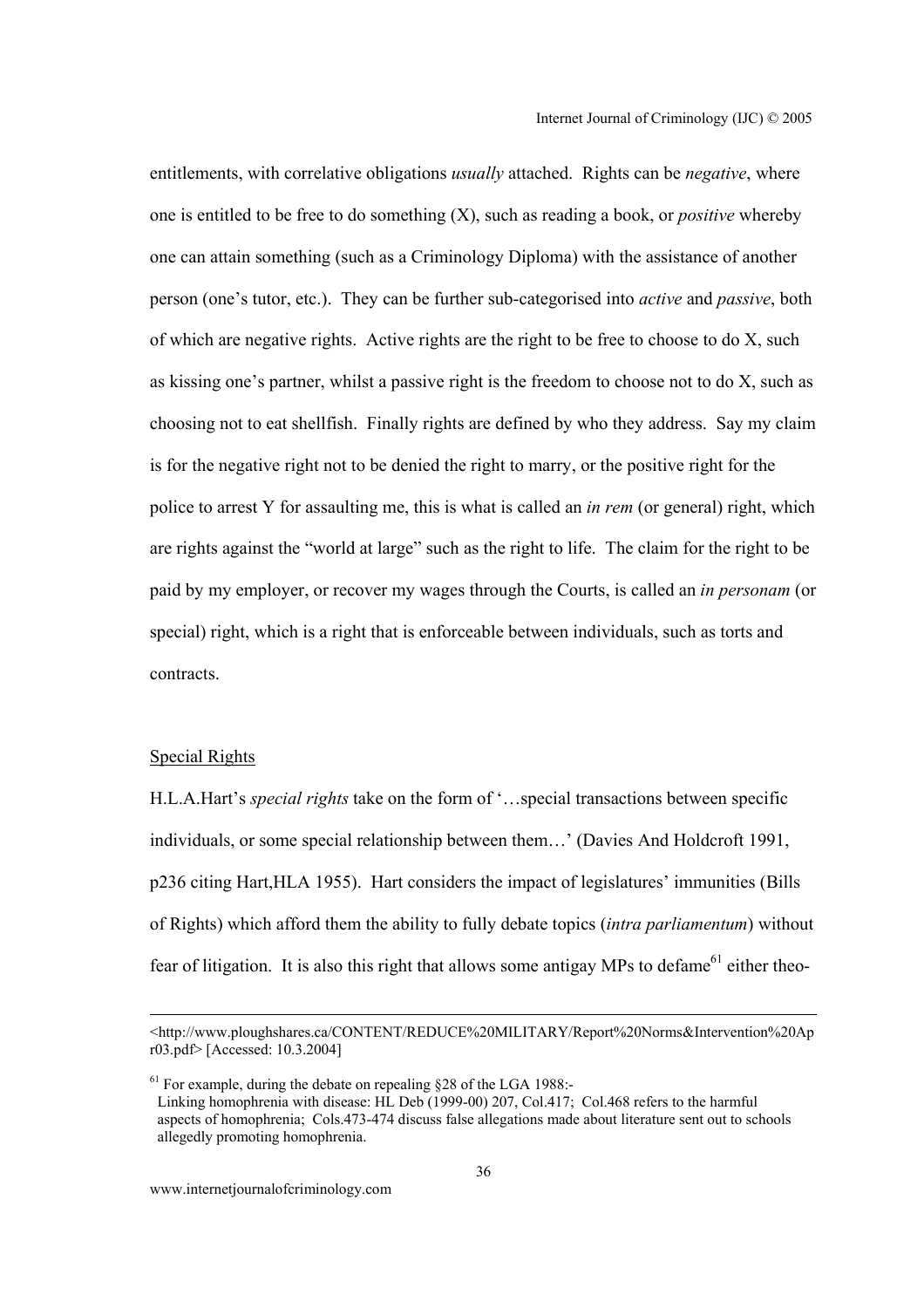or homophrenics with impunity.<sup>62</sup> Special rights enable AG-christophrenics to incite hatred against homophrenics by allowing them to argue that hate speech on religious grounds is merely religious liberty, whilst similar speech used against christophrenics or speech that challenges their idealised view of their ideological founder Jesus, might be actionable as blasphemy, as in *Lemon*. 63

Hart's theory, as MacCormick<sup> $64$ </sup> observes, is undermined by a position whereby an individual chooses *not* to gain from a benefit as part of a group (*eg*. by belonging to a trades union), but where the group itself benefits as a result of policy towards their group; under Hart the individual would have given up a right and theoretically gained nothing, when she might gain the benefit because of a benefactor's imposition. MacCormick also reminds us that since, say, children cannot (by virtue of being *sui juris*) be liable for obligations (as correlatives of rights) under Hart's *choice-theory* children would have no rights.

Outlined above is the philosophical approach to the CoR. Whilst this offers an abstract approach to hypothetical situations, often using straightforward examples, it is through the complexities of cases involving real people that rights as a substantive issue, can be of practical value. The following examination of the ECoHR is used to demonstrate this point.

<sup>62</sup> Parliamentary FoS is guaranteed under Article 9 of the *Bill of Rights 1689*. Parliamentary Publications are protected under the *Parliamentary Papers Act 1840*, 3 & 4 Vict, cap.9.

<sup>63</sup> Whitehouse v Lemon [1979] 2 WLR 281

<sup>64</sup> MacCORMICK,N. (1981) H.L.A.Hart, Stanford University Press.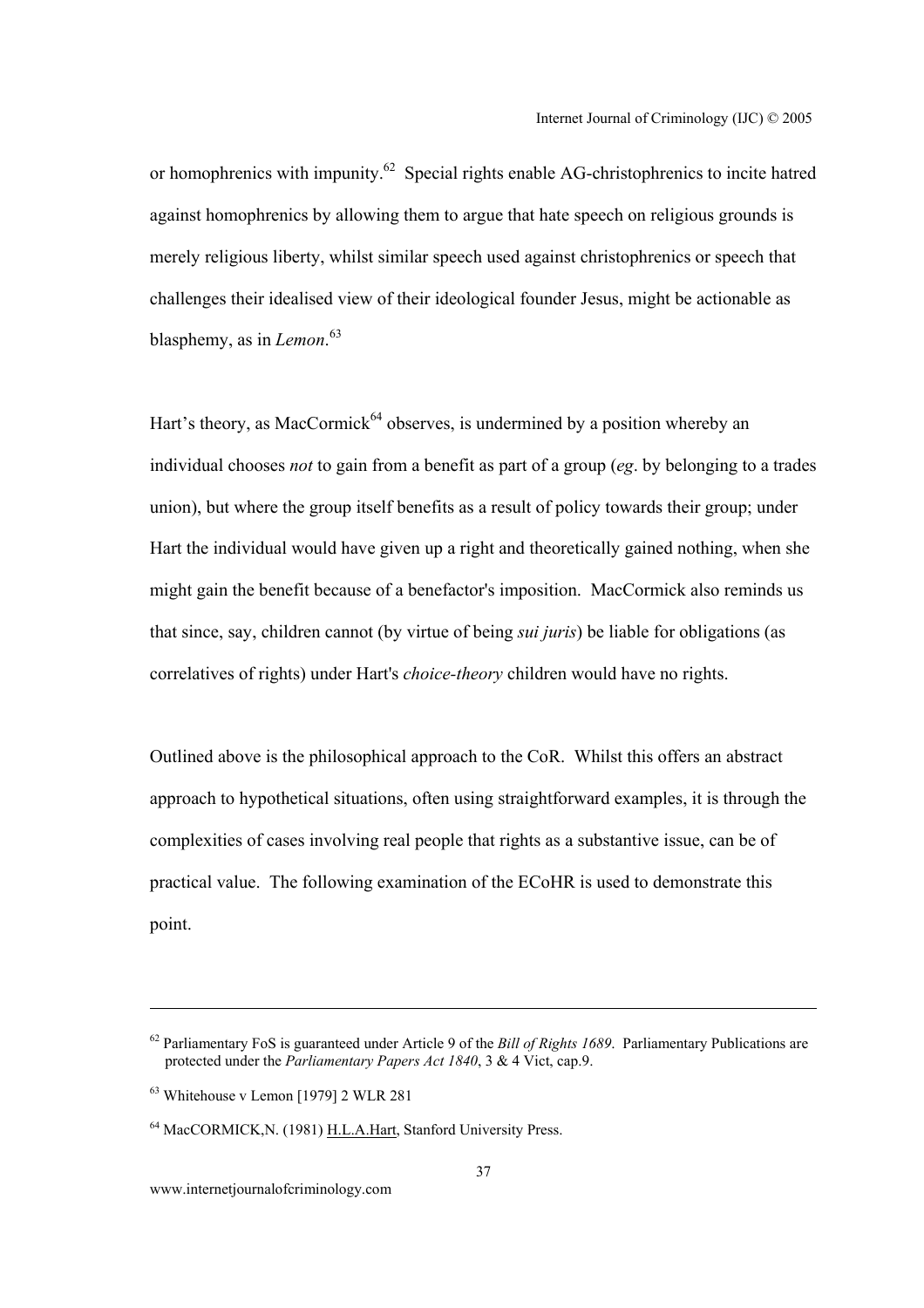The ECoHR is an evolving legal instrument that allows rights topoi to change as public opinion evolves.65 Whilst certain rights, such as Article 9 on the right to freedom of thought, conscience and religion may be manifested, etc., these have to be balanced against the rights and freedoms of others,<sup>66</sup> itself a neo-Kantian position expounded by, amongst others, Gewirth in his *Principle of Generic Consistency* (Gewirth,A.1978). A problem with the ECoHR is that it is framed so as to enforce certain norms, this enabling a definition of marriage to deny homophrenics the ability to marry in Article 12 by allowing *national* laws to establish limits whilst Article 8(2) posits the question, *whose* morals allow restrictions of *others*' right to respect for *their* private and family life?

The legal reality of FoS is that it is a freedom or liberty contained within boundaries. Domestically, the right to freedom of religious (or similar) belief may used to evade legal consequences for verbal attacks, including incitement through false or exaggerated defamatory assertions, by the ophrenics against homophrenics.<sup>67</sup> By contrast blasphemy laws are used to protect *some* christophrenic ideology. Some christophrenics have argued that new legislation should *not* be introduced to outlaw incitement to religious hatred, if it prevents them from verbal or written attacks against those they claim to dislike *because of* their ideology.68 A problem here is that as Hitler's *Mein Kampf* invokes God as the reason

 $\overline{a}$ 

<sup>&</sup>lt;sup>65</sup> SIMPSON,B. (2003) The European Convention Fifty Years On, Seminar at the Centre for the Study of Human Rights, 16 October 2003, London: London School of Economics. Available at:

 $\langle$ http://www.lse.ac.uk/Depts/human-rights/Documents/European\_Convention\_Fifty\_Years\_On.doc> [Accessed: 10.3.2004]

<sup>&</sup>lt;sup>66</sup> In both article 8(2) and with regard to FoS, article 10(2) of the ECoHR

<sup>67</sup> See, for example: GREEN,S. (2003) *Recruiting Policy*, Homosexuality and the Police, Christian Voice, 8.12.2003, p5. Available at: <http://www.uklifeleague.com/hpolice-pub/hp4.htm> [Accessed: 8.3.2004]

<sup>&</sup>lt;sup>68</sup> See, for example: Written evidence by Christian Voice to the Select Committee on Religious Offences in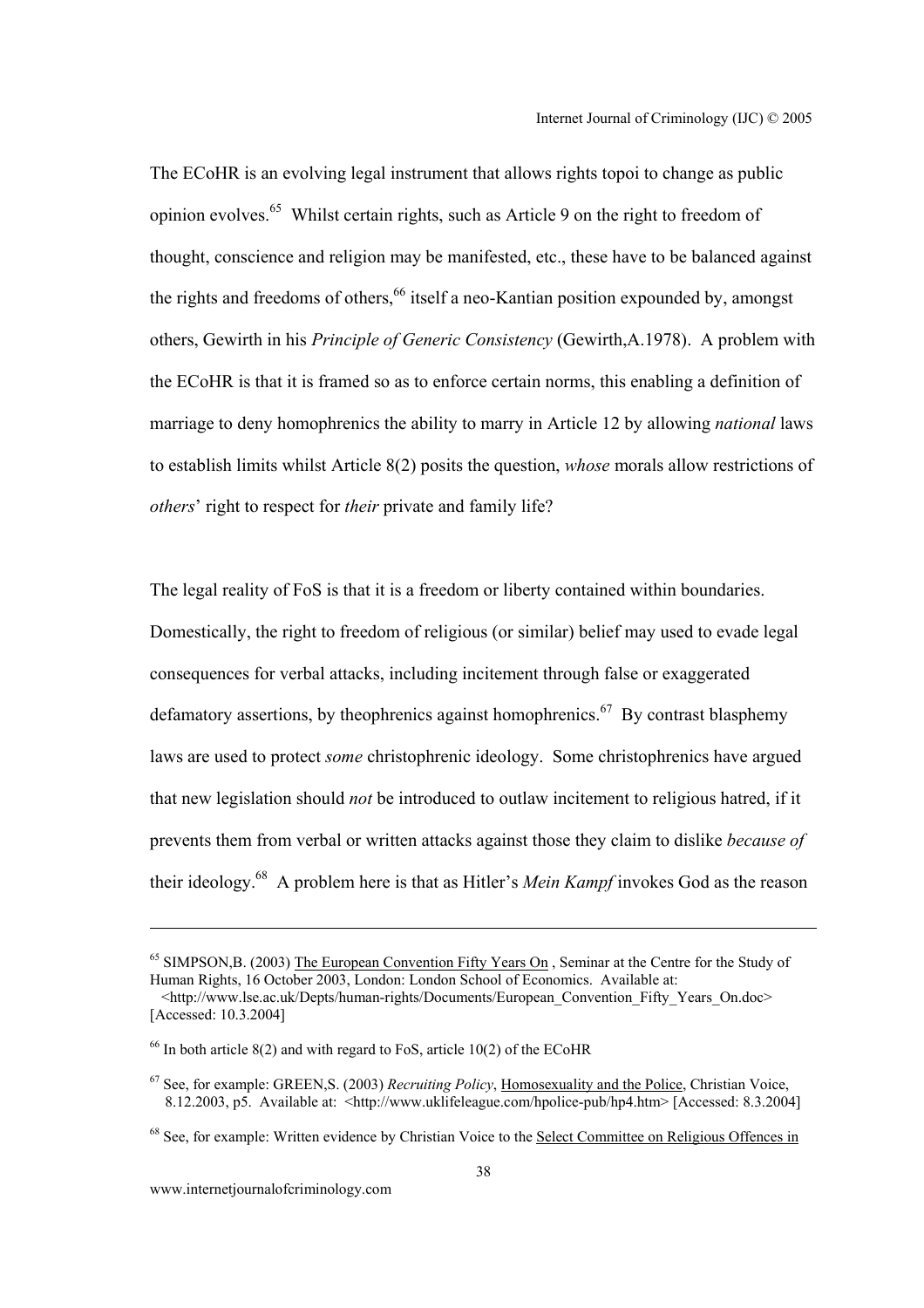for his anti-Semitism<sup>69</sup>, presumably rights for the ophrenics which did not exclude the theopolitical sphere, would "legitimise" his anti-Semitism. Moreover, were the British National Party to rename themselves the Christian National Party, such rights might enable them to *legitimately* cite Leviticus (25: 44-46) to justify racial discrimination.

In this chapter I have briefly looked at the topos of freedom of speech and basic concepts of rights with reference to theophrenic antigay discourse, plus practical problems with the ECoHR itself. Whilst adjudication offers one remedy, it cannot alone alter the underlying prejudices that lead to antigay attitudes. Moreover, adjudication may itself contribute towards antigay attitudes, through judicial prejudice, however unwitting it may be. This can take the form of assumptions made about groups seeking to have their rights protected to which the adjudicator has limited or no practical experience. This can compound injustice. In the following chapter I will look into the nature of prejudice and the hatred this can lead to.

England and Wales. Available at: <http://www.parliament.the-stationery-office.co.uk/pa/ld200203  $\sqrt{\frac{1}{3}}$  /ldselect/ldrelof/95/95w16.htm> [Accessed: 8.3.2004].

<sup>69</sup> See: STEIN,SD (2001) Antisemitism, Christianity, Pogroms: Backcloth or Destruction, last updated: 5.12.2001. Available at: <http://www.ess.uwe.ac.uk/genocide/antisem15.htm> [Accessed: 8.3.2004]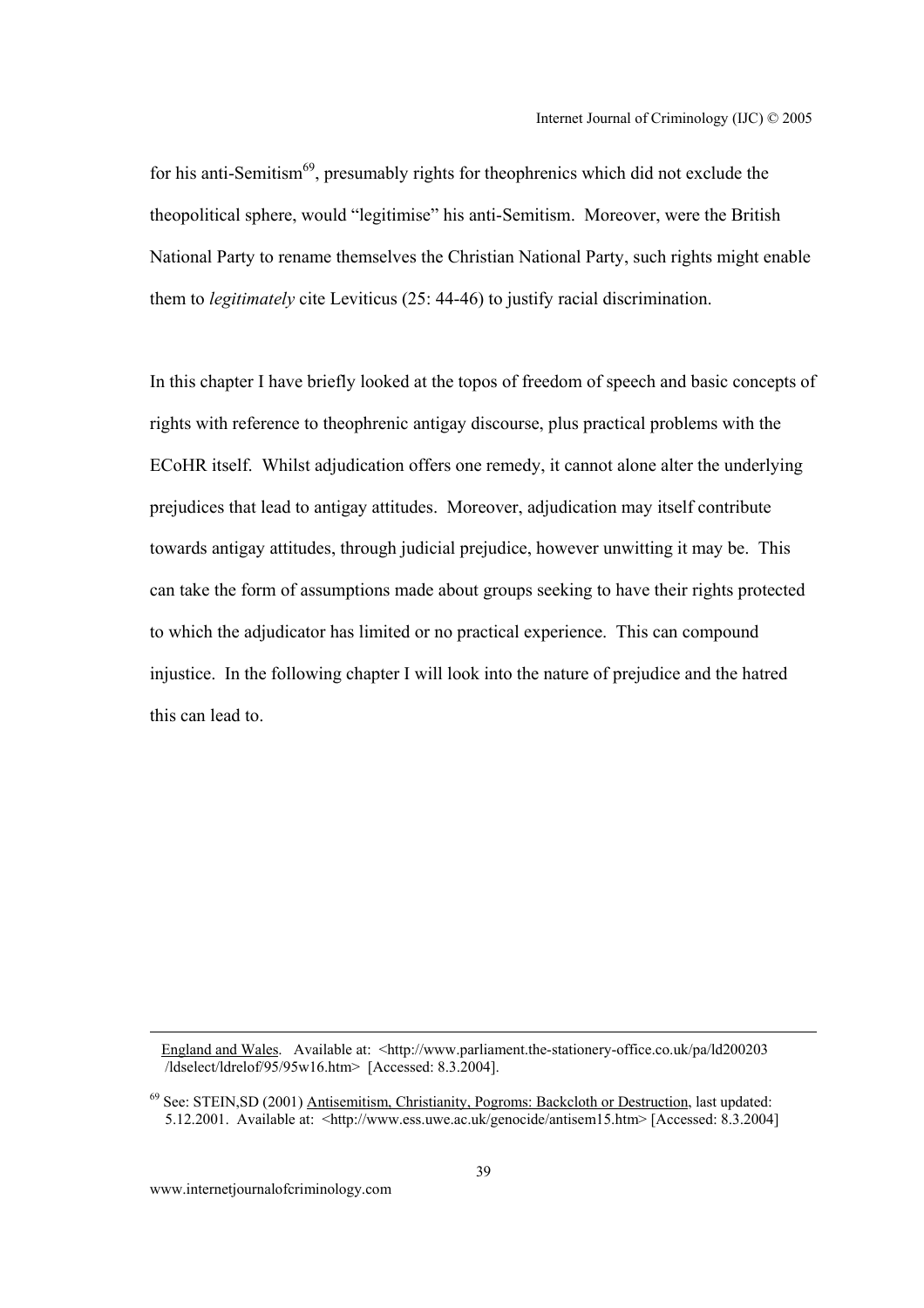Internet Journal of Criminology (IJC) © 2005

**Chapter 4** 

**Prejudice**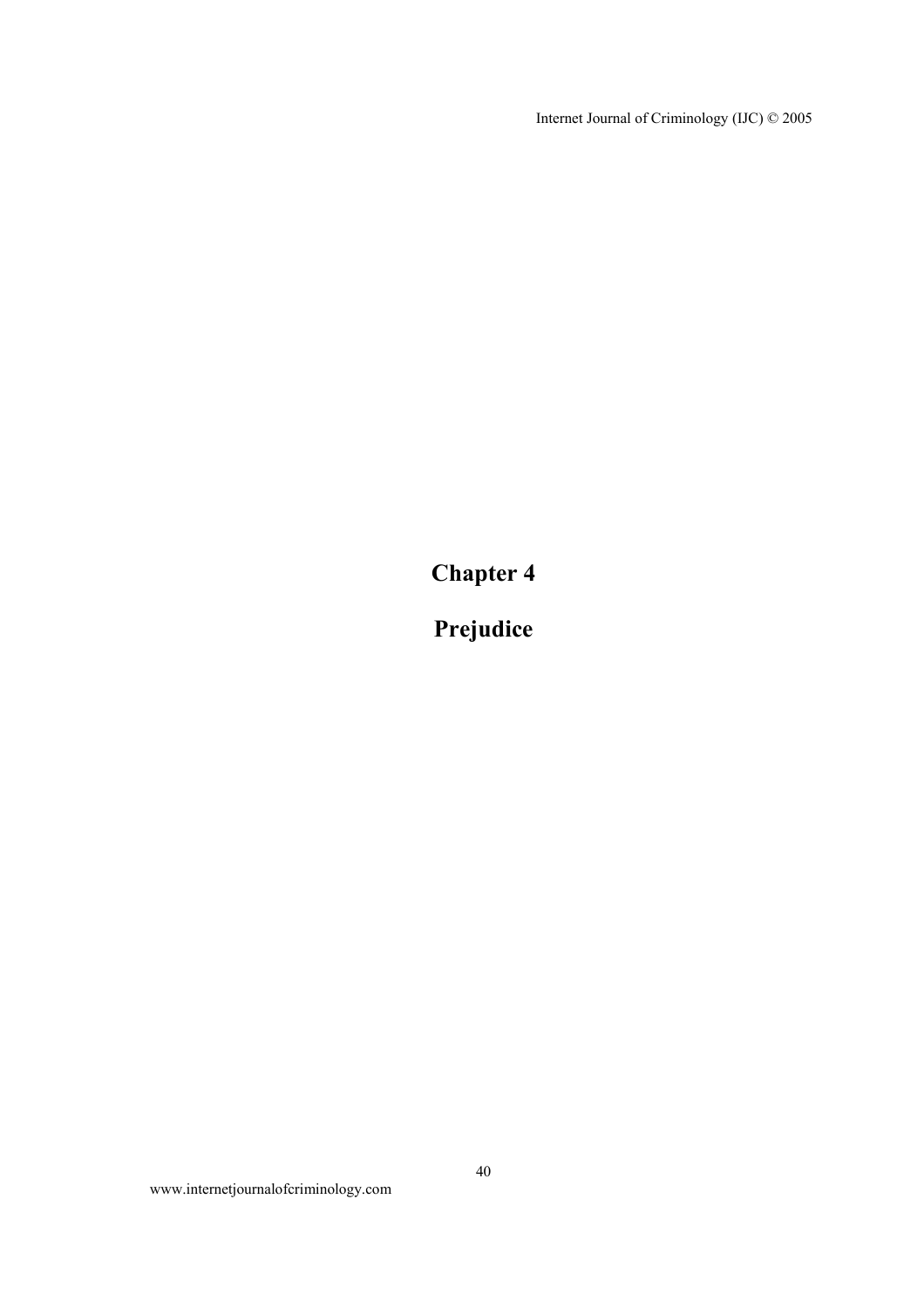### **Introduction to the Chapter**

In the previous chapter I looked at free speech and its interaction with rights. In this chapter I will be looking at negative prejudice caused by stereotyping and the nature of prejudice.

One approach in examining prejudice, suggested by Bowling<sup>70</sup>, is to focus on the 'we-ness' of those targeting discriminated against groups in preference to examining the conventional 'they-ness' of the targeted group.

Here I shall adopt Rupert Brown's definition of prejudice:

'…*the holding of derogatory social attitudes or cognitive beliefs, the expression of negative affect, or the display of hostile or discriminatory behaviour towards members of a group on account of their membership of that group*.'

Brown,R. (1995) p8.

In this chapter I shall outline a few of the theories which may be attributable to prejudicial attitudes towards homophrenics, especially by christo- or theophrenics.

Prejudice can be viewed from several different perspectives. One popular explanation is that of attributing it to individuals' personality characteristics, such as Adorno's *F*(ascist)- *Type* personalities or Rokeach's equivalent left-wing *theory of dogmatism*, both concepts of the *authoritarian personality*, which has been attributed to family-dynamics. A problem

 $\overline{a}$ 

<sup>&</sup>lt;sup>70</sup> Personal correspondence with Prof.Ben Bowling, via race-ethnicity-criminology-request@jiscmail.ac.uk (11 March 2004)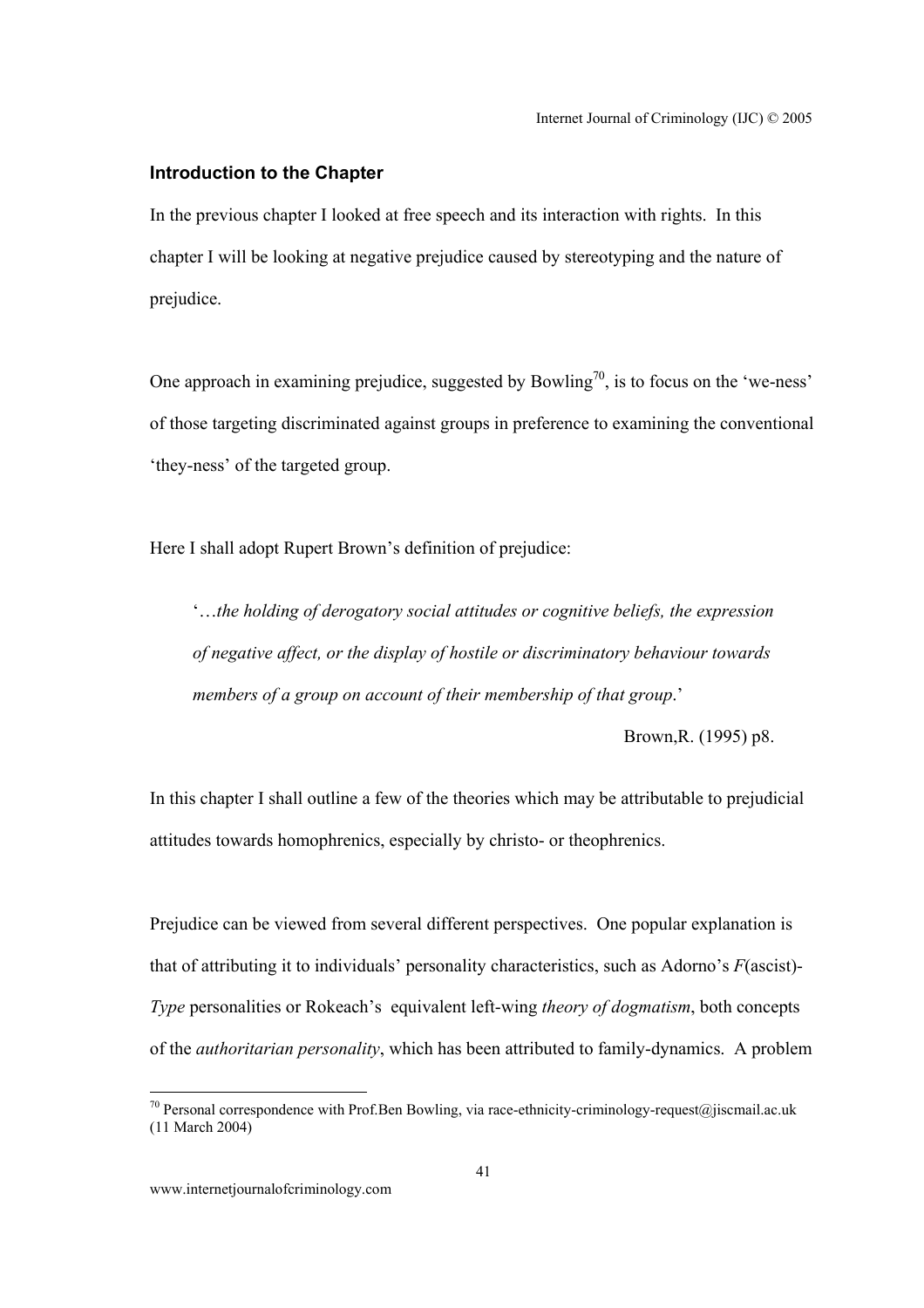with these theories is that they attribute prejudice to individuals rather than the beliefs of groups. Pettigrew (1958, cited in Brown,R. 1995) for example, found no difference in the degree of racial prejudice between authoritarian and non-authoritarian types, suggesting that this narrow approach may have limited scope.

An alternative approach is Allport's (1954) *in- and out-group dynamics*, which can take the form of negativity either towards the out-group or within one's own in-group, which I outlined earlier (in chapter 1).

Ross, in his *fundamental attribution error* topos (1977, cited in Brown,R. 1995) looks at the way groups explain behavioural causation within their own group and in other groups. Essentially they attribute their (internal) group's behaviour as being caused by others, whilst attributing external group behaviour to the group itself.

Rupert Brown's (1995) concept of the *social norms* of the majority determining the degree of prejudice towards extra-normativity in minority groups offers another explanation. Social norms have previously been cited as sufficient grounds for legal regulation or proscription of sub- or non-norms for a given geo-social group. One such example is the Hart-Devlin debate. Lord Devlin (1965) believes that it is legitimate for the state to legislate in favour of conventional (as against critical) morality to protect society from disintegration, asserting that vice is as much the state's concern as treason. This position is contested by Professor Herbert Hart (1963) who differentiates between the very different ontologies of treason and homophrenia, the "vice" Devlin was attacking. The *logic* of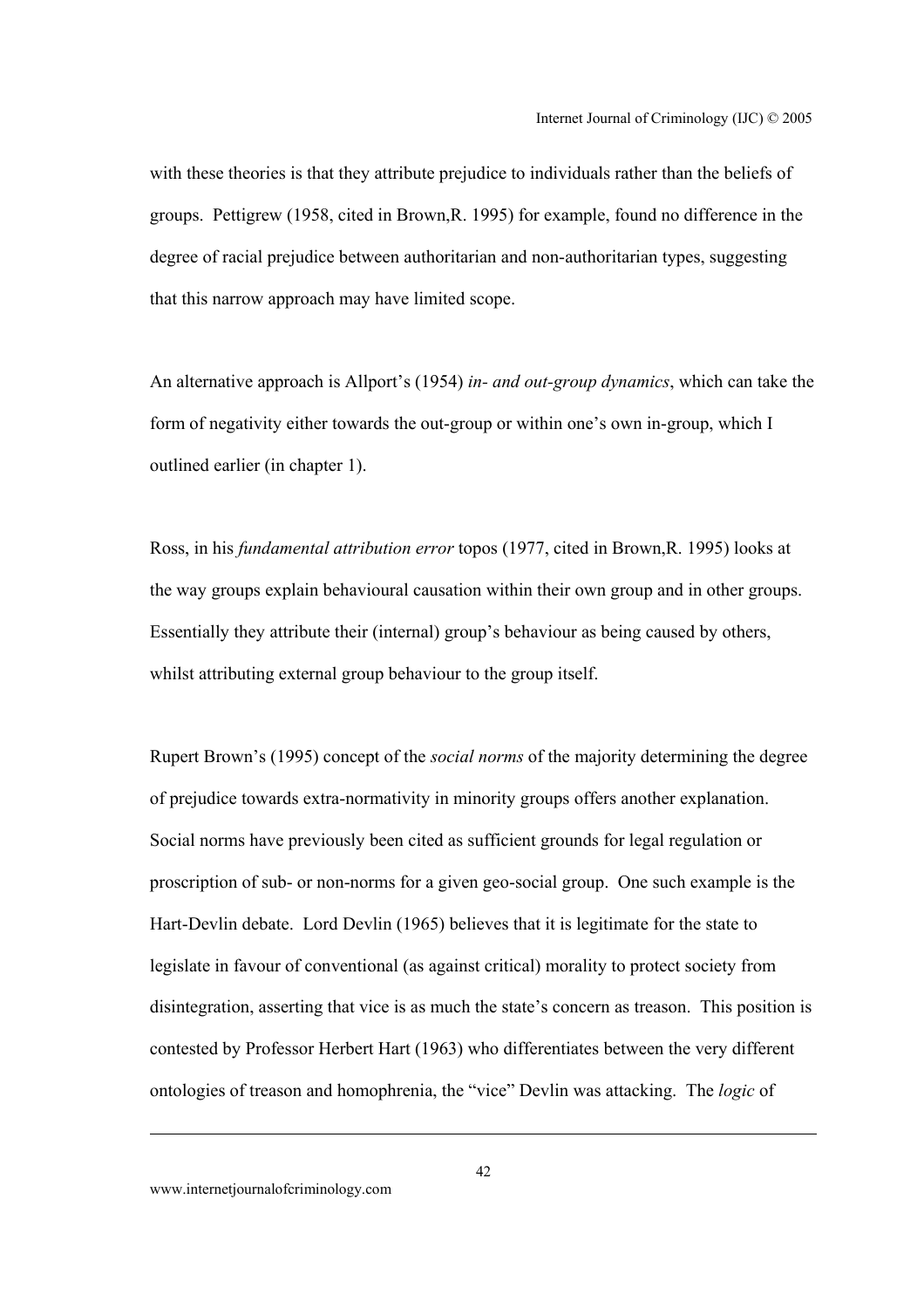Devlin's position is that legislation emancipating the British Roman Catholic minority from various restrictions on their liberties, is wrong and should be reversed.

Simpson and Yinger (1972, cited in Brown,R. 1995) postulate that '…*prejudice exists because someone gains by it...*'. Here stereotyping, which can lead to prejudice, can be used to legitimise discrimination by, say, the dominant group, to privilege its own position.

At the most basic level, a stereotype is derived from an inference made about someone by reason of their perceived membership of a particular category (Brown,R. 1995). Indeed the cognitive process of social categorisation is a *precondition* for prejudice (Allport 1954). Categorisation itself is an essential part of human existence (Bruner,JS. 1957, cited in Brown, R. 1995<sup>71</sup>), enabling a species to categorise certain traits, such as say safety or danger: the appearance and smell of an (edible) orange or the markings of a (stinging) wasp. In humans, categorisation, which is culturally embedded, is transmitted through *socio-cultural* interactions such as at school, by one's parents, newspapers, etc (Allport 1954). The evidence for this method of learning to categorise A as X: stereotyping, derives from its temporal persistence, demonstrated by research into nationality stereotypes (see for example: Katz, D. & Braly, K. 1933; Gilbert, GM. 1951).<sup>72</sup>

*Partial social reality* about a given group can also reinforce stereotypes in what, in common argot, is the 'grain of truth theory'. Here certain *apparently* highly visible

<sup>&</sup>lt;sup>71</sup> See: pp41 & 276.

<sup>72</sup> Cited in BROWN,R. (1995) pp83-84, 287, 283.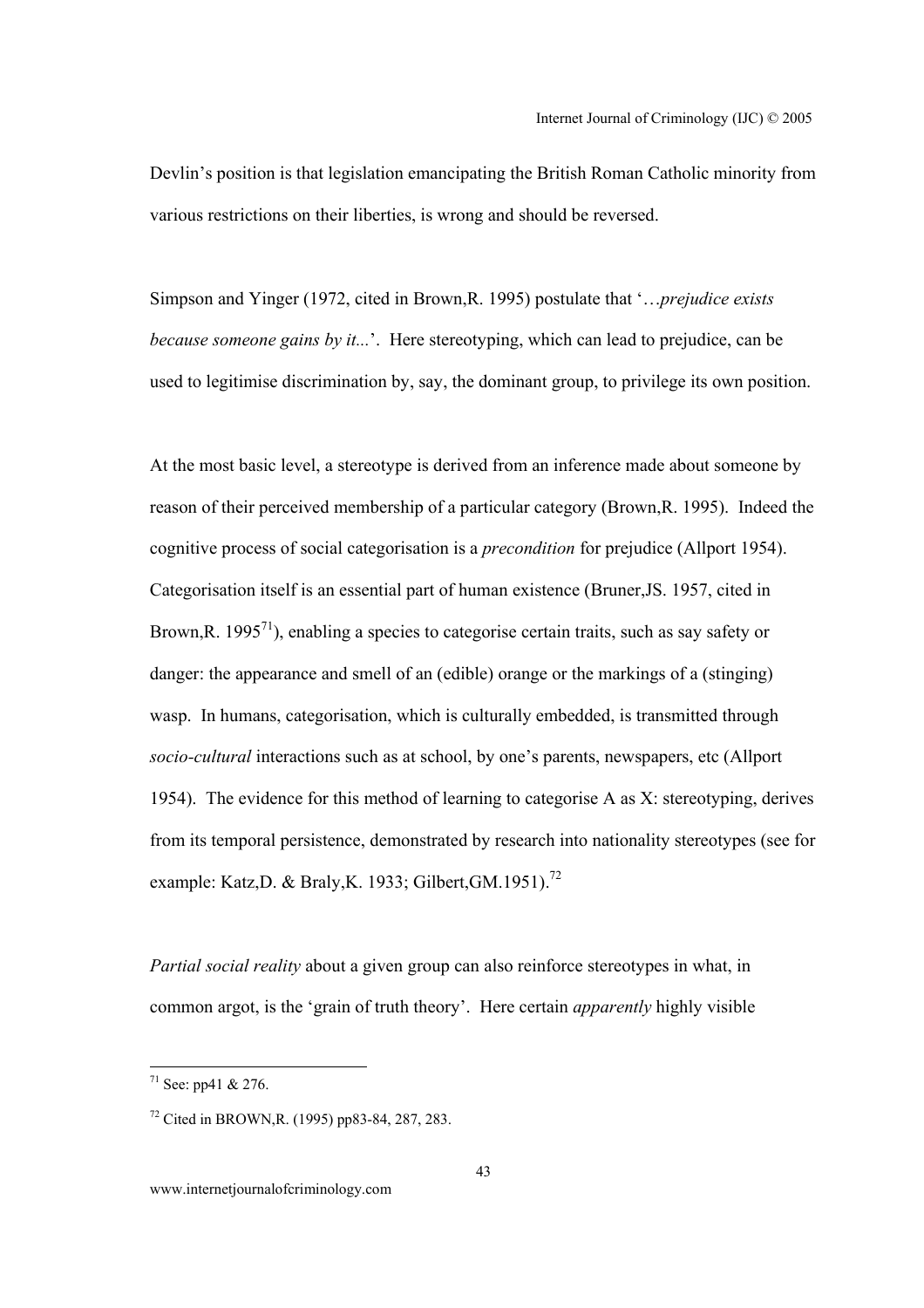characteristics may *appear* representative or typical of the group *in toto*. An example is the association of homophrenics with  $AIDS^{73}$ , excessive wealth or power<sup>74</sup> or pædophilia.<sup>75</sup> These ideas may then get amplified by uncritical reporting in the media or their articulation as facts by influential people. Furthermore a heightened emotional state can amplify the likelihood of stereotyping, through, for example, moral panics and the responses made to these.

Stereotyping may be compounded by becoming a *self-fulfilling prophesy* (Brown,R.1995) both in the sense that claims that X does Y can be reinforced by preventing X from doing or appearing to do, anything but Y, or denying him the opportunity to refute the claim, by doing Z. It may also arise where X internalises the Y he does not do but acts as if he does do Y, or indeed does perform Y, a point made by both Brown (1995) and Goffman (1990). An example here is where X represents homophrenics, Y promiscuity and Z marriage.

*Priming* may alter perceptions about a target group by a prejudiced subject where positive or negative attributes are made about the target group, such as Pope John Paul II's (negatively primed) declaration that homophrenics are *intrinsically evil*, 76 or his (positively primed) belief that Pope Pius XII ought to be canonised, despite ample evidence of his

 $<sup>73</sup>$  Acquired Immune Deficiency Syndrome. It develops following exposure to the Human Immunodeficiency</sup> Virus (HIV).

<sup>74</sup> SULAIMAN,T. & ADEBAYO,B. (2002) The News: 22 April 2002, Nigeria: Lagos. Available at [cited in]: <http://www.sodomylaws.org/world/nigeria/nieditorial01.htm> [Accessed: 29.3.2004]

<sup>75</sup> *'Gay Rights' Secret Agenda: How the homosexual activist movement has targeted America's children*, Whistleblower Magazine: July 2002. Available at:  $\overline{\text{K}}$ thtp://www.worldnetdaily.com/news/article.asp?ARTICLE\_ID=28069> [Accessed: 29.3.2004]

<sup>76</sup> *Pope condemns gay rights march*, BBC News Online, 9 July 2000. Available at: <http://news.bbc.co.uk/1/hi/world/europe/825852.stm> [Accessed: 29.3.2004]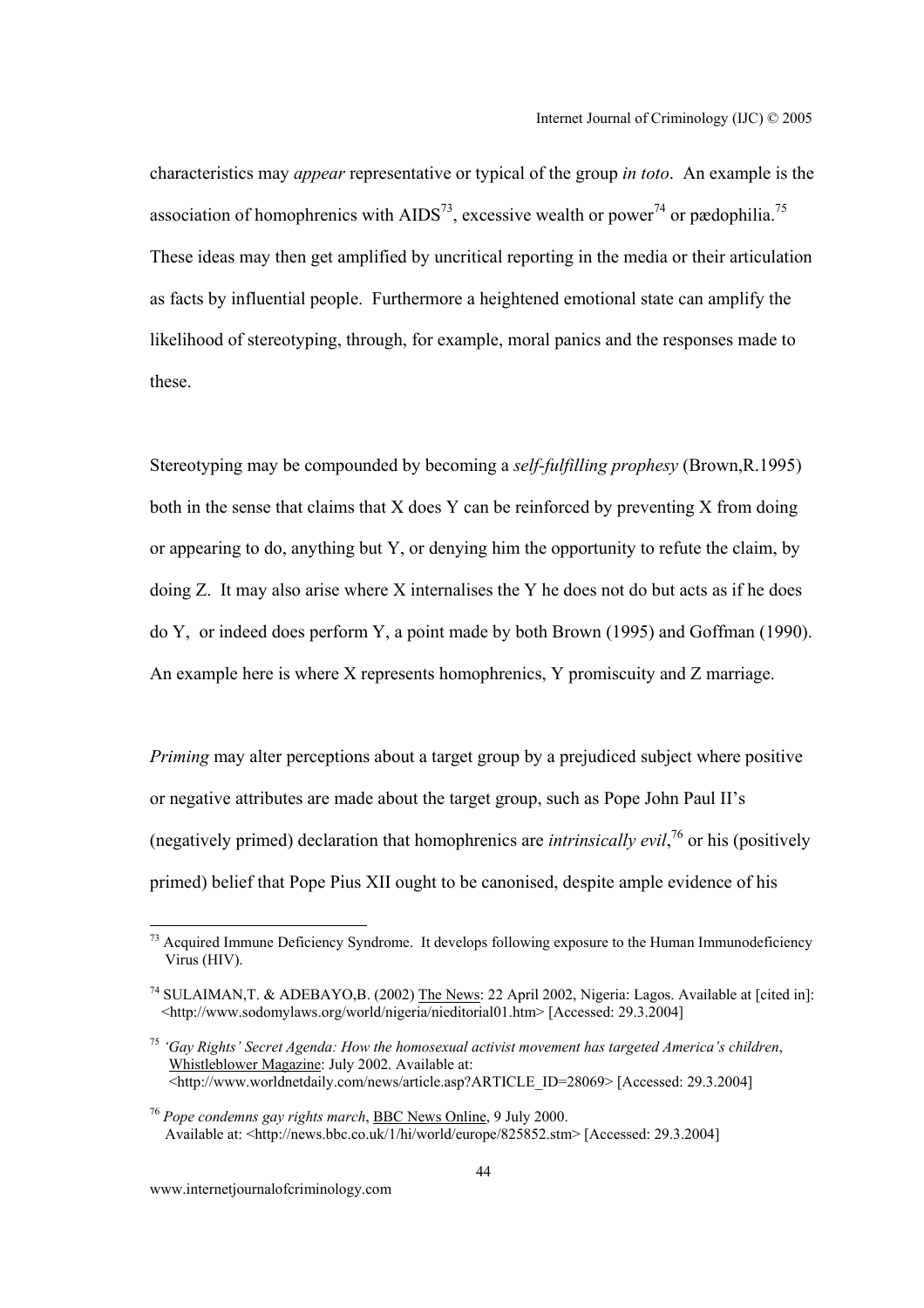virulent anti-Semitism (Goldhagen,DJ. 1997). If the prejudiced subject's experience of that group is altered through contact, etc, then opinions *may* change about the target group.

*Social Identity Theory* (hereafter SIT) develops from the topos of social identity (hereafter SI) where, according to Tajfel and Turner (1986<sup>77</sup>) an individual's SI is determined by the relationship between his self-image and the social categories the subject identifies himself belonging to. Tajfel & Turner assume that the SI will always be positive, though in homophrenics we can see both a positive SI amongst those who have accepted their condition but frequently amongst those who do not, their SI is negative, whilst heterophrenics may have no view as to their condition. In reality, in-group satisfaction is correlated more positively with a superior group status (hereafter SupGS) than with a subordinate group status (hereafter SGS). A SupGS might be wealth in contrast to poverty, or feeling better about oneself by reference to denigrating another group.

A more complex theory to explain inter-group behaviour, the *Realistic Group Conflict Theory* has been postulated by Campbell (1965, cited in Brown, R. 1995<sup>78</sup>) who argues that both behaviour and attitudes may simply reflect the different interests of the groups themselves. Where mutual co-operation bring benefits either to one group, or preferably both groups, their attitudes towards one another will be more positive. Where one group can only gain at the expense of the other, more negative attitudes will prevail. However, whilst attractive, this theory fails to explain *all* prejudice.

 $77$  TAJFEL, H. & TURNER, J. (1986), cited in BROWN, R. 1995.

<sup>78</sup> See: pp163ff & 276.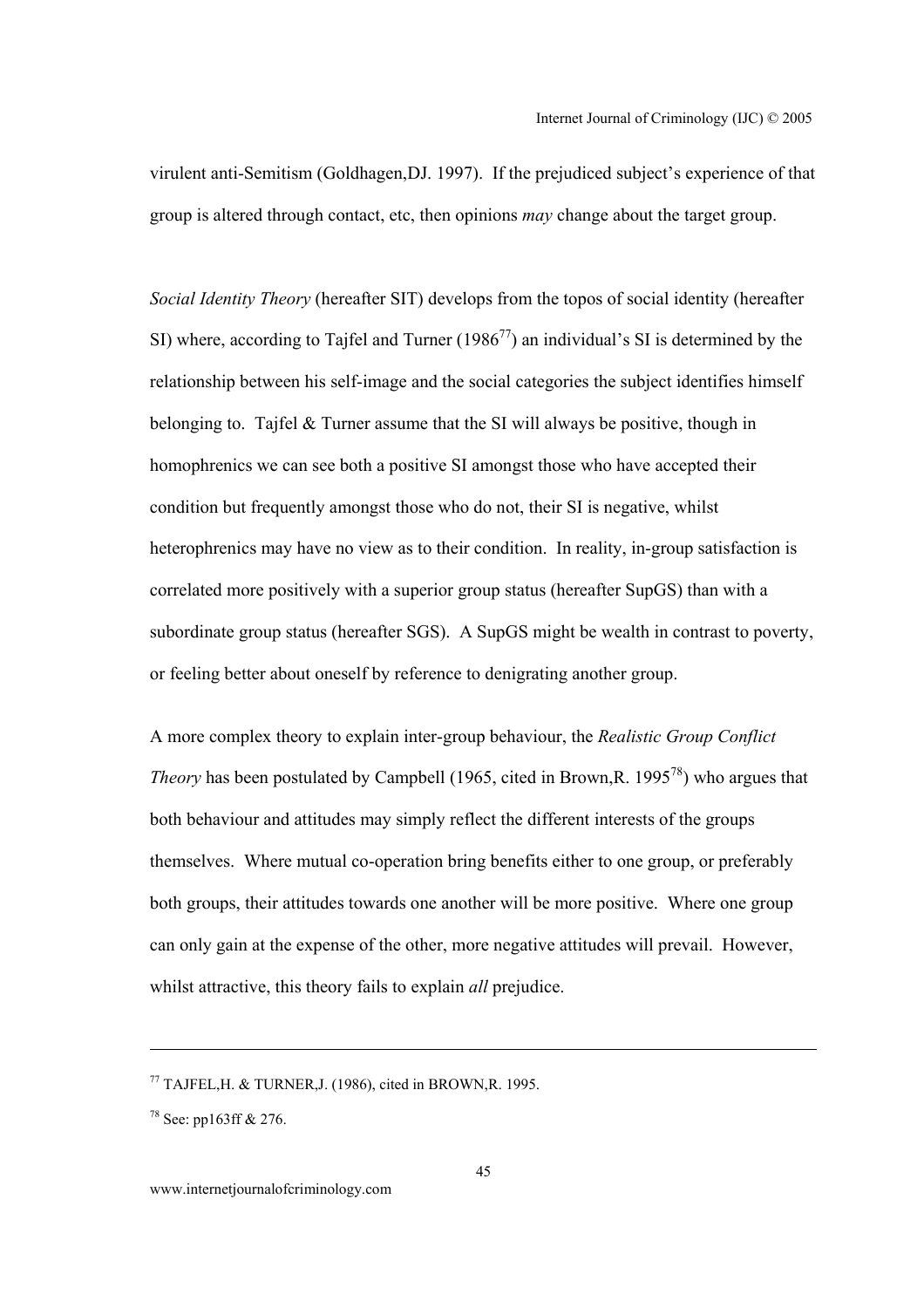In p*rocess referencing* (Allport 1954) beliefs (or ideology) can be sustained *despite* evidence that contradicts those beliefs, itself linked to another phenomenon '…*Defeated intellectually, prejudice lingers emotionally*…'.79

McConahay (1986, cited in Brown, R.1995<sup>80</sup>) examines a *modern racist's outlook*, in contrast with the old, discredited stereotypes, which can no longer be sustained in serious discourse. The traditional racist attitude however is shared in its derivation from a negative attitude towards people with a dark *epidermis*: those labelled as "black".

McConahay sums this attitude up in the following statements:-

- 1. civil and economic discrimination has ceased to exist
- 2. blacks are making too many demands too quickly
- 3. their demands are unfair
- 4. gains which have already been made are therefore unfair $81$

The modern racist perspective also shares some uncanny characteristics with AGchristophrenic discourse, such as 1 and 4 being used to suggest homophrenics are seeking "special rights".

l

 $^{79}$  ALLPORT, G. (1954) p11.

<sup>80</sup> See: pp219ff & 292.

 $81$  Slightly modified from version set out in BROWN, R. (1995) p219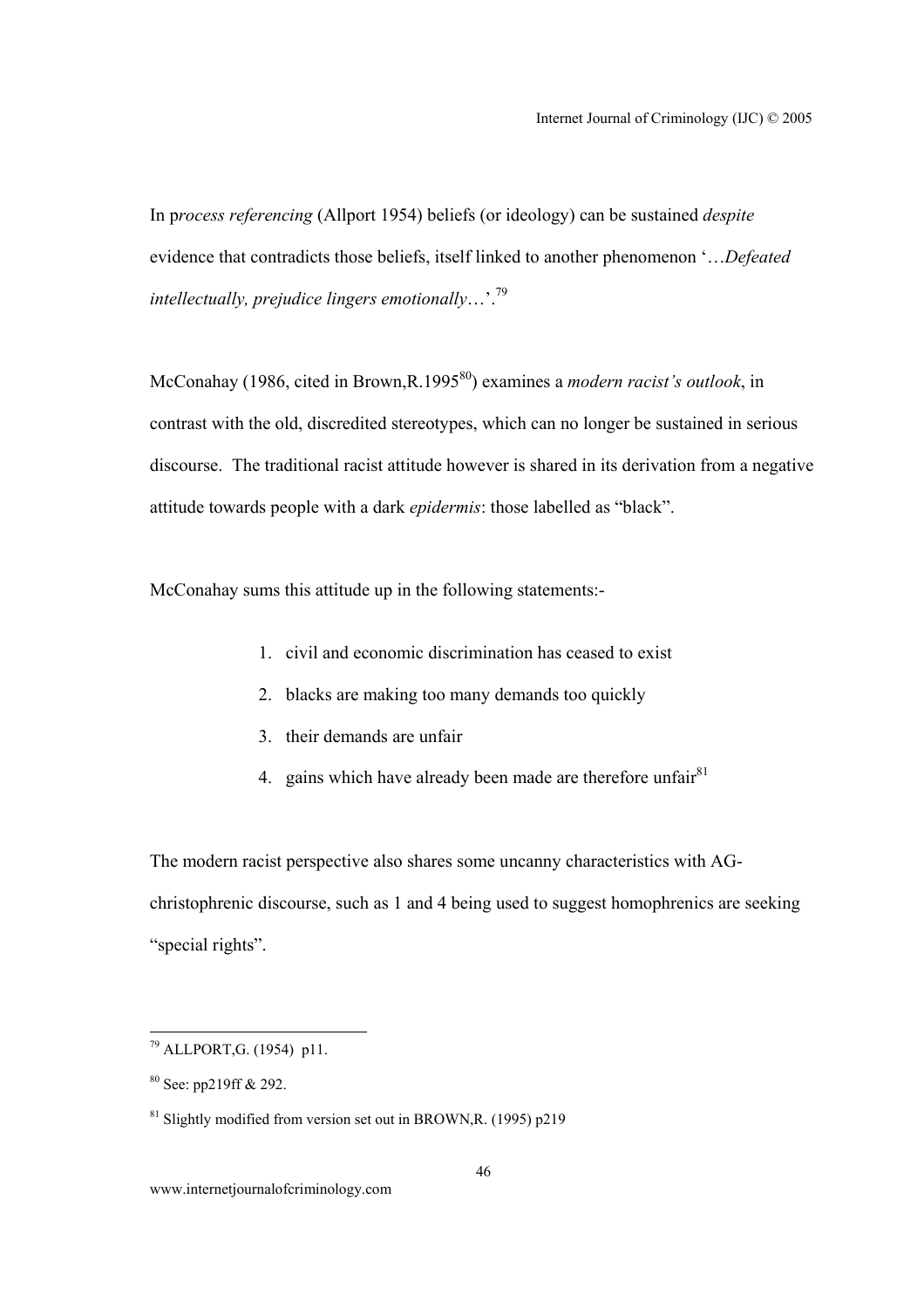Identifying the ontology and ætiology of prejudice gives us insight into the difficulties one faces when trying to tackling it. Prejudice affords us the ability to distinguish threats to ourselves individually or the group with which we identify, and to act preferentially for our own group. However its downside, especially acute in a more advanced society, is its dysfunctionality. This dysfunctionality can erode social cohesion, increase tension, and potentially trigger violent criminal acts as well as leading to misery to those groups discriminated against. I shall now examine how we can tackle prejudice.

One approach to tackling prejudice for members of groups who are stereotyped or discriminated against; possessing what Tajfel & Turner (1986<sup>82</sup>) call *subordinate group status* (SGS) is to repudiate their SGS in favour of a *superior* group status (SupGS), or to select more favourable comparisons compared to other SGS so as to enhance their in-group status. Developing this approach Ellemers, et al., $83$  have suggested that an SGS in-group needs to challenge an SupGS out-group *on its own terms*.

Another approach is the Contact Hypothesis<sup>84</sup>. Cook<sup>85</sup> postulates that:

'…*attitude change will result from co-operative… contact only when such contact is accompanied by a supplementary influence that promotes the process of* 

 $82$  Ibid.

<sup>&</sup>lt;sup>83</sup> ELLEMERS, N., WILKE, H & VAN KNIPPENBERG, A. (1993), cited in BROWN, R. 1995; see pp183 & 281.

<sup>84</sup> BROWN,R. (1995): see p259ff.

<sup>85</sup> COOK,SW. (1978) *Interpersonal and attitudinal outcomes in cooperating interracial groups*, Journal of Research and Development in Education, 12: p103.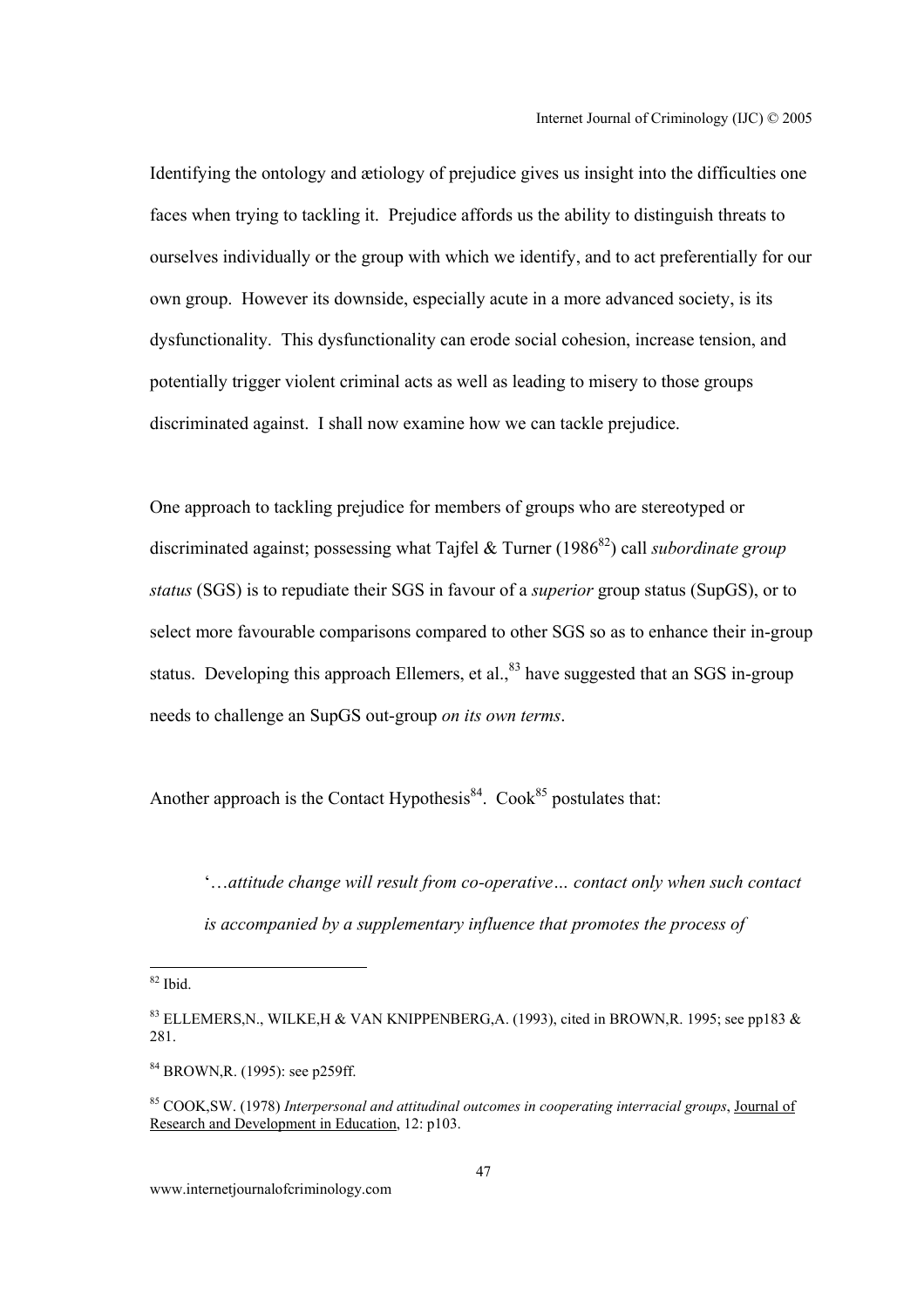*generalization from favourable contact with individuals to positive attitudes toward the group from which the individual comes*.'

Cook,SW (1978)

Cook goes beyond the basic hypothesis, which implies that mere contact between a SGS and SupGS will alter, say, the negative attitudes of the SupGS towards members of the SGS. Were this so, there would be no racism in a multi-racial police force. Yet Cook contradicts with Moran, on the enforcement of homophrenic invisibility. Meanwhile, Allport (1954) notes that racial prejudice is greatest where different racial groups lived in closest proximity to one another. In order to effect change it can be tackled at both macroand micro- levels. The micro-level is individual or inter-group contact; the macro-level is at, say, governmental level, where those able to use their authority to influence change, do so.

To begin with, legislation can reward positive, unprejudiced behaviour whilst punishing prejudiced behaviour. It can positively punish with a fine or incarceration, or negatively punish by denying a transgressor a privilege. Ideally this will lead society to internalise non-prejudice as a social-norm, what Hart (1994) calls the 'internal aspect of law', where rules are obeyed through habit. When this new social-norm is established, overt discrimination becomes less acceptable, though covert discrimination may still be possible.

.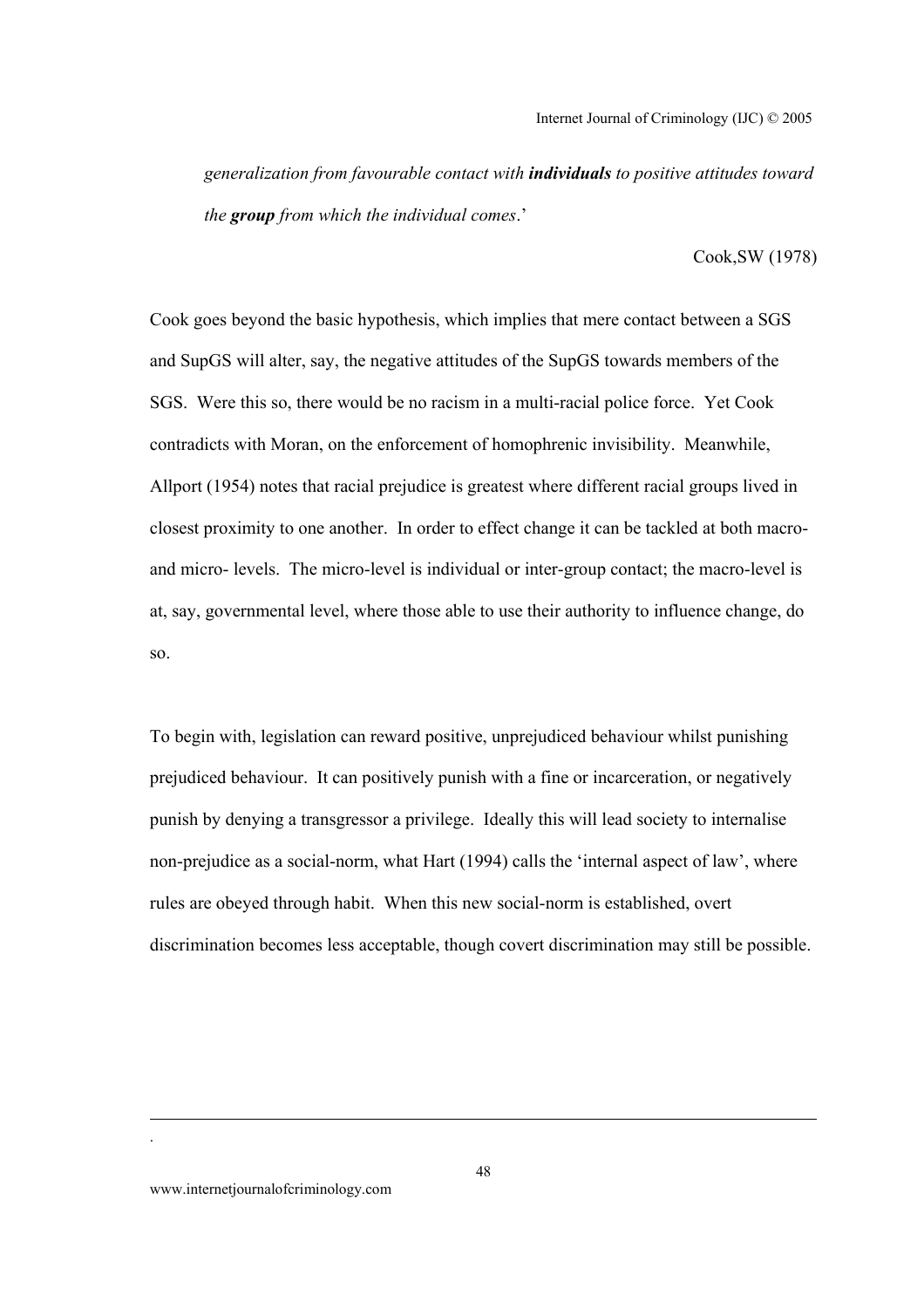#### **Conclusion to the Chapter**

It should be clear that there is no simple explanation for prejudice. In order for prejudice to arise it is necessary for cognitive categorisation to take place: labelling an individual and assigning them to a group. The SIT demonstrates that individual's view of themselves is dependent upon which categorical groups they identify themselves as belonging. The SupGS in-group comprises those individuals who (appear to) conform to the dominant social norm. Those possessing this SupGS may then hold negative attitudes towards the SGS out-group, or acquire them through priming.

One model posits that one group gains at the expense of another, but in an altruistic society this tendency may be weakened.

The fundamental attribution error is interesting as it postulates that in-groups attribute their behaviour to external factors, such as heterophrenics describing their behaviour as "natural" and "intrinsic" whilst describing homophrenia as "unnatural" or a "lifestyle/choice". When the SupGS use socio-cultural priming to condition the minority into viewing themselves as inferior or defining them according to stereotypes it is possible for these to be internalised and acted out or merely believed. The in-group can also, for example, legislate to prevent the out-group from escaping the in-group's categorisation of them. These can then reinforce the in-group's positive view of themselves and their negative view of the outgroup, further justifying discrimination and enable them to describe out-group discourse as "politically correct".

Process referencing and the emotional persistence of prejudice despite changing knowledge, and the persistence of the modern racist (or antigay) outlook, reminds us that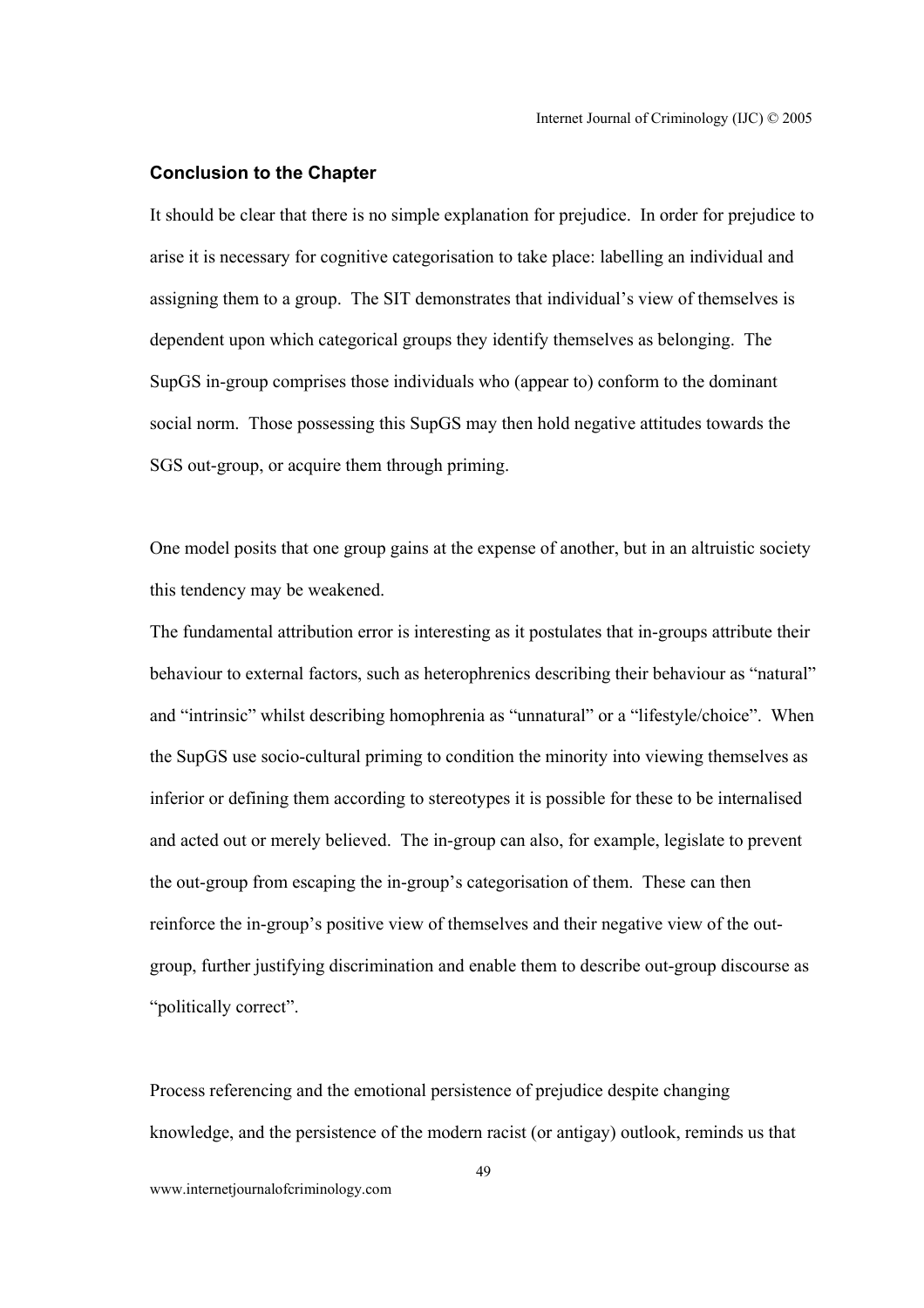not only can the underlying reasoning or self-justification for prejudice change, but we can also disregard facts if it enables us to persist in our prejudices.

This chapter has examined the different ways stereotyping, prejudice and discrimination arise and may be challenged. The next chapter specifically examines AG-christophrenic discourse towards homophrenia and homophrenics, focussing on the way concepts of truth, notions of free speech, ideas about prejudice and religious ideology interplay. It examines which antigay discourse merely reflects belief and which uses belief to justify personal opinions.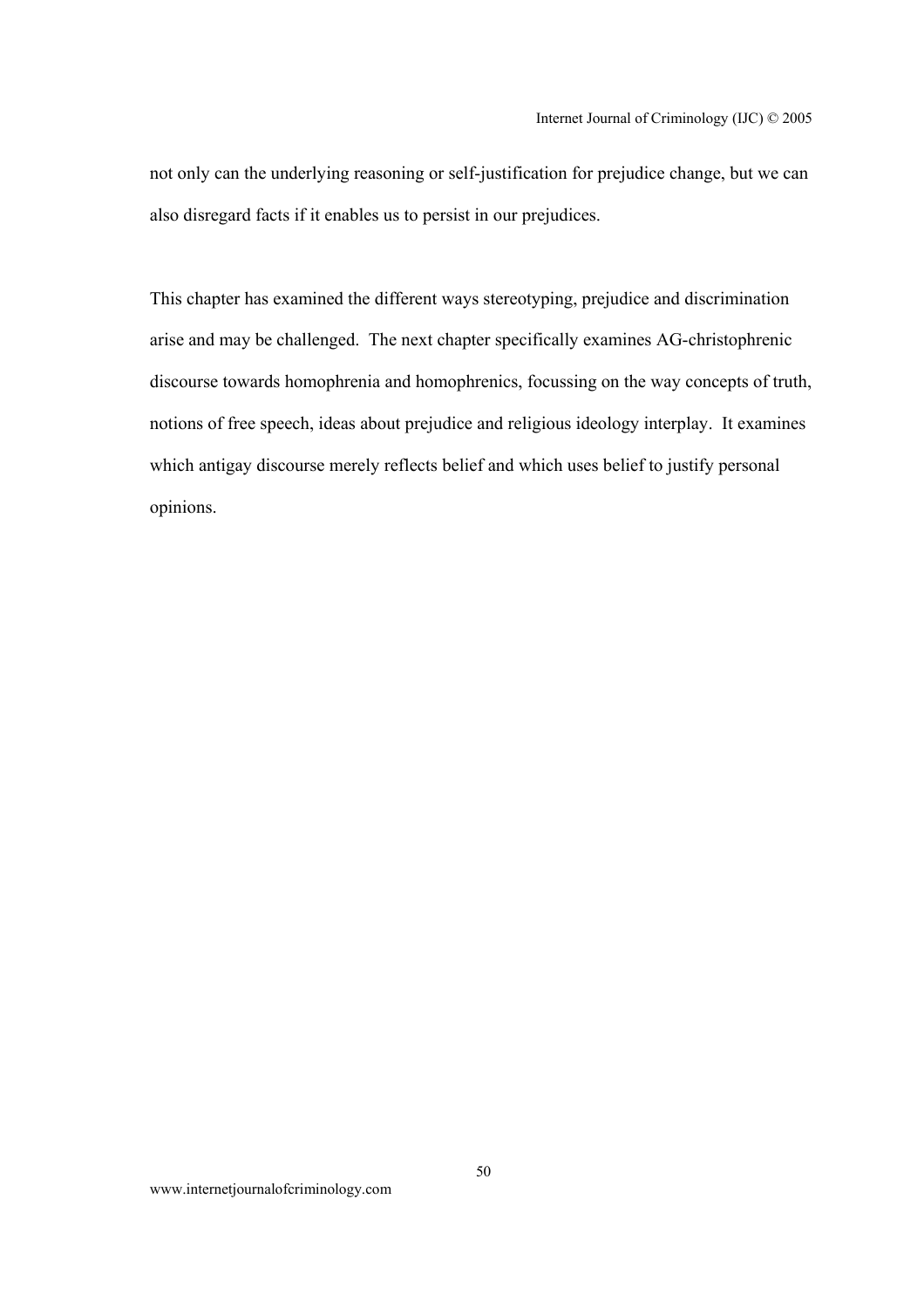Internet Journal of Criminology (IJC) © 2005

**Chapter 5** 

**Differentiating Religious Belief, Social Opinion and Hatred**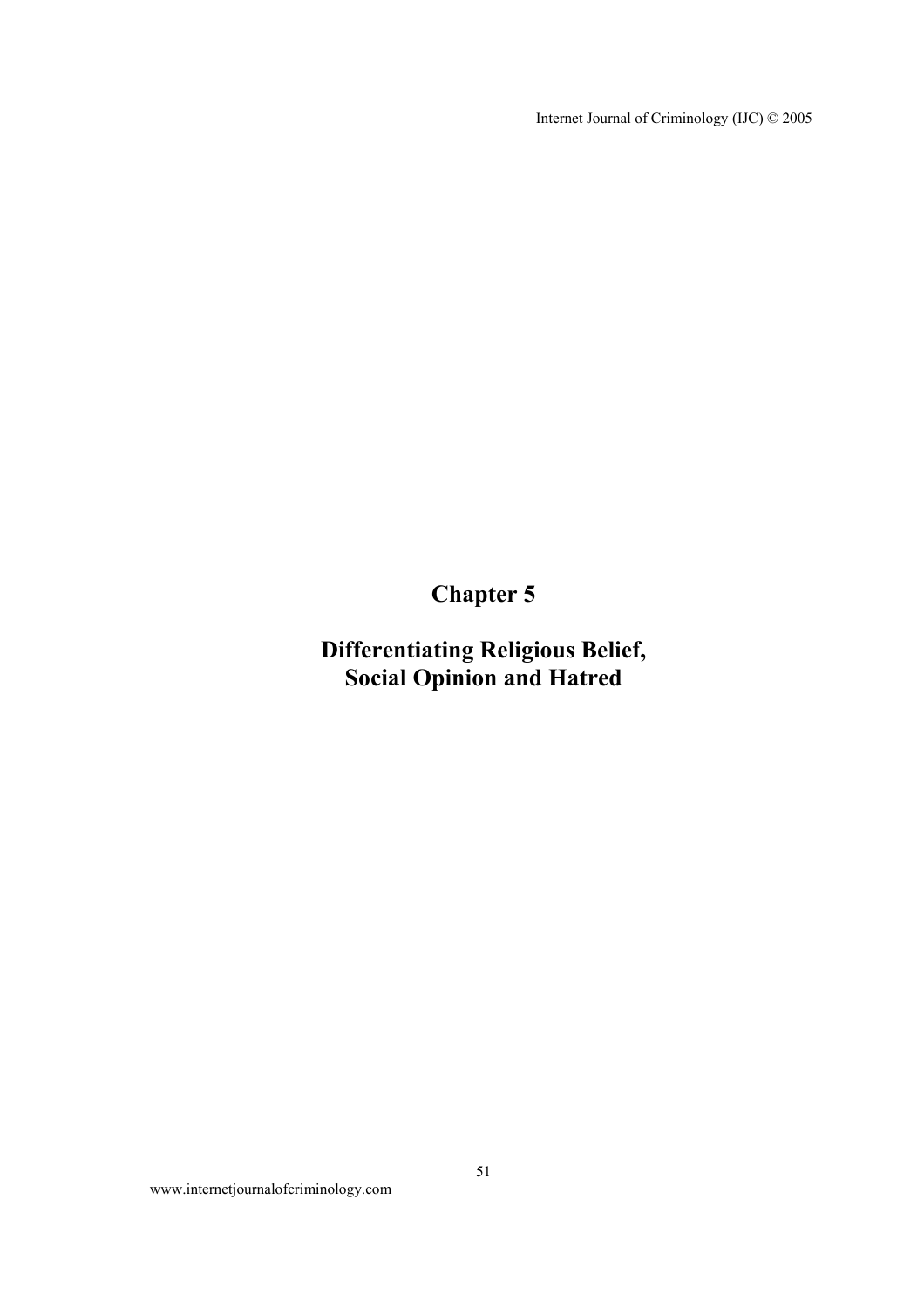#### **Introduction to the Chapter**

This chapter examines AG-christophrenic discourse towards homophrenia and homophrenics, first focussing upon the rights of theo- versus non-theophrenics, then hate discourse itself. Finally it examines what discourse can be defined as consistently grounded in scripture and which seeks to misuse this privilege to pursue an antigay agendum grounded in personal opinions or conditioned concepts. One problem encountered is how to define the term 'hate crime'. Moran<sup>86</sup> suggests that in the UK the term 'hate crime' comes from the US. The term has been used by, amongst others, the Manchester Lesbian and Gay Policing initiative for its greater *rhetorical* impact in describing violent crime. Here it is used it in a broader context, including, for example, the use of toxic discourse to make homophrenics feel unsafe so they may not *feel* able to fully participate in the democratic process.<sup>87</sup>

## **Ideological belief v. others' rights**

During the passage of the EU Employment Directive<sup>88</sup> seeking to prohibit discrimination in employment on grounds of sexual orientation, AG-religious groups sought the right to refuse to employ homophrenics on theological grounds. Arguably the way the UK has legislated this Directive and the Directive's own concession to a specific AG-religious opt-

 $\overline{a}$ 

<sup>86</sup> MORAN,LJ. (2000) Hate Crime: Critical Perspectives – Report on a Multi-Disciplinary Seminar held at [the] School of Law, Birkbeck College, 2 December 2000. Available at : <http://www.bbk.ac.uk/law/download/HateRep.pdf> [Accessed: 15.4.2004]

<sup>87</sup> For example, see: *Politicizing Christianity: Christian Right Claims God Supports Homophobic Agenda*, Montana Human Rights Network News, February 2003. Available at :  $\frac{1}{\text{100}}$  = \http://www.mhrn.org/news/0203gayrts.html> [Accessed: 16.4.2004]

<sup>88</sup> Council Directive 2000/78/EC enacted in England and Wales via *The Employment Equality (Sexual Orientation) Regulations 2003* (SI/2003/1661) and amended by *The Employment Equality (Sexual Orientation) (Amendment) Regulations 2003* (SI/2003/2827).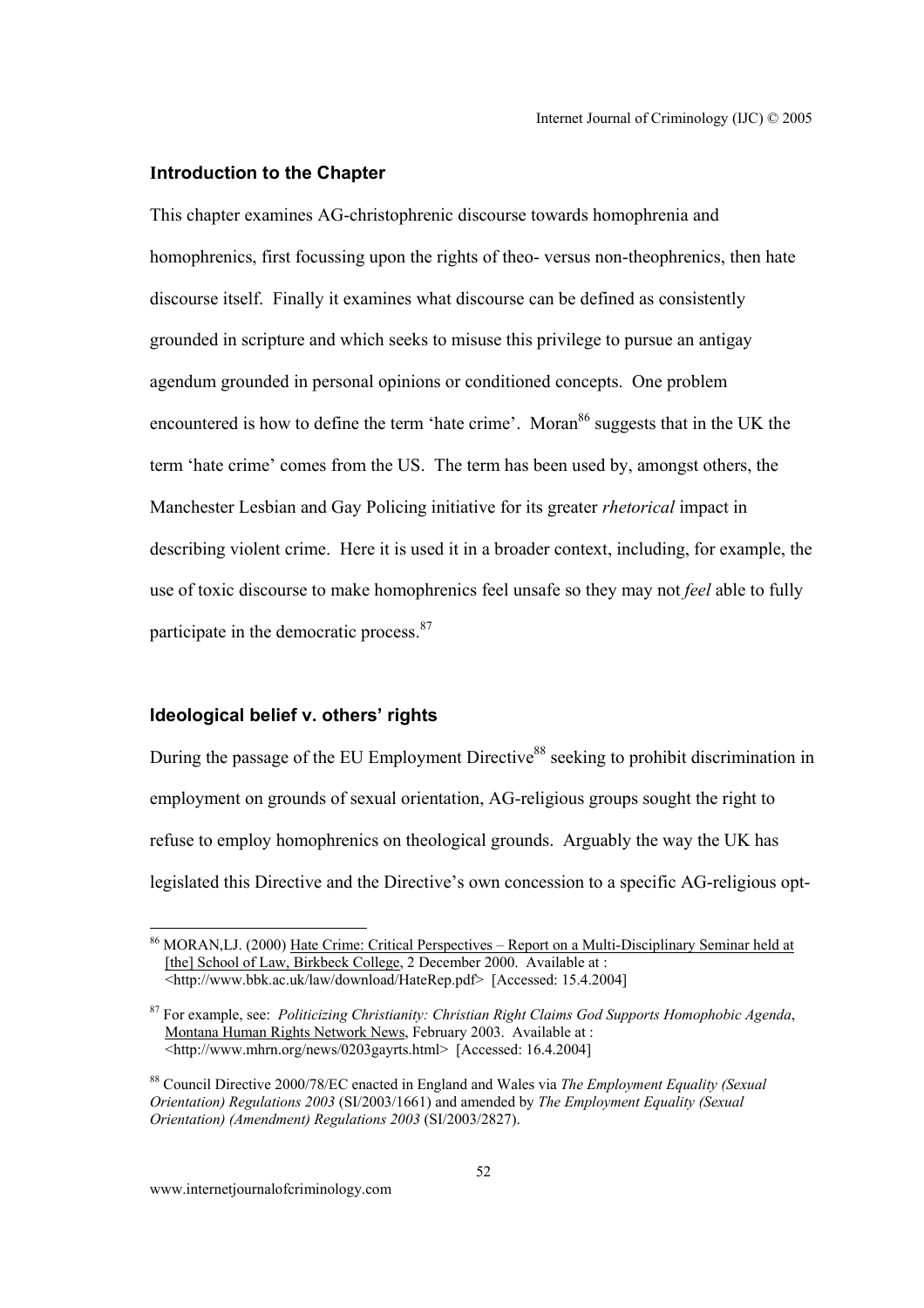out, undermines the purpose of the original Directive, offering a possible route through which to challenge both the Directive's opt-out concession and the UK implementation, in the European Court of Justice (hereafter ECJ).

The inconsistent application of human rights legislation, such as permitting the defamatory offence of blasphemy to atheophrenics, one is not only interfering with their right to free speech<sup>89</sup> but also their right to practice *their* religious beliefs.<sup>90</sup> Equally by allowing theophrenics, whether or not they are antigay, to define *who* may marry, regardless of whether their ideology is shared, demonstrates legal inconsistencies both in EU law and the ECoHR, to which all EU members must subscribe, by in effect forcing non-christophrenics to observe this aspect of christophrenic ideology.

## **Incitement to religious hatred**

AG-christophrenics have tried to argue that the ECoHR entitles them to discriminate against homophrenics.<sup>91</sup> This is debatable, since the ECoHR's de facto incorporation of the ideas set out in Gewirth's *Principle* suggests otherwise. While domestic law has made specific provision prohibiting hate speech against theophrenics and there is pressure toward prohibition by statute to address anti-Muslim crime, the questions over the ability of existing legislation to afford protection from religious hatred against homophrenics, remains unresolved.

<sup>89</sup> ECoHR, Article 10

<sup>&</sup>lt;sup>90</sup> ECoHR, Article 9

 $91$  Up-to-date position on some of the cases which are before the Courts where Christian values are being challenged, Lawyers Christian Fellowship, Available at: <http://www.lawcf.org/lawreformdetail.php?ID=79> [Accessed: 7.6.2004]. See the final section regarding the Hammond case referred to earlier.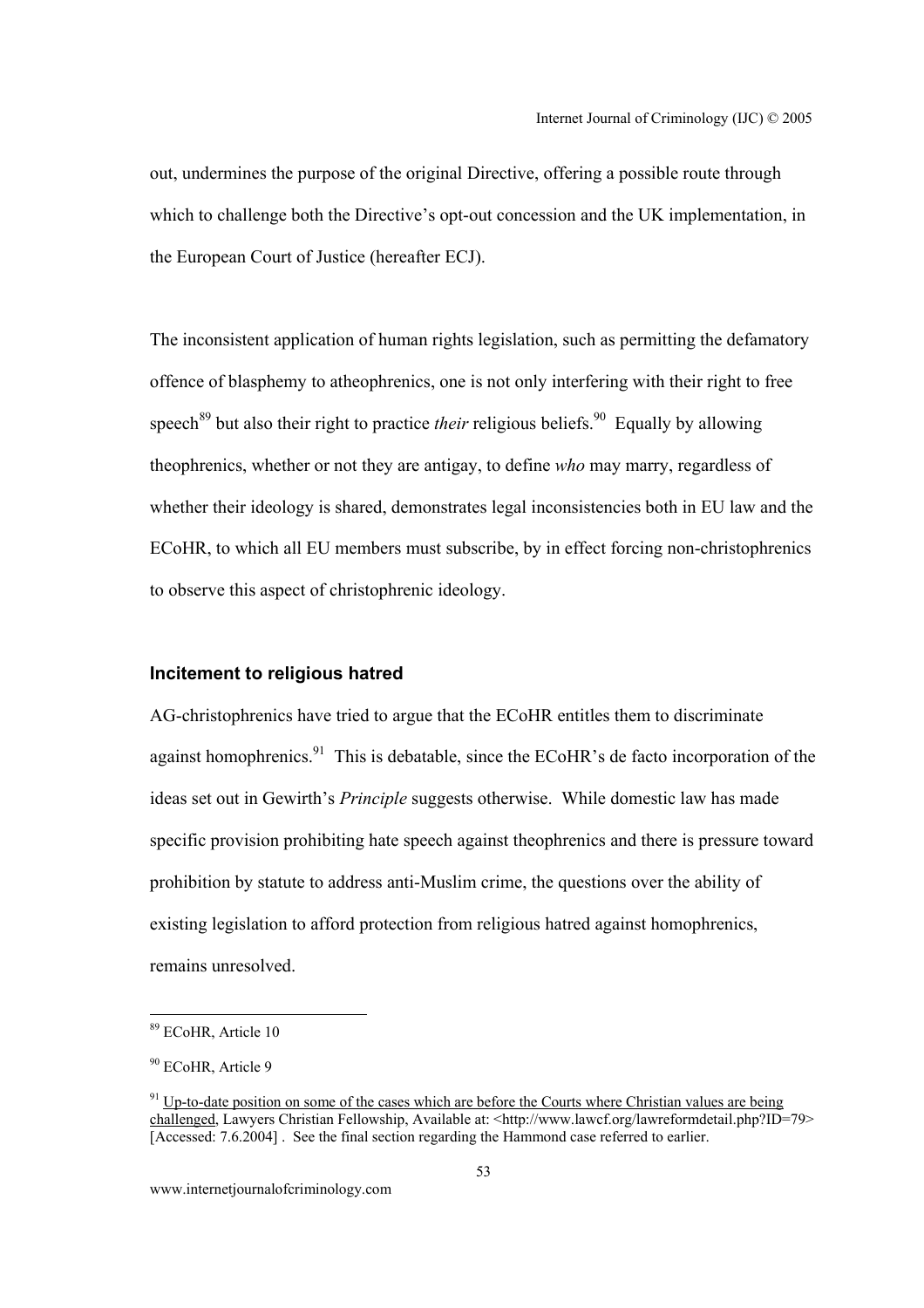A characteristic of AG-christophrenic discourse, covered briefly in chapter 2, is associating homophrenics with disease (MOORE,RI. 1987), seduction (GILES,GJ. 2001), pædophilia, bestiality (RYDSTRÖM,J. 2000), being implied offspring of the devil (HOLLOWAY, R.1999), a 'cult of death<sup>'92</sup>, and other practices, none of which are mentioned in scripture, and the evidence usually cited by them has a problematic scientific methodology.<sup>93</sup> These claims are not new either. They were made, for example, in both 19th century Sweden (RYDSTRÖM,J. 2000) and Norway when (Lutheran) christophrenic influence on legislation had declined  $(HALSOS, MS, 2000)$ <sup>94</sup> Indeed, arguably because of either the growth in secularism *or* a decline in unquestioning acceptance of scripture, it has become increasingly necessary for AG-theophrenics to use other tactics in order to maintain the status quo in their favour.

Historically a more lethal example of group defamation was the anti-Semitic *Blood Libel* deployed in an attempt to associate Jews in the public mind with a threat to children. AGchristophrenics have adopted this tactic with homophrenics today, a ploy that exploits the emotive nature of crime against children to manipulate public opinion.<sup>95</sup> Section 28 of the

<sup>92</sup> BAKER,K. (1998) *Always Our Children*, Homiletic and Pastoral Review, February 1998. Available at : <http://www.catholic.net/rcc/Periodicals/Homiletic/Feb98/editorial.html> [Accessed: 15.4.2004]

 $93$  See for example: HEREK, GM. (i) The Cameron Group's Survey Studies: A Methodological Critique; (ii) The Cameron Group's "Gay Obituary" Study. (i) Available at:  $\frac{\text{th}}{\text{t}}$  /http://psychology.ucdavis.edu/rainbow/html/facts cameron\_survey.html>; (ii) Available at: <http://psychology.ucdavis.edu/rainbow/html/facts\_cameron\_obit.html> [Both Accessed: 19.4.2004]

<sup>&</sup>lt;sup>94</sup> See also: HALSOS, MS. (1999) §213 i Almindelig borgerlig Straffelov. Homoseksualitet i Norge og rettslige sanksjoner mot den fra slutten av 1800-tallet til 1972, [unpublished dissertation], Norway: Oslo Universitet.

<sup>&</sup>lt;sup>95</sup> For example, see: HEREK, GM. Facts About Homosexuality and Child Molestation.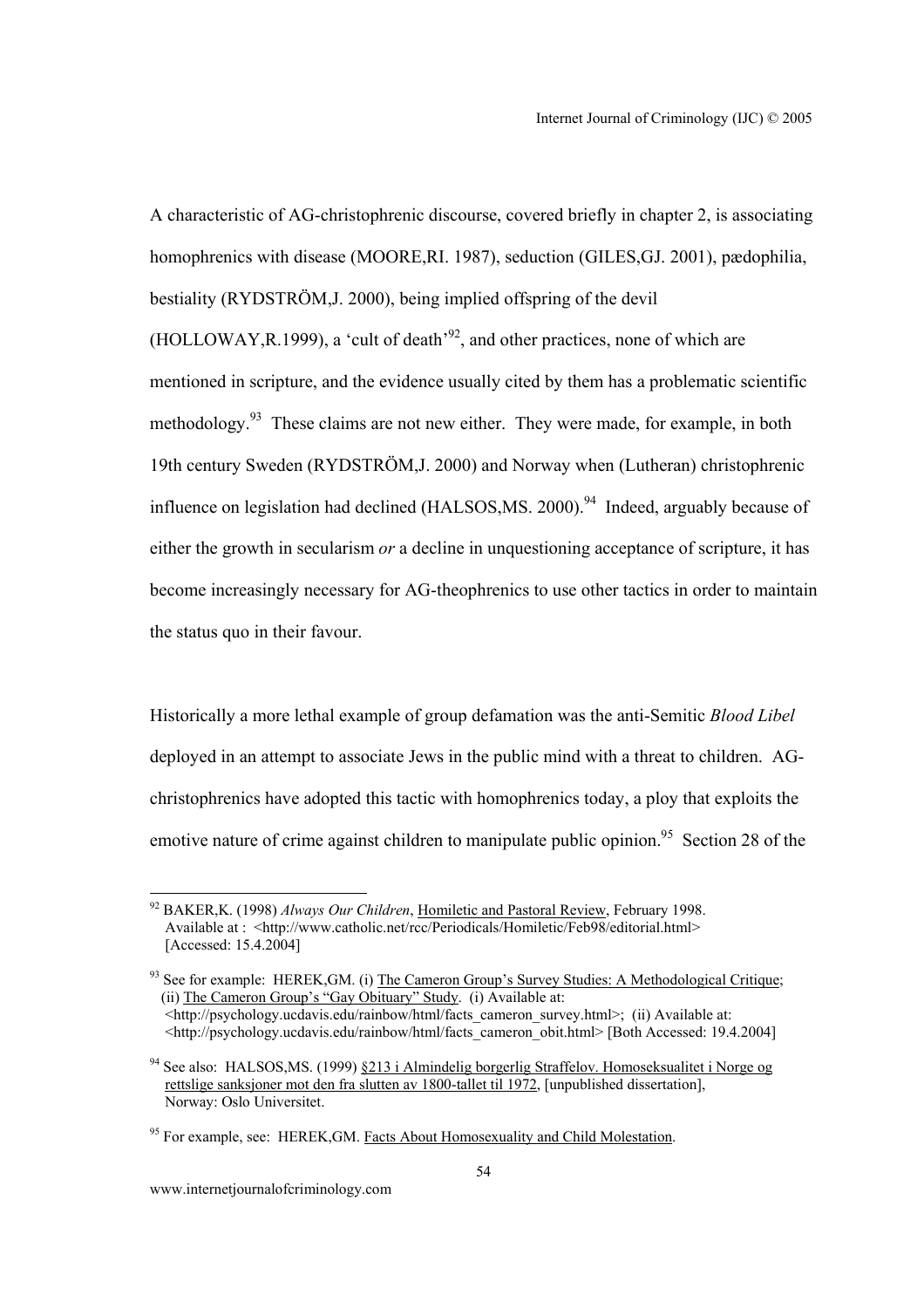LGA 1988 was grounded in the belief that homosexuality is contagious and can be promoted to children. I shall refer to this defamation against homophrenics as a group as the *Predator Libel*, as it usually occurs in written or printed form. To begin with, the *Predator Libel* is not grounded in scripture but relies upon deploying the partial social reality and self-fulfilling prophesy theses to stereotype and label homophrenics, based upon social opinion. AG-christophrenics attempt to have their argument both ways: whilst asserting that homophrenia is not immutable and can thus be 'cured' or overcome, AGchristophrenics also imply it is immutable in their claims about homophrenics being materially more successful that heterophrenics, which would suggest it could be viewed as attractive (Herman,D. 1997).

If homophrenia does not really exist as some AG-christophrenic activists claim, or is chosen, making all *Homo sapiens* heterophrenic, then the conditions said to be associated with it, such as pædophilia cannot be more prevalent. Moreover, in order to assert that X is more common in homophrenics (H), one must first establish the actual prevalence of H. Since this is not known, it is impossible to say whether X is more common in H than in non-H. For the Predator Libel to be provable, it must be possible to prove X *is* more common in H. The failure to achieve this means toxic assertions made against homophrenics by the AG-christophrenics *are* defamatory. It also shows that these non-Biblically derived assertions are deployed to bias a given target population and/or to

Available at : <http://psychology.ucdavis.edu/rainbow/html/facts\_molestation.html#cameron> [Accessed: 19.4.2004]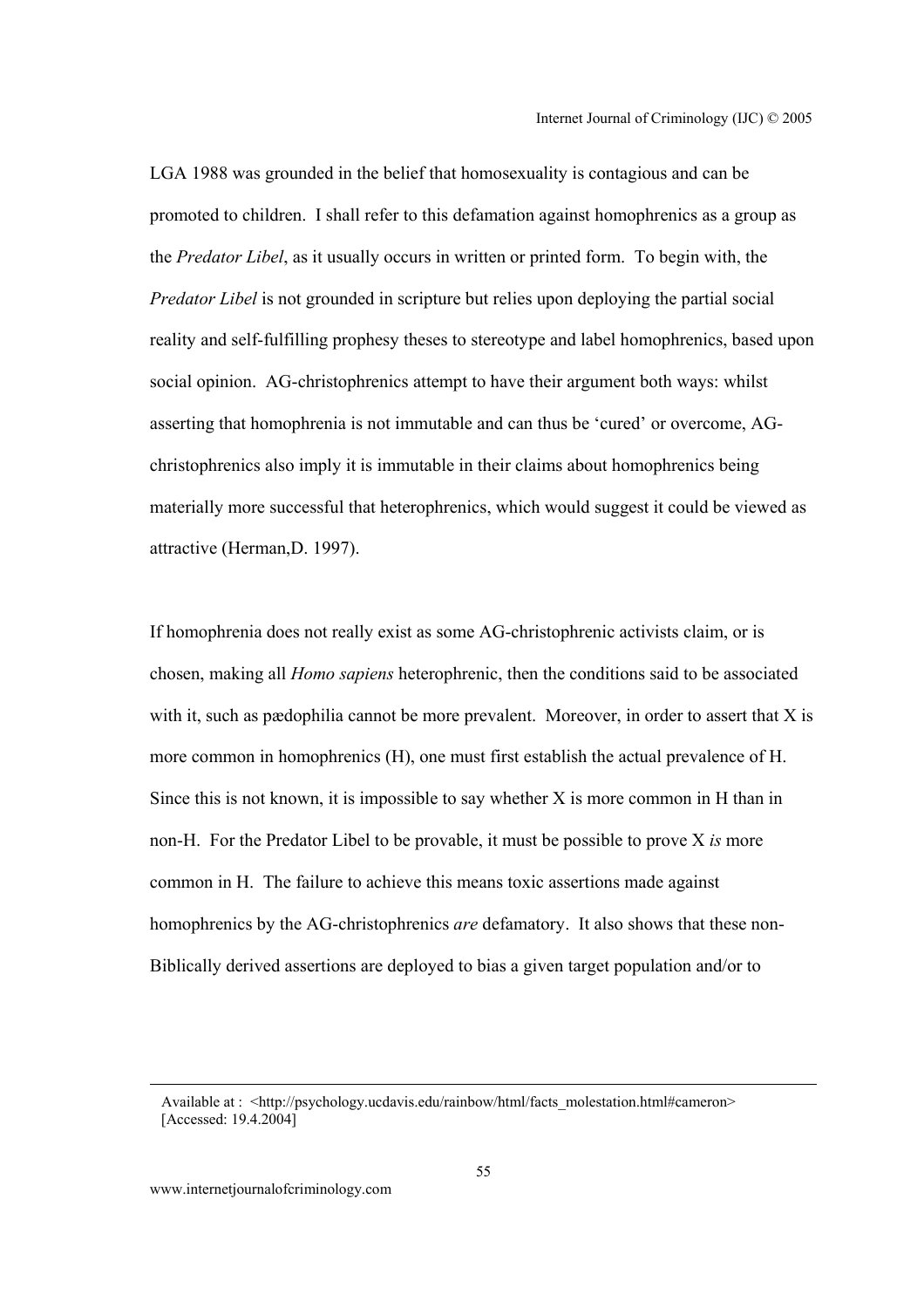promote or incite not simply prejudice, but by using emotive arguments about homophrenics as a danger to children<sup>96</sup>, one is necessarily inciting hatred.

One christophrenic approach is not simply to postulate as to the ætiology of homophrenia so as to establish the truth or falsity of the Dichotomy thesis, but by reference to whether homophrenia is like race or like nationality (Rogers,EF. 1999) ask if homophrenics can be part of the *ecclesial identity*. O'Donovan treats it as if it were a nationality, which one might renounce or alter. Williams, the current AoC, by contrast treats it like race, as something immutable. What is interesting here is that O'Donovan, a sexual traditionalist, treats nationality as a linguistic community celebrating Jesus in a different language. Here their ecclesial identity is seen as part of, not alien to, the christophrenic community, which can therefore be accommodated, and O'Donovan treats homophrenia here like a linguistic difference.

## **Who decides what hate crime is?**

One of the difficulties with hate crime is who decides what constitutes hate crime? Is it dependent upon the perceptions of the victim, as arises with prosecutions under the *Protection from Harassment Act 1997*; does the Prosecution need to prove not only the actus reus but also the mens rea; or should one operate on the principle of strict liability?

l

<sup>96</sup> The claims about pædophilia being more prevalent in homophrenics is challenged by, for example:-

<sup>•</sup> HEREK,G (2003) Facts About Homosexuality And Child Molestation. Available at: <http://psychology.ucdavis.edu/rainbow/html/facts\_molestation.html> [Accessed: 11.1.2004]

SHEARD,A (1999) Available at: <http://www.studentbmj.com/back\_issues/0299/data/0299pv1.htm> [Accessed: 12.1.2004]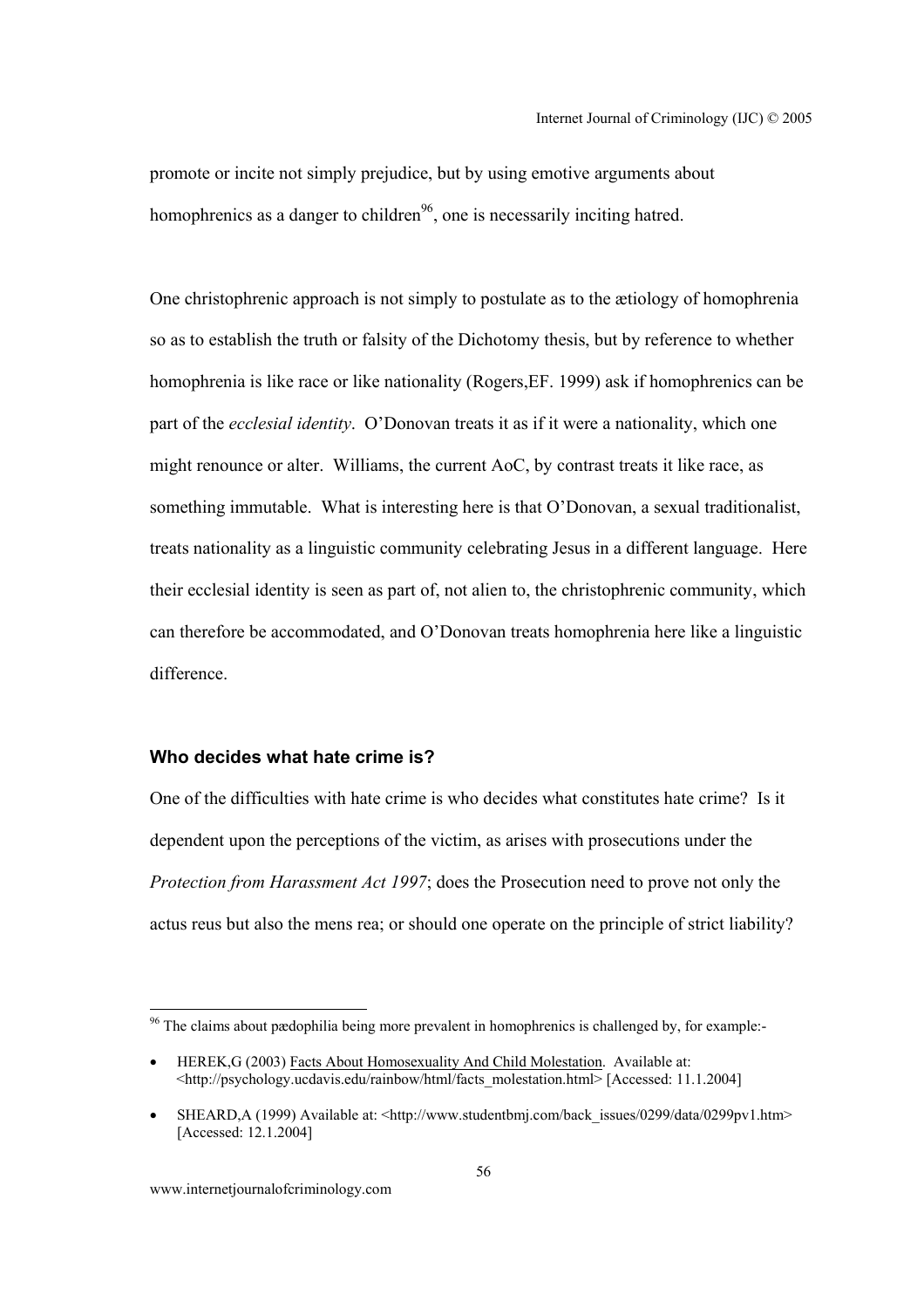Take the example below.

A christophrenic colleague (A) is discussing his theophrenic beliefs  $(\Omega)$  in his workplace. He has learned that his colleague  $(B)$  is homophrenic  $(X)$ . He tells B:

'If you don't stop being gay, you will go to Hell'

This could be viewed by A as a compassionate attempt to save B from Hell by refraining from X. If B is theophrenic he could be offended by this statement. If he were atheophrenic he might simple regard this assertion as absurd. The factor  $\Omega$  results in A's assertion being a statement of belief, and thus immune from litigation. Here  $\Omega$  is based on an ideological definition of X, regardless of whatever reality may be. But suppose A (who is black) tells B (who is white) he will go to Hell unless he stops being white (W). Ordinarily this would be a racist statement (S). But suppose  $\Omega$  asserts that those who *choose* to be W will go to Hell: is this racist? Is this hate? Legally this would not constitute racial hatred on account of  $\Omega$ . Arguably regardless of what  $\Omega$  asserts. S is hate. Now suppose A asserts that B should not be allowed to apply for a job as an Education Officer, because someone who is X is a hazard to children (H).  $\Omega$  makes no mention of this, but many of those who believe  $\Omega$  also believe that  $X = H^{97,98}$ . The AG-christophrenics have argued that their assertion that  $X = H$  should not be considered hate, and that any

<sup>97</sup> *Head to Head: Homosexuality*, Nucleus, July 1999, pp34-35. Available at: <http://www.cmf.org.uk/index.htm?nucleus/nucjul99/head.htm> [Accessed: 7.6.2004]

 $98$  The Age of Consent: The case against change, Christian Institute, March 1999. Available at: <http://www.christian.org.uk/pdfpublications/The%20Case%20Against%20Change.pdf>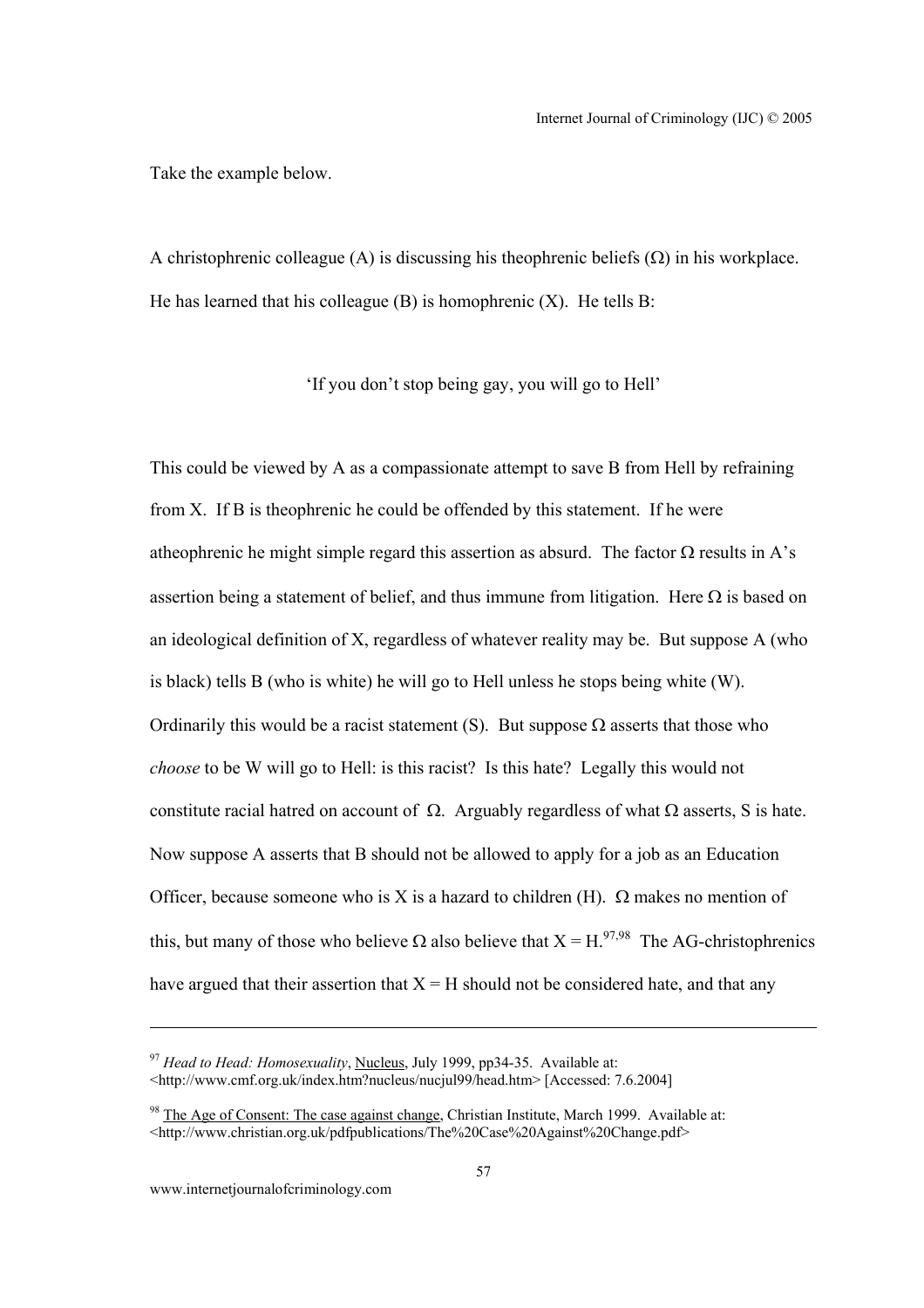attempt to restrict this claim is a denial of their right to express or practice their theophrenic beliefs. Their problem is that:

$$
(X = H) \neq \Omega
$$

As a result of this, this assertion *does* constitute hate speech.

## **Conclusion to the Chapter**

This chapter has looked at christophrenic discourse targeted at or against homophrenics and sought to determine which discourse can be considered toxic in the sense of encouraging hatred, and which is a "legitimate" expression of belief. I have sought to show that what constitutes the corpus of theophrenic ideology is unclear and how ancient texts are to be interpreted is problematic and not straightforward as theophrenics sometimes claim.

In the final chapter, which follows, I shall suggest some approaches to addressing antigay discourse in the theophrenic context.

 <sup>[</sup>Accessed: 7.6.2004].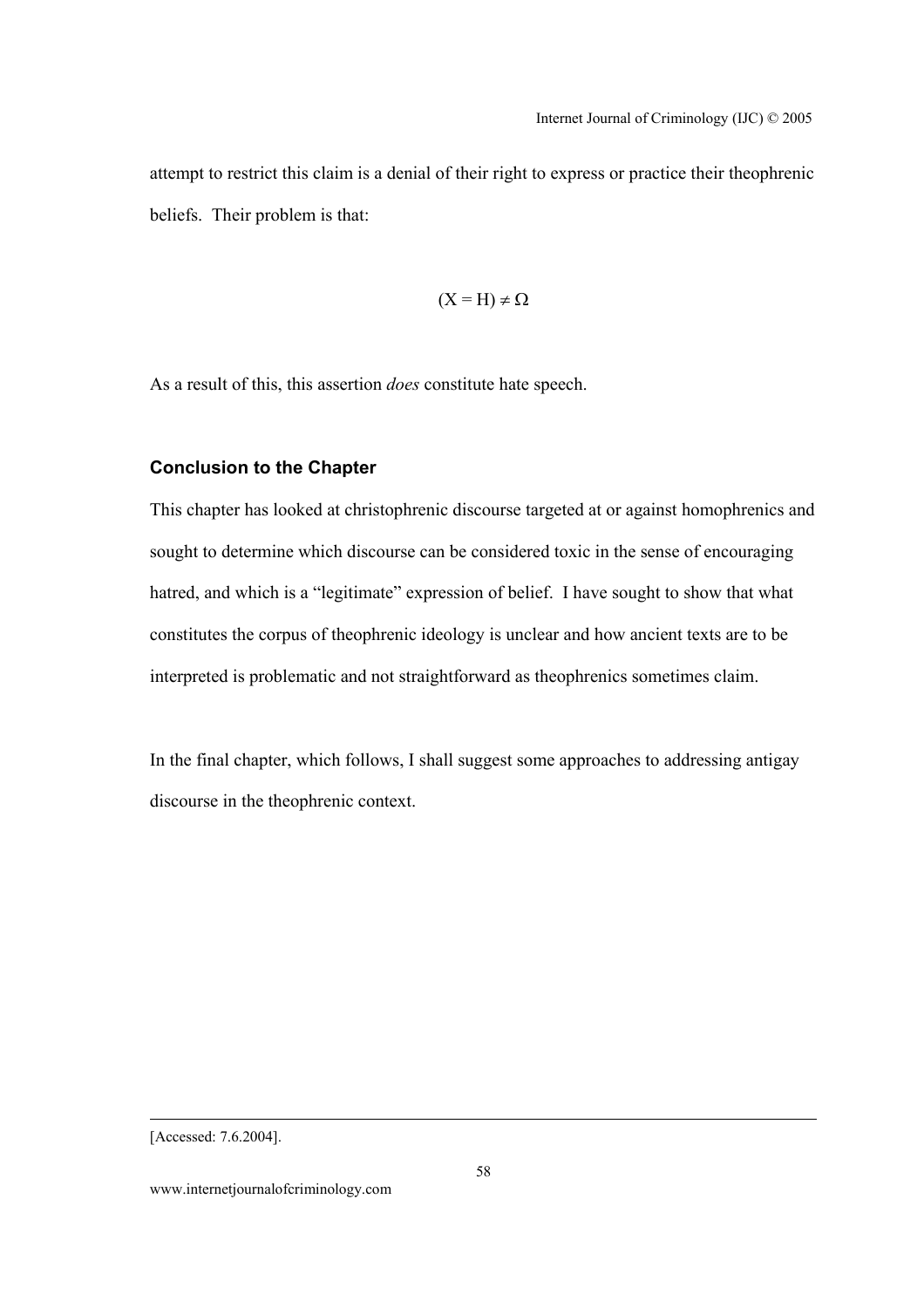Internet Journal of Criminology (IJC) © 2005

**Chapter 6** 

**Conclusion** 

www.internetjournalofcriminology.com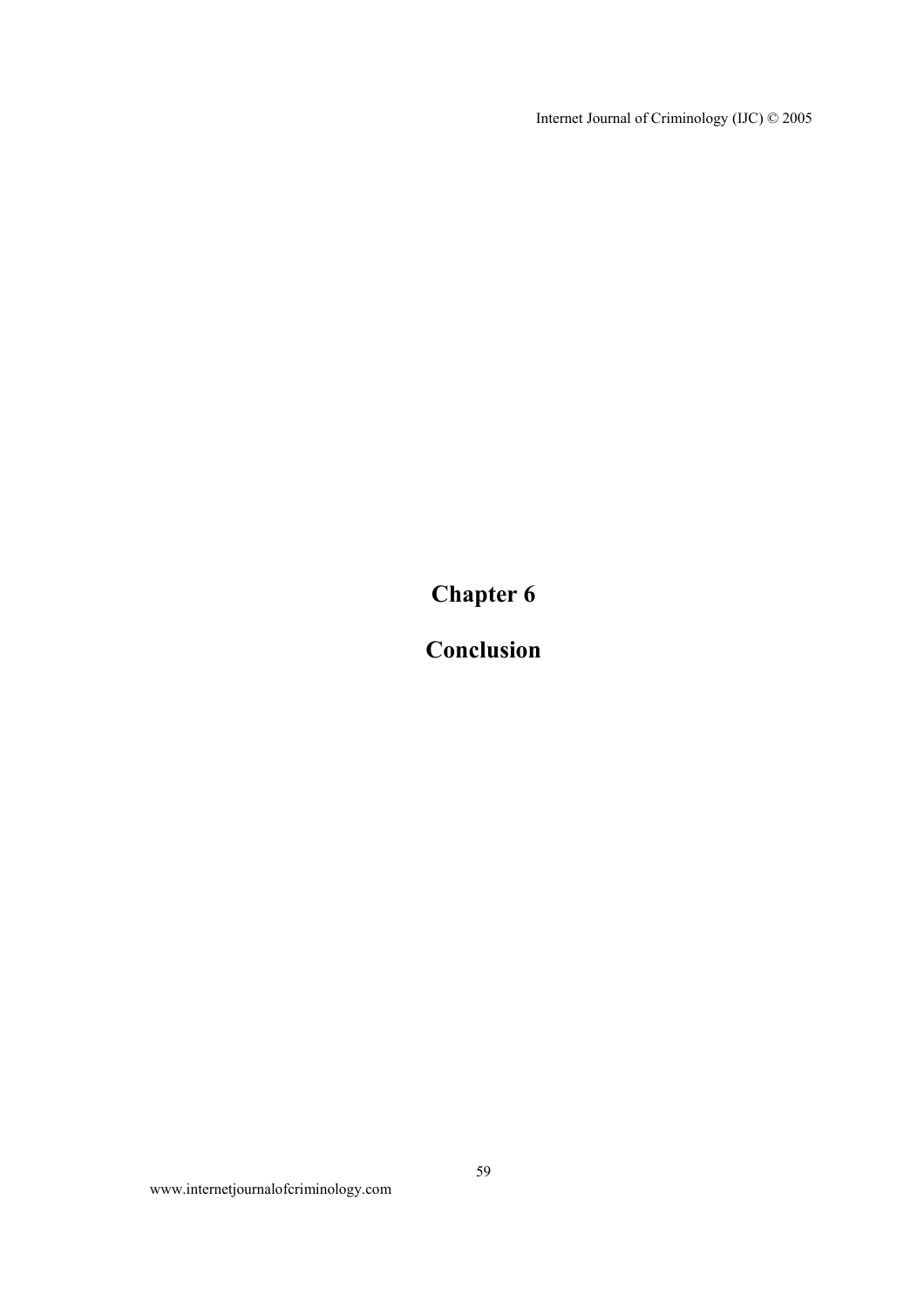#### **Introduction to the Chapter**

This dissertation has examined a number of different aspects relating to the question as to what species of christophrenic discourse are consistent expressions of belief, and which are not. It has examined the thorny issue of what we mean by the term 'truth' and demonstrated that for any proposition seeking to ascertain what is true, it must satisfy certain basic conditions. Conceptually, truth has no universal definition or formula through which we can decide if any given proposition is true. In examining the interpretation of scripture, we have seen how this poses problems because not only was it written during different periods, by different authors, for different tribal groups, but also there are etymological considerations which complicate translation. We might think we understand, say, what Paul is describing when he uses the term 'αρσενοκοιται' (arsenokoitai) but it is not etymologically clear from when the constituent words making up this compound word were written, what Paul actually intended. Approaching sexual morality from a religious perspective is also problematic where scripture is read either symbolically or literally, as neither approach is flawless. Symbolism creates an interpretation that can be both fluid and dynamic, itself both a strength and a weakness. Literalism, whilst treating the Bible as a legal code, ignoring its many contradicting passages, however can be discredited if a single Biblical assertion can be shown to be false. Many AG-christophrenics claim that their approach to homophrenia is grounded in their literal interpretation of scripture. This claim is undermined by inconsistency. This inconsistency appears again where AGchristophrenics assert that their right to religion imposes no obligations upon them to recognize other people's rights. It allows them to freely express their beliefs about homophrenia and campaign to impose christophrenic morality on non-christophrenics by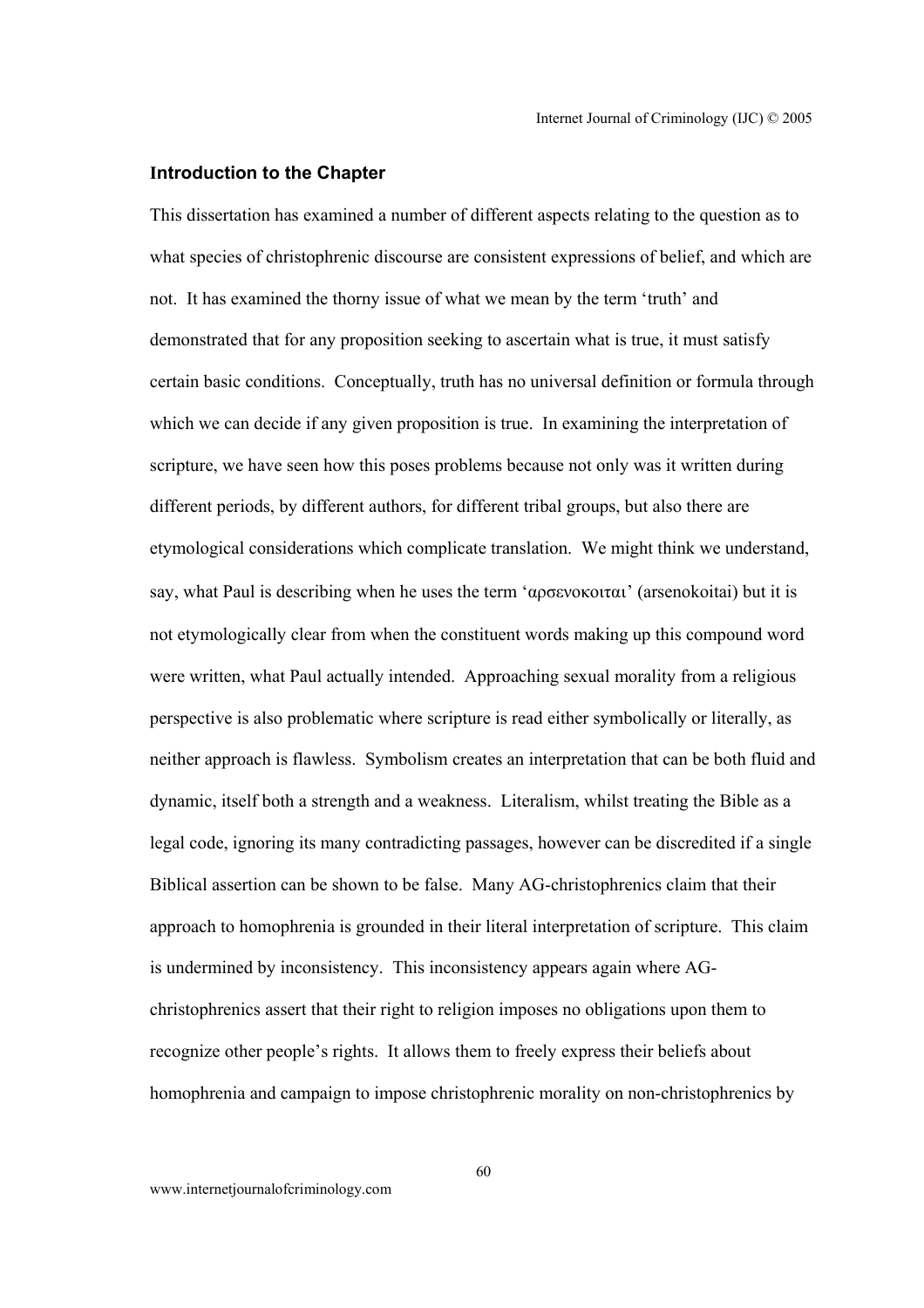statute. This denies others the right to practice their beliefs. Religious free speech is also used to evade sanction for incitement and provocation against homophrenics. Conversely, blasphemous libel can be used to curtail free speech against certain christophrenics. Understanding the ontology of prejudice helps us toward a better understanding of its impact upon belief and behaviour, and the rôle prejudice as an instinctive neuropsychological process plays in survival. It provides insight into AG-christophrenics approach to homophrenia and suggests possible ways of tackling this non-survival oriented prejudice. The last chapter examined if AG-christophrenic discourse is scripturally consistent and showed that it often marred by selectivity and using non-religious data to support theophrenic claims. In particular it showed that beliefs not grounded in scripture ought not to be legally privileged as though they were so derived.

This final chapter focuses on a number of remedial solutions to tackling *religious hatred directed at characteristics of disliked others, on theological grounds*, where it arises, which I shall refer to as *theomises*, which literally means hated by the gods.<sup>99</sup>

Here three approaches of remedial action to tackle theomises, are explored, which are as follows:-

- criminal justice
- philosophical (ecclesial)
- social

<sup>99</sup> WOODHOUSE,SC. (1910) English-Greek Dictionary: A Vocabulary of the Attic Language, p388, London: George Routledge & Sons. Available at: <http://www.lib.uchicago.edu/efts/Woodhouse/>[Accessed: 20.4.2004]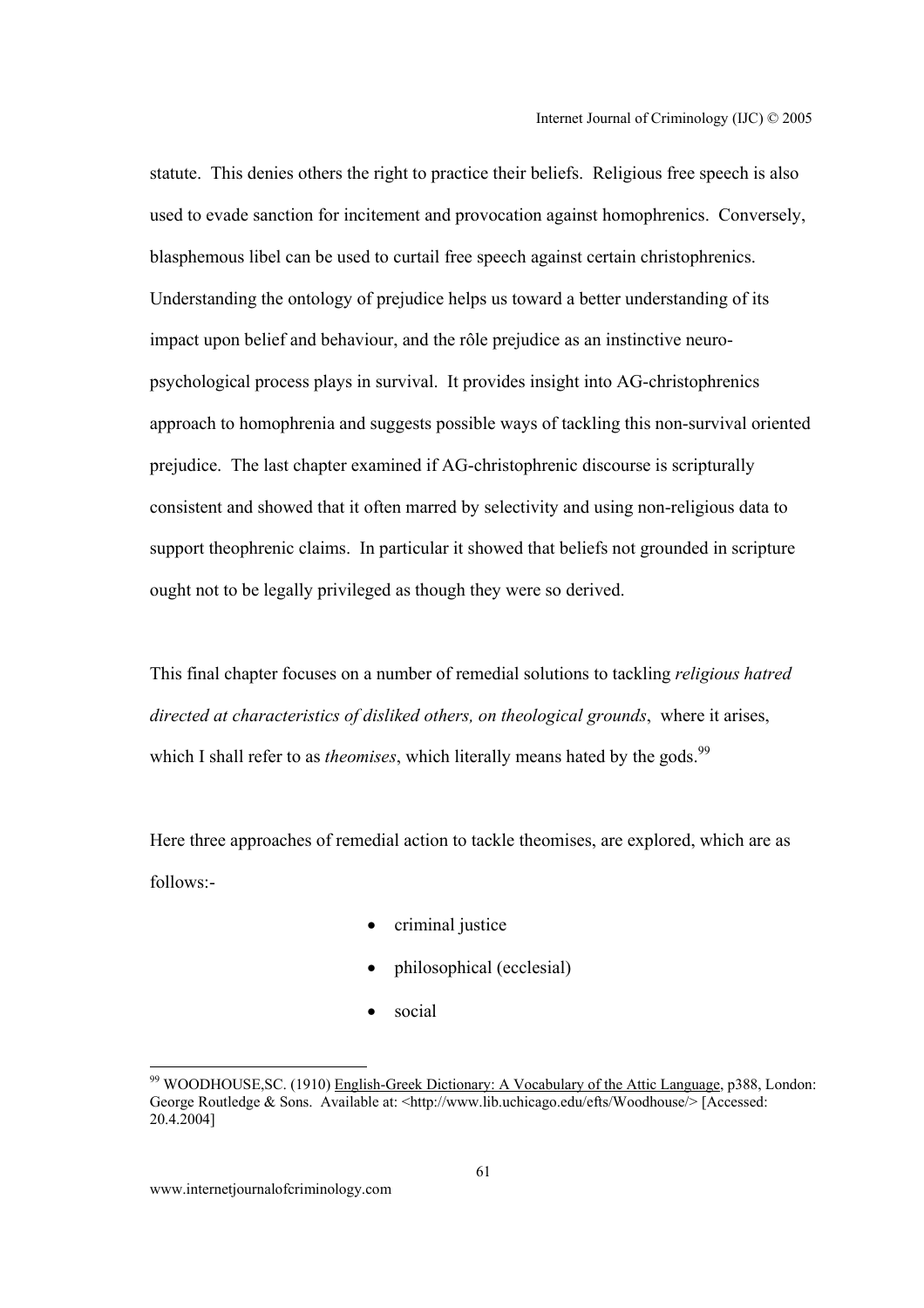I shall deal with each of these points in reverse order.

## **Social**

A social option offers the most satisfactory remedy, relying not on the coercive force of law, but on co-operative, interpersonal cohesion. Devlin's simplistic and problematic solution of enforcing conventional morality, a possibility in a monocultural society, is at odds with the contemporary multicultural ethos of modern Britain. It also expounds a logic which would, were it consistently applied, disemancipate Roman Catholics and Muslims in Britain from their legitimate liberties by reason of being non-normative.

The contact hypothesis, intra- and extra- group status of SupGS and SGS offer a way forward. Since decriminalisation, the public's exposure to homophrenia has increased, enabling individuals to differentiate between group stereotype, individual ethos and behaviour. To some extent this has weakened hostility. This needs to be accelerated by central government through national policy and fostered by more local initiatives.

There is also a need to proactively counter the SupGS in the heterophrenic milieu and encourage a positive identity for homophrenic (and other) SGS. Ideally this should be sensitively tackled as a compulsory topic in secondary schools.

## **Philosophical (ecclesial)**

My interest here is with the intra-religious junction between the pro- and antigay theophrenic factions. For christophrenia one solution is to recognise the actual rather than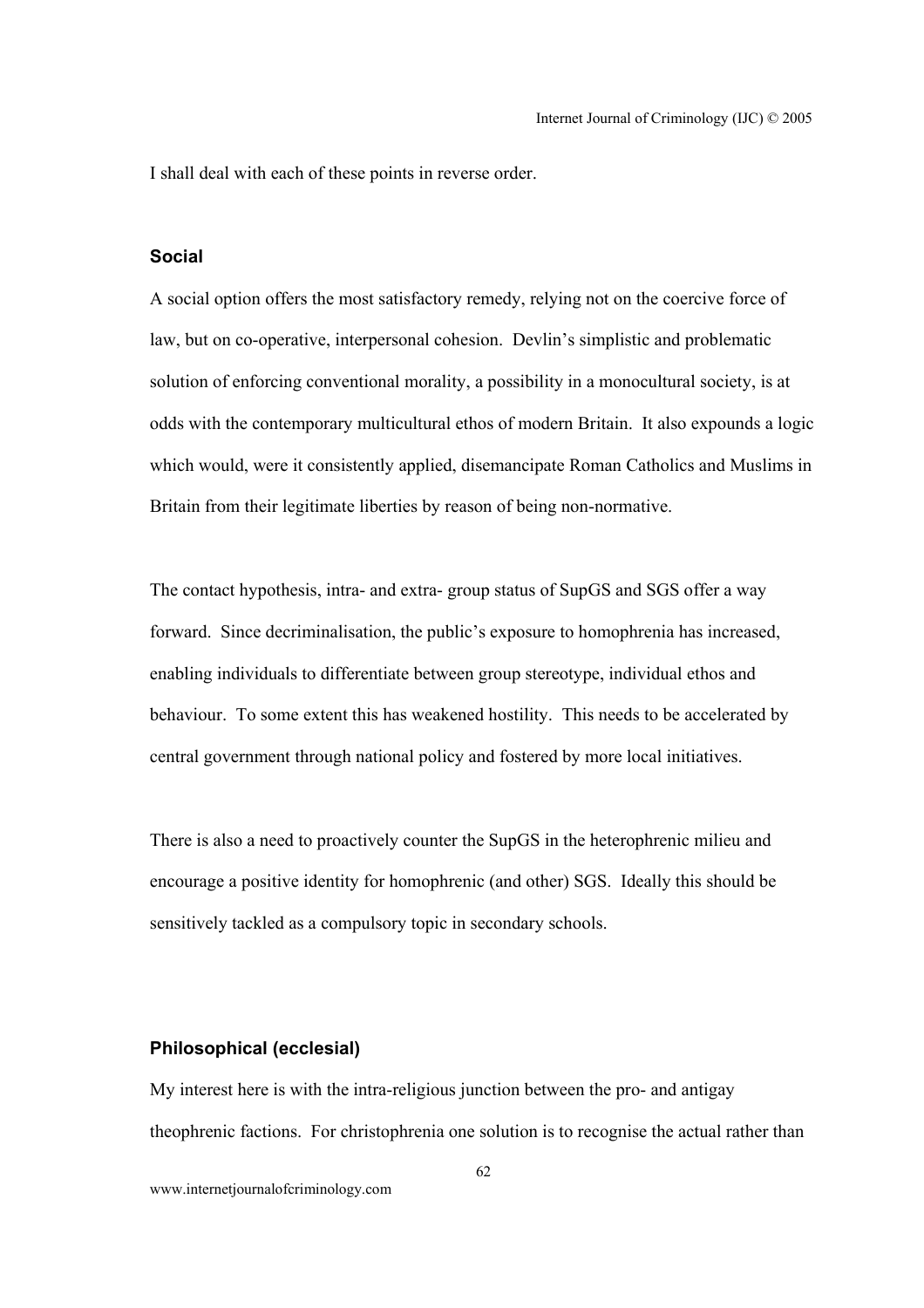the idealised Biblical ontology: here, as a series of texts with a diverse authorship and opinions that at times contradict one another. Another approach is that taken by Williams, or for conservatives, O'Donovan's perspective which also offers the CoE the possibility of cohesion in preference to schism.

## **Criminal Justice**

The use of the law as a remedy ought to be a matter of last resort. However the proscription or legal regulation of theomises offers not only a sanction for transgression, but also conveys a clear warning that the state has taken an interest in these affairs and is no longer willing to ignore this species of behaviour.

A further approach would be to adjust the historically christophrenic *Grundnorm*<sup>100</sup> common to domestic and European legislatures and apply a theophrenically neutral, secular or empirical Grundnorm. The latter would define norms from knowledge derived from methodologically sound empirical principles: logical positivism - a position articulated in the early twentieth century by the Vienna Circle.

With the *Protection from Harassment Act 1987* this legislation introduced the jurisprudentially novel concept that an individual who was subjected to the species of unacceptable behaviour outlined in the Act, where the conduct were repeated, could if they felt it constituted harassment, seek a legal remedy. The onus is on the defendant to prove that either he did not commit this offence or satisfies one of three excluding conditions in  $\S1(3)$  of the Act. However  $\S1(3)(c)$  of the Act facilitates a defence where the course of the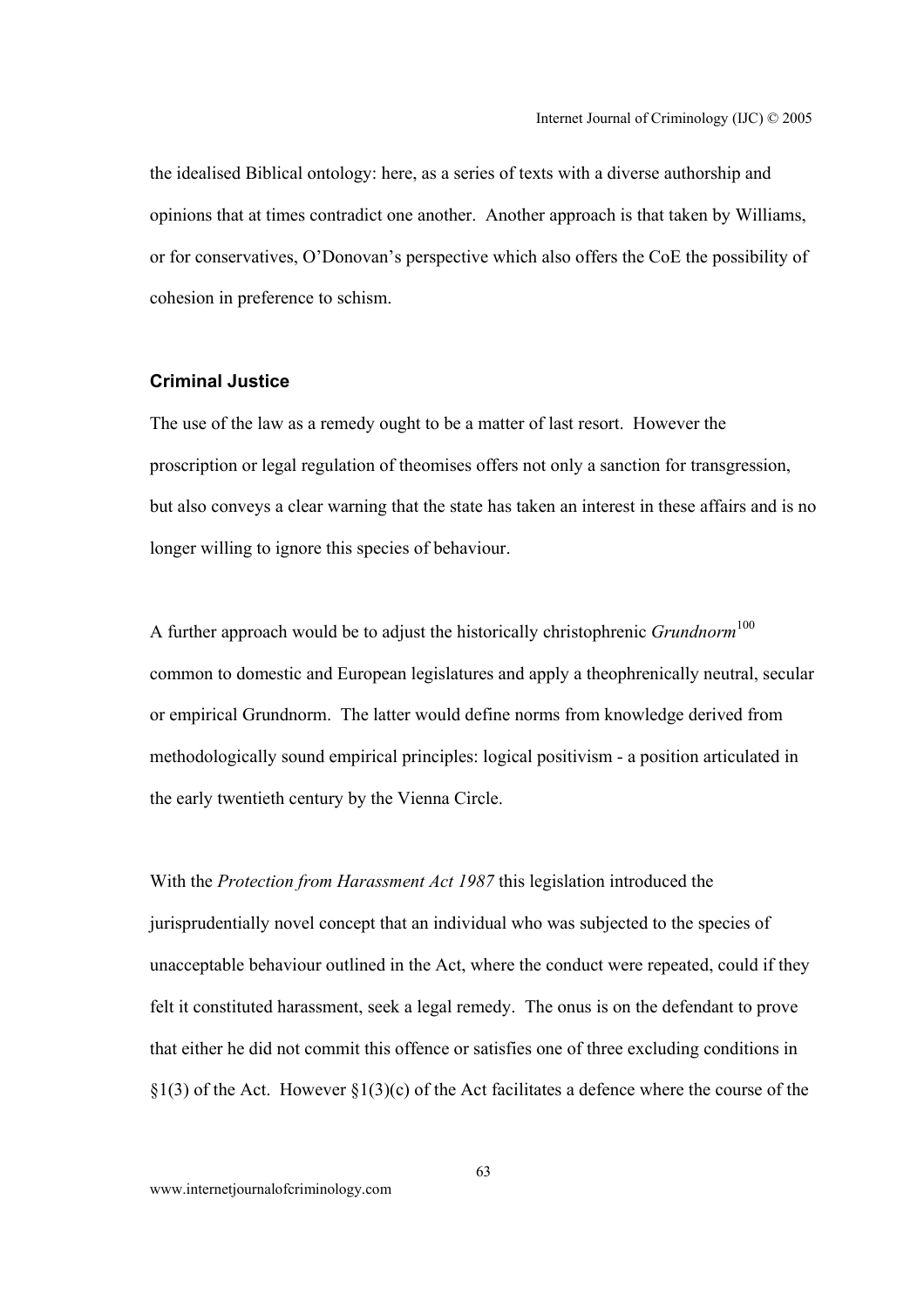conduct is considered reasonable. This clause could facilitate theomises by classifying the Bible as "reasonable" or concluding that Article 9 of the ECoHR prevents the proscription of theomises. Another interesting aspect here is that in the part applying to Scotland (§8) it defines "conduct" so as to include speech  $(\S 8(3))$ , but again an equivalent in Scots law to §1(3)(c) restricts its scope.

There is a need for legislation to proscribe *all* hate speech, not just that directed at certain groups. Because of the difficulty in proving hate speech it is desirable that strict liability be co-opted to enforce this legislation rather than relying on the problematic requirement to prove both *actus reus* and *mens rea*. The *selective* use of passages from scripture should be actionable. A simple test of this would be to search the home of an offender to see if he has clothing of mixed fibres, or say only silk ties and cotton shirts. S/he could also be secretly filmed on Sundays to see if they do any kind of work or generally to see if they eat any pig meat products or shellfish. Any of these would demonstrate christophrenic inconsistency, bias and here, could prove hatred.

### **Conclusion to the Chapter**

I have proposed a few options here in an attempt to address the difficult issues surrounding what constitutes toxic discourse and inciting hate crime against homophrenics. The solutions offered above may be helpful in assisting criminal justice practitioners to distinguish between the legitimate expression of theophrenia, selective (mis)quotations and the rights and freedoms of others. None of these solutions alone offers a remedy to antigay attitudes and behaviour, nor do they offer a speedy solution. They offer a strategy for

<sup>&</sup>lt;sup>100</sup> A concept developed by Hans Kelsen. Roughly translated it means the 'basic norm'.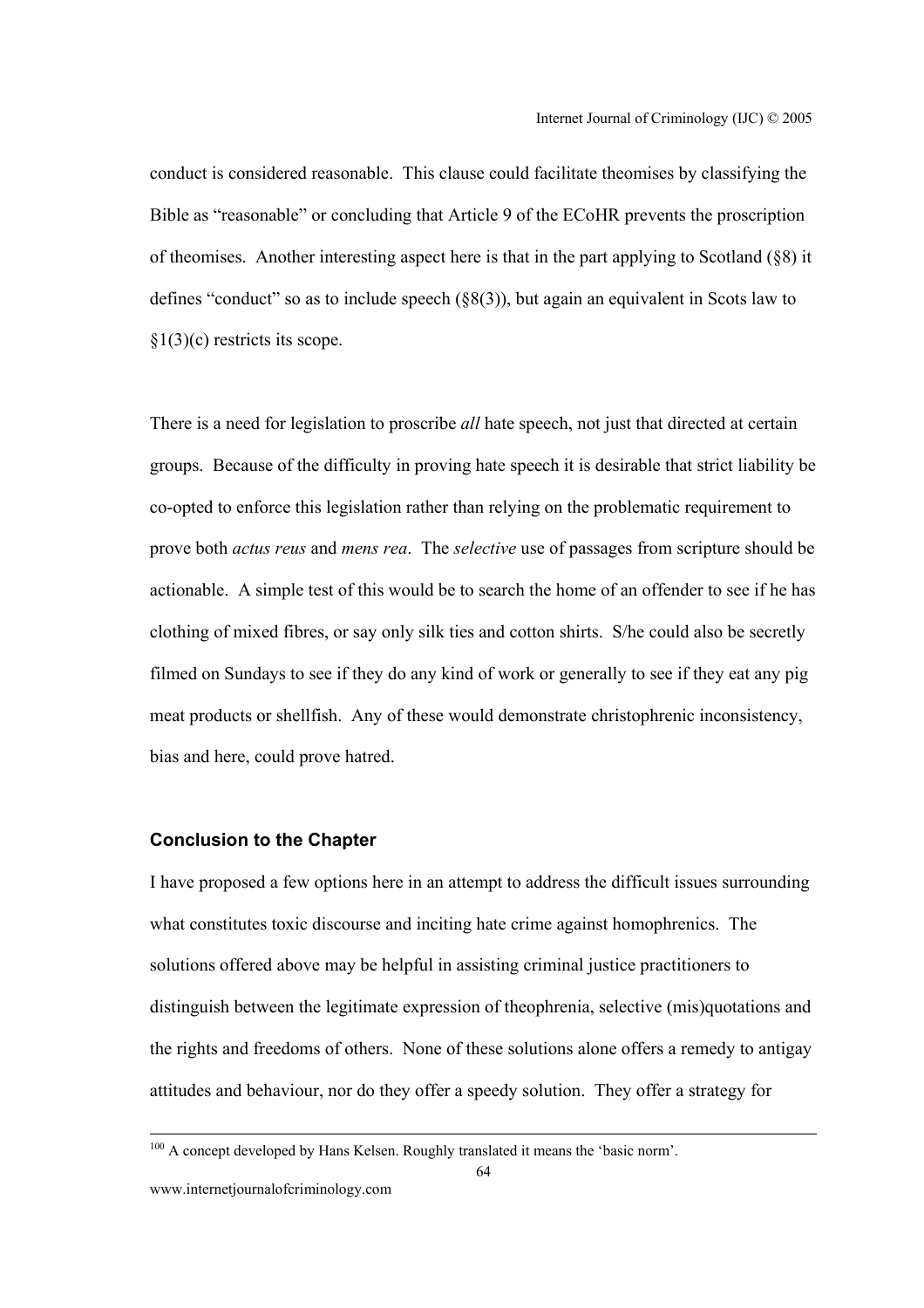change which requires policy changes, which necessitate political courage to carry them through because of vociferous AG-christophrenic campaigning, often by charities that ignore the Charities Acts prohibition on political campaigning.<sup>101</sup> It is also necessary for the Department for Constitutional Affairs to continue their diversity training for the judiciary and officials, in order that legal challenges to discriminatory practices will be considered on their merits rather than the types of prejudice articulated in *Brown*. Indeed, similar training should be adopted for both the European Court of Human Rights and the ECJ, which may adjudicate in future on human rights of homophrenics as against theophrenics. This could however be frustrated were the Draft EU Constitution to adopt a reference to a common christophrenic heritage, were this to be treated as, or evolve into, a neo-Kelsenian Grundnorm. It is hoped that this dissertation will offer guidance as to approaches that can be made to tackle antigay prejudice by religious groups, the conditions that open the way to punishing AG-theomises, whilst avoiding unnecessary restrictions on religious (and non-religious) liberty.

<sup>&</sup>lt;sup>101</sup> See, for example, para.28 of: CC9: Political Activities and Campaigning by Charities, Charity Commission, September 1999. Available at: <http://www.charity-commission.gov.uk/publications/cc9.asp#24> [Accessed: 3.6.2004]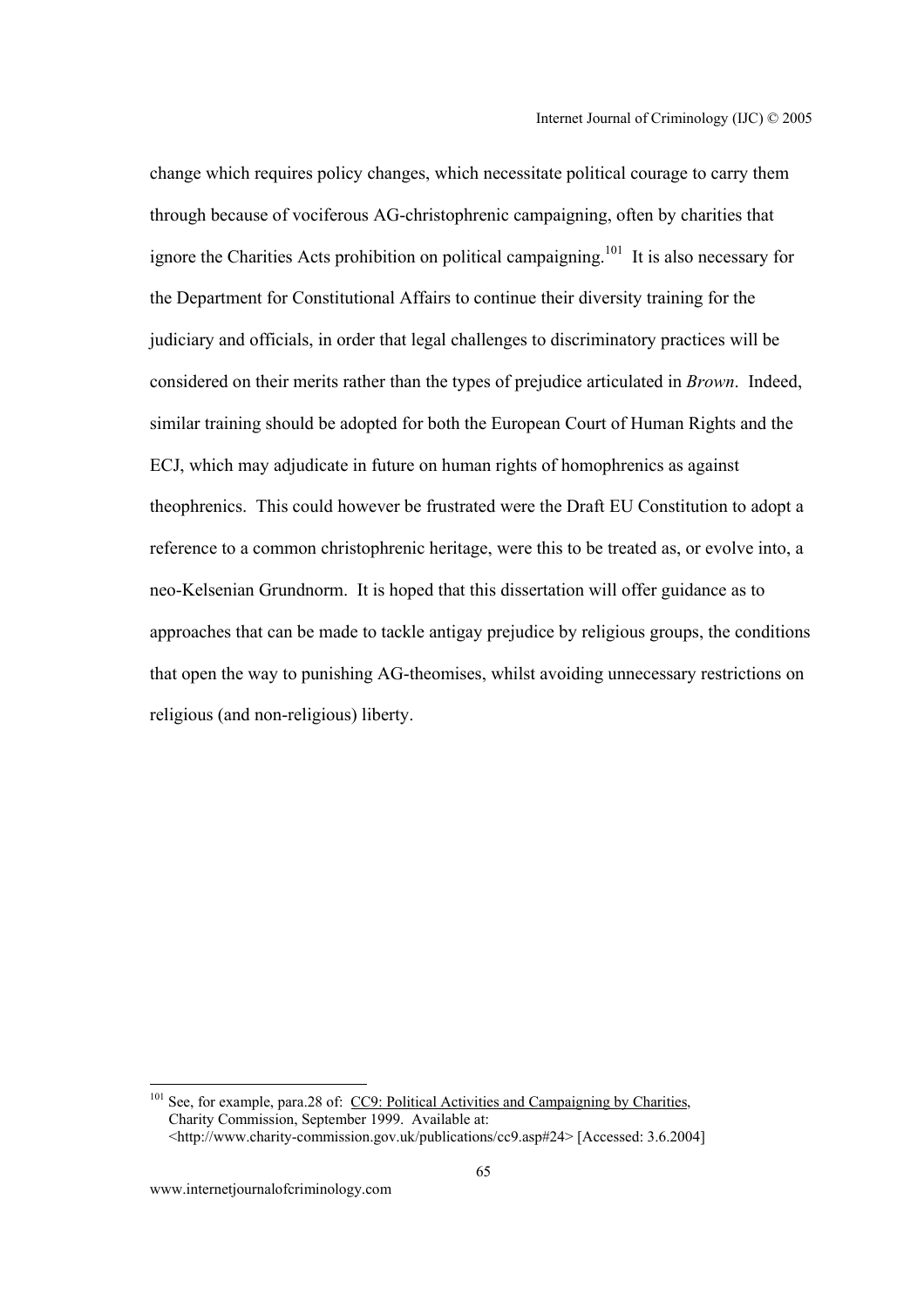# **APPENDIX A – Email to the Christian Institute seeking clarification**

Sent: Mon 12 January 2004. No reply received as of 1 June 2004. Delivery electronically confirmed by Microsoft Outlook software.

From: [work email address] To: info@christian.org.uk Subject: query with CI re briefing paper below Re: http://www.christian.org.uk/briefingpapers/section28.htm Dear Sir/Madam, I am studying for a Diploma in Criminology, at London University's Birkbeck College in my spare-time, and am currently carrying out research for my dissertation looking at the Christian approach/discourse towards the topos of homosexuality. I wish to establish if I am correct in my reading of the above electronic Briefing Paper, that the CI conflate penile-anal penetration with homosexuality, or whether you hold to the broader description in your publication 'Homosexuality & Young People'? Would I be correct in interpreting the statement: 'Section 28 does not prevent legitimate discussion of homosexuality' as meaning that the CI interpret 'legitimate' to connote s.2A(2) of the Act below? Clarification of the above matter would be greatly appreciated. Yours faithfully, Steve Hammett. --- Local Government Act 1988 (c9) 28.—(1) The following section shall be inserted after section 2 of the [1986 c. 10.] Local Government Act 1986 (prohibition of political publicity)— "Prohibition on promoting homosexuality by teaching or by publishing material. 2A.  $-$  (1) A local authority shall not- (a) intentionally promote homosexuality or publish material with the intention of promoting homosexuality; (b) promote the teaching in any maintained school of the acceptability of homosexuality as a pretended family relationship. (2) Nothing in subsection (1) above shall be taken to prohibit the doing of anything for the purpose of treating or preventing the spread of disease.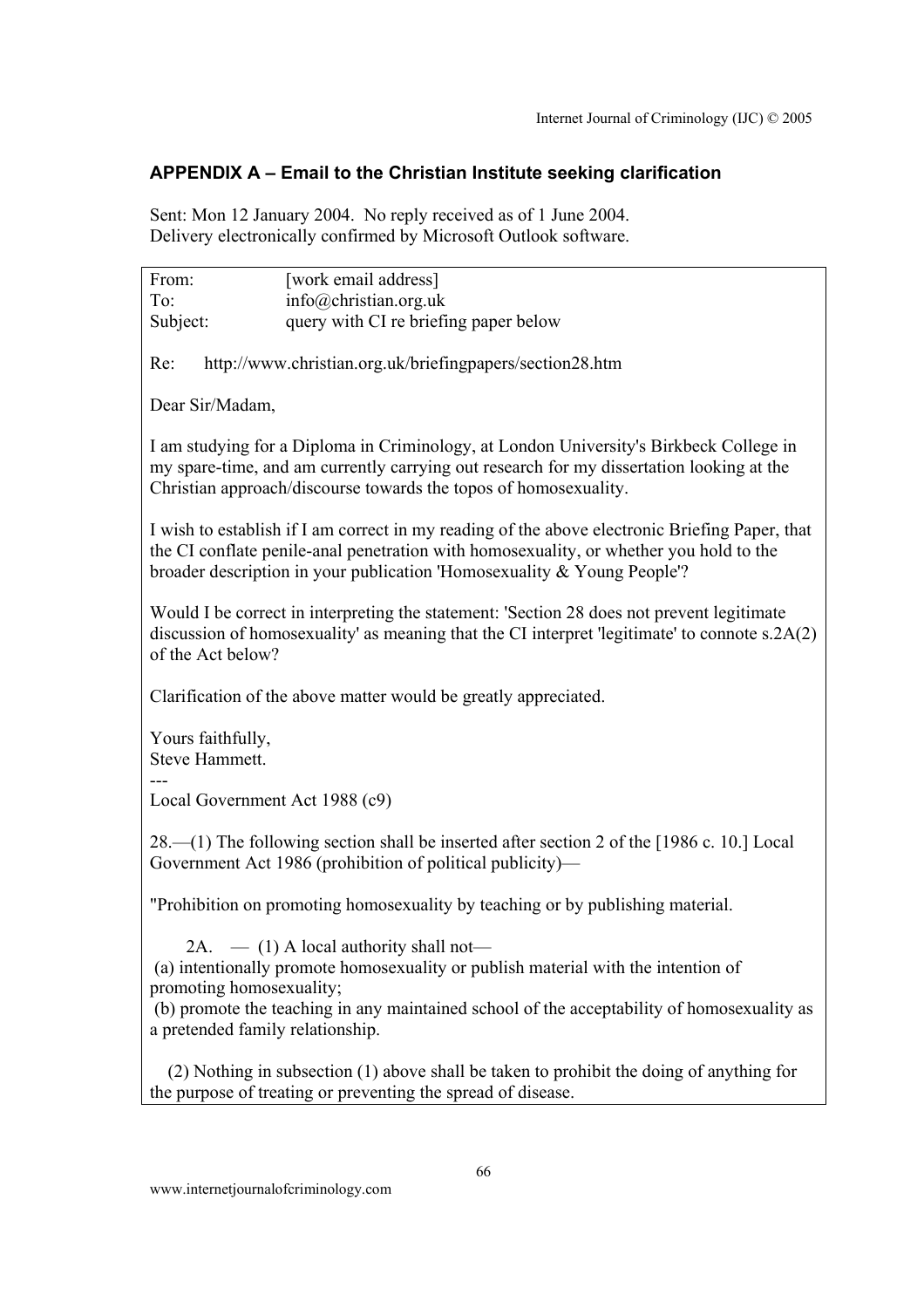# **LIST OF ABBREVIATIONS**

| AoC          | Archbishop of Canterbury                                                    |
|--------------|-----------------------------------------------------------------------------|
| AG           | antigay                                                                     |
| <b>AIDS</b>  | Acquired Immunodeficiency Syndrome                                          |
| <b>CI</b>    | Christian Institute                                                         |
| CoE          | Church of England                                                           |
| CoR          | concept of rights                                                           |
| CoT          | concept of truth                                                            |
| <b>CPS</b>   | <b>Crown Prosecution Service</b>                                            |
| <b>ECHR</b>  | European Court of Human Rights                                              |
| ECJ          | European Court of Justice (EU)                                              |
| <b>ECoHR</b> | European Convention of Human Rights and<br><b>Fundamental Freedoms 1950</b> |
| FoS          | freedom of speech                                                           |
| <b>GET</b>   | Goldhagen's Eliminationism Thesis                                           |
| <b>HIV</b>   | Human Immunodeficiency Virus                                                |
| IG           | individual gratification (Finnis) (see also: MG)                            |
| LGA          | Local Government Act                                                        |
| MG           | mutual gratification (Finnis) (see also: IG)                                |
| NT           | New Testament (Bible)                                                       |
| <b>ORAT</b>  | One Right Answer Thesis (Dworkin)                                           |
| <b>OT</b>    | Old Testament (Bible)                                                       |
| PAP          | penile anal penetration                                                     |
| <b>SGS</b>   | subordinate group status                                                    |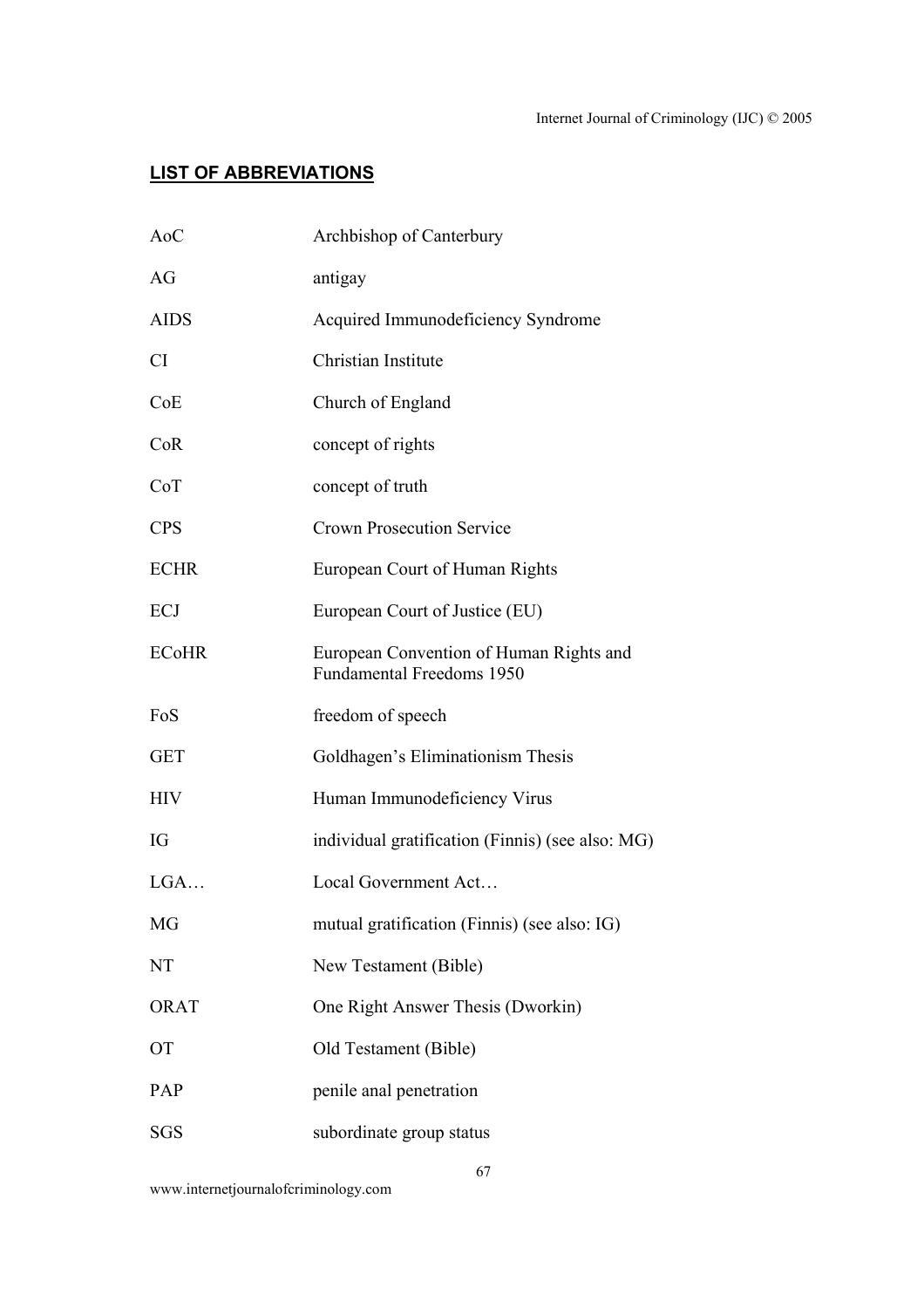# Internet Journal of Criminology (IJC) © 2005

SIT social identity theory

SupGS superior group status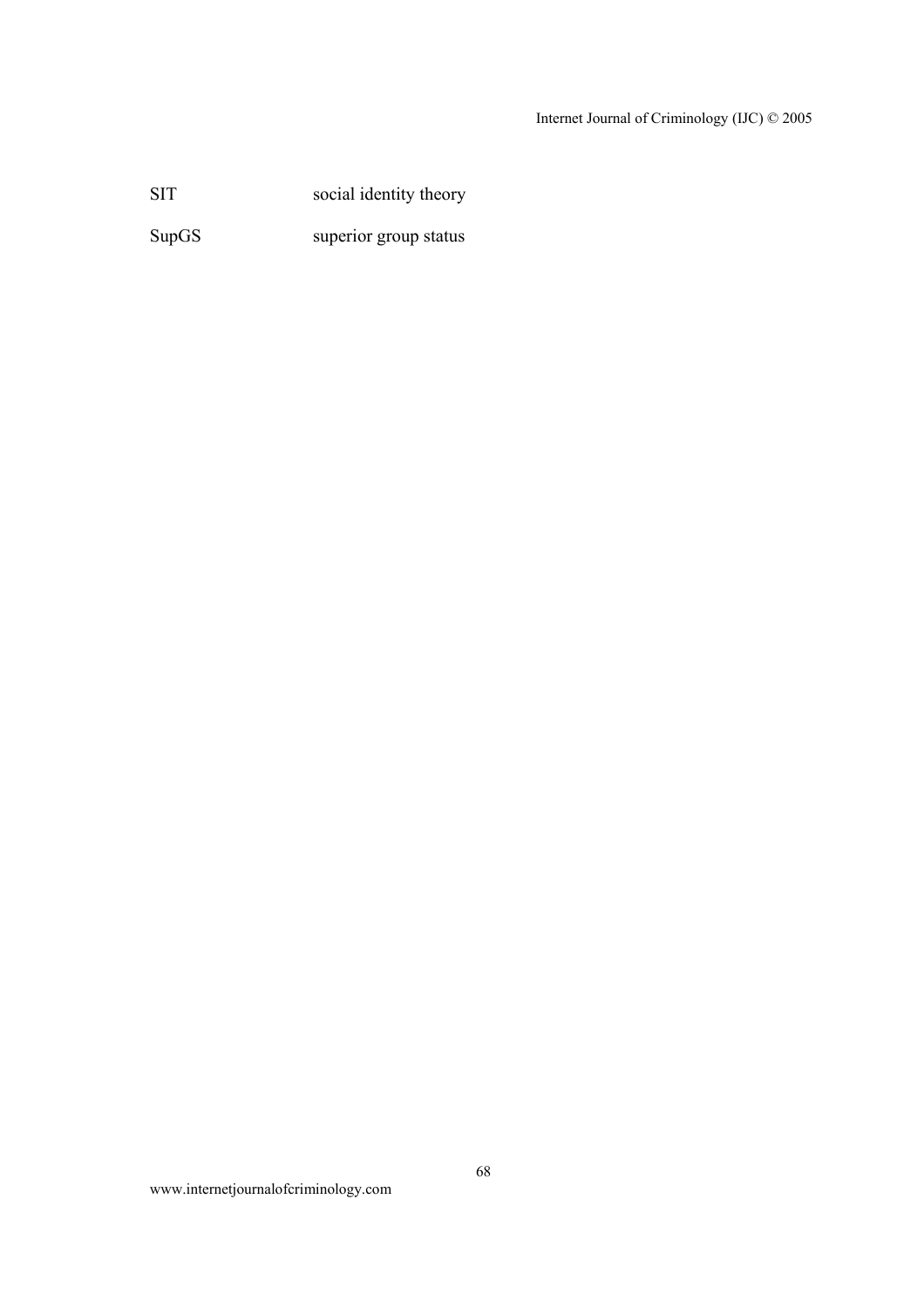# **BIBLIOGRAPHY AND BACKGROUND READING**

ALTHAUS-REID,M (2000) Indecent Theology: Theological Perversions in Sex, Gender and Politics, London: Routledge.

ALPORT,GW (1954) The nature of prejudice, USA: Massachusetts: Cambridge: Addison-Wesley.

AUGOUSTINOS,M & REYNOLDS,KJ (2001) Understanding Prejudice, Racism, and Social Conflict, London: Sage.

BAGEMIHL,B (1999) Biological Exuberance: Animal Homosexuality and Natural Diversity, London: Profile Books.

BECKER, HS (1963) Outsiders: Studies in the Sociology of Deviance, USA: New York: Free Press.

BIBLE, The (1995) The Holy Bible containing the Old and New Testaments with the Apocryphal/Deuterocanonical Books, New Revised Standard Version, Anglicized Edition, Oxford: Oxford University Press.

BROWN,R (1995) Prejudice: Its Social Psychology, Oxford: Blackwell.

BUSS,D & HERMAN,D (2003) Globalizing Family Values: The Christian Right in International Politics, USA: Minneapolis: University of Minnesota Press.

DWORKIN,R. (1988) Law's Empire, Oxford: Hart Publishing.

EDWARDS, SM (1996) Sex and Gender in the Legal Process, London: Blackstone Press.

FINNIS,J (1980) Natural Law and Natural Rights, Reprint with corrections 1982, Clarendon Law Series ,Oxford: Oxford University Press.

GEORGE,RP (1999) In Defense of Natural Law, Oxford: Oxford University Press.

GEWIRTH,A. (1978) Reason and Morality, USA: Chicago: University of Chicago Press.

GOLDHAGEN,DJ (2002) A Moral Reckoning: The Role of the Catholic Church in the Holocaust and Its Unfulfilled Duty of Repair, London: Little, Brown.

HALSOS,MS (2000) *The construction and deconstruction of a victim – The discourse on age and homosexuality and §213 in the Norwegian Penal Code<sup>i</sup> of 1902 from the end of the nineteenth century to 1972*, IN: Rapport fra NSfK Nr.42: Kriminaliteten er ikke hva den var – avviket i historisk lys, Norway 2000, Denmark: Copenhagen: Nordisk Samarbejdsråd for Kriminologi.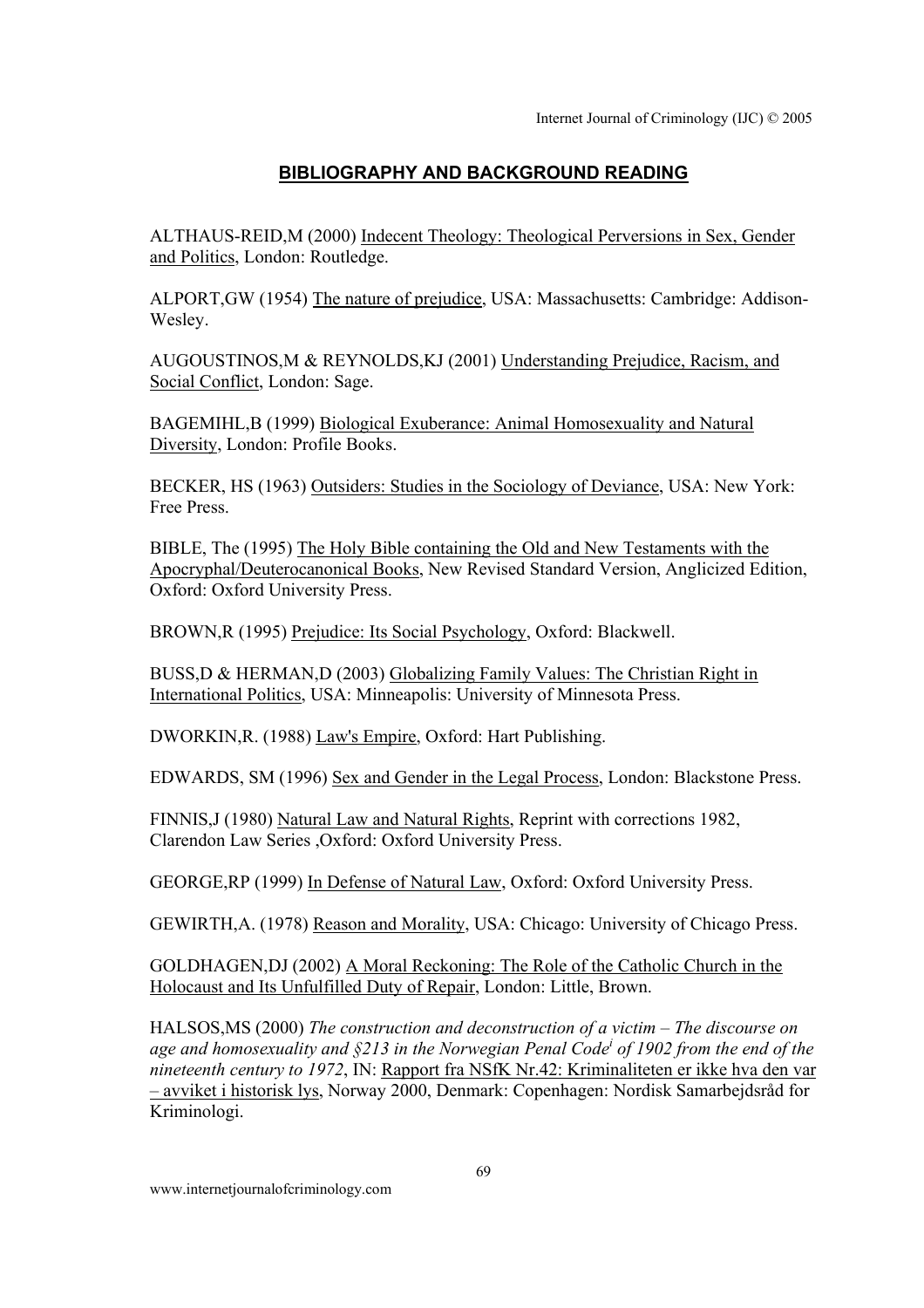HARRISON,RK (1980) Leviticus: An Introduction and Commentary, Tyndale Old Testament Commentaries series, Leicester: Inter-Varsity Press.

HART,C & CALVERT,S & BAINBRIDGE,I (1988) Homosexuality and Young People: A Report, Newcastle: Christian Institute. Available at: <http://www.christian.org.uk/pdfpublications/HYP.pdf> [Accessed: 12.1.2004]

HART,HLA (1963) Law, Liberty, and Morality, USA: California: Stanford University Press.

HART,HLA (1994) The Concept of Law, Second edition, Clarendon Law Series ,Oxford: Oxford University Press.

HERMAN,D (1997) The Antigay Agenda: Orthodox Vision and the Christian Right, USA: Chicago: University of Chicago Press.

HODGES, A. (1992) Alan Turing: The Enigma, London: Vintage.

HOLLOWAY,R (1999) Godless Morality: Keeping Religion Out of Ethics, Edinburgh: Canongate Books.

LEE,S (1986) Law and Morals: Warnock, Gillick and Beyond, Oxford: Oxford University Press.

MOORE,RI (1987) The Formation of a Persecuting Society, Oxford: Blackwell.

PATON,HJ (1948) The Moral Law, London: Hutchinson.

PLEINS,JD (2001) The Social Visions of the Hebrew Bible: A Theological Introduction, USA: Kentucky: Westminster John Knox Press.

RAWLS,J (1999) A Theory of Justice, 1971 revised in 1999, Oxford: OUP.

ROGERS,EF. (1999) Sexuality and the Christian Body: Their Way into the Triune God, Oxford: Blackwell.

RYDSTRÖM,J (2000) *Between Men and Animals: Homosexuality, Bestiality, and Criminal Law in Sweden 1864-1978*, IN: Rapport fra NSfK Nr.42: Kriminaliteten er ikke hva den var – avviket i historisk lys, Norway 2000, Denmark: Copenhagen: Nordisk Samarbejdsråd for Kriminologi.

STAUB,E (1989) The Roots of Evil: The Origins of Genocide and Other Group Violence, Cambridge: Cambridge University Press.

STOUT,J (2003) *How Charity Transcends the Culture Wars: Eugene Rogers and Others on Same-Sex Marriage*, Journal of Religious Ethics, 31.2:169-180.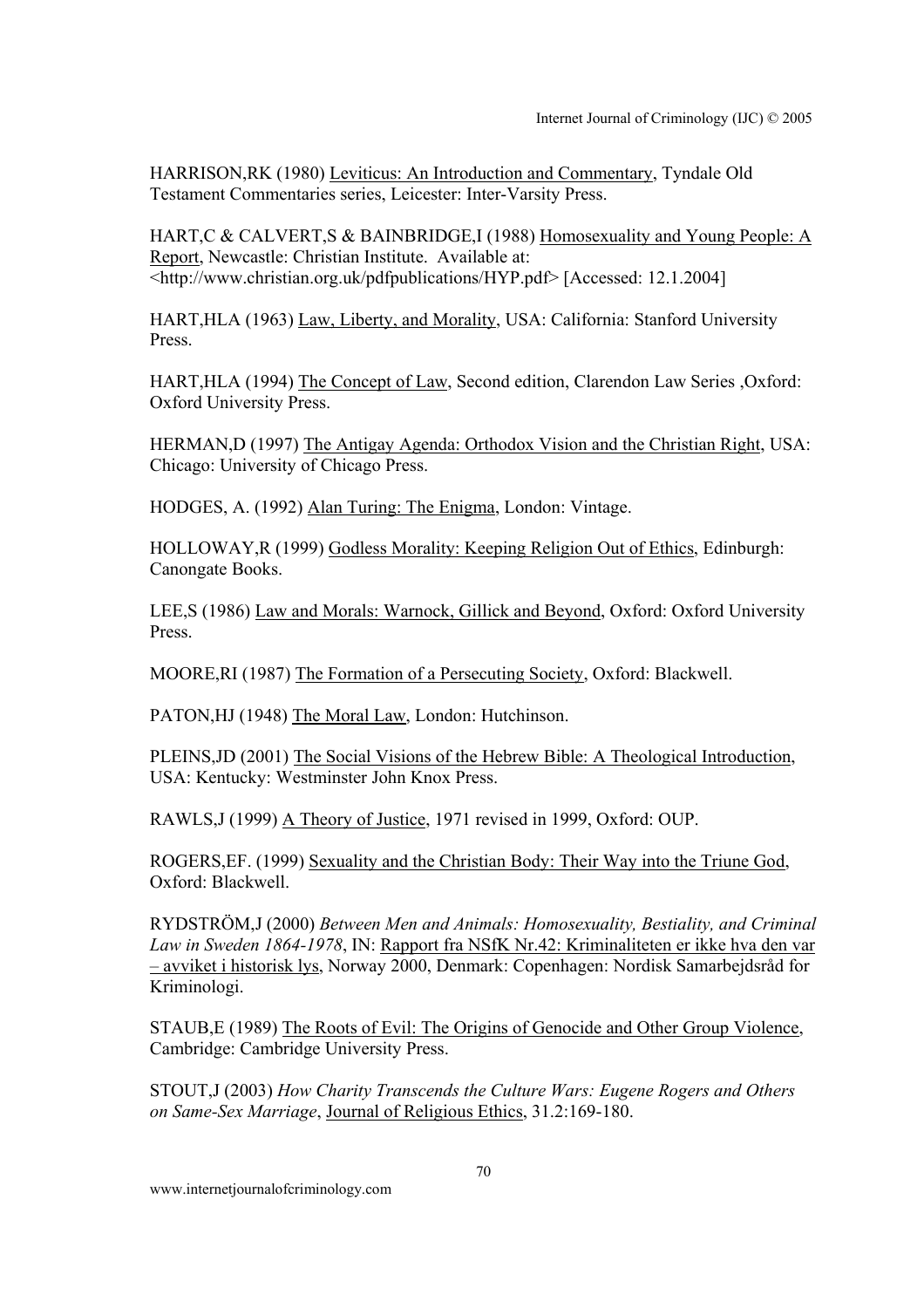TARSKI.A (1999) *The Semantic Conception of Truth and the Foundations of Semantics*, IN: BLACKBURN,S & SIMMONS,K (Eds.) Truth, Oxford Readings in Philosophy series, Oxford: Oxford University Press.

TOWNSLEY,J. (2001) Search for God's heart and truth. Available at: <http://www.bridges-across.org/ba/faith/jt\_sfgh.htm> [Accessed: 1.3.2004]

UN (1948) Convention on the Prevention and Punishment of the Crime of Genocide, United Nations. Available from: <http://www.hrweb.org/legal/genocide.html> [Accessed] 30.12.2003].

UN (1975) Convention Against Torture and Other Cruel, Inhuman or Degrading Treatment or Punishment, United Nations. Available from: <http://www.hrweb.org/legal/cat.html> [Accessed 30.12.2003].

## o-O-o

Note: Accession dates given for internet links refer to the date the specified document was *last* accessed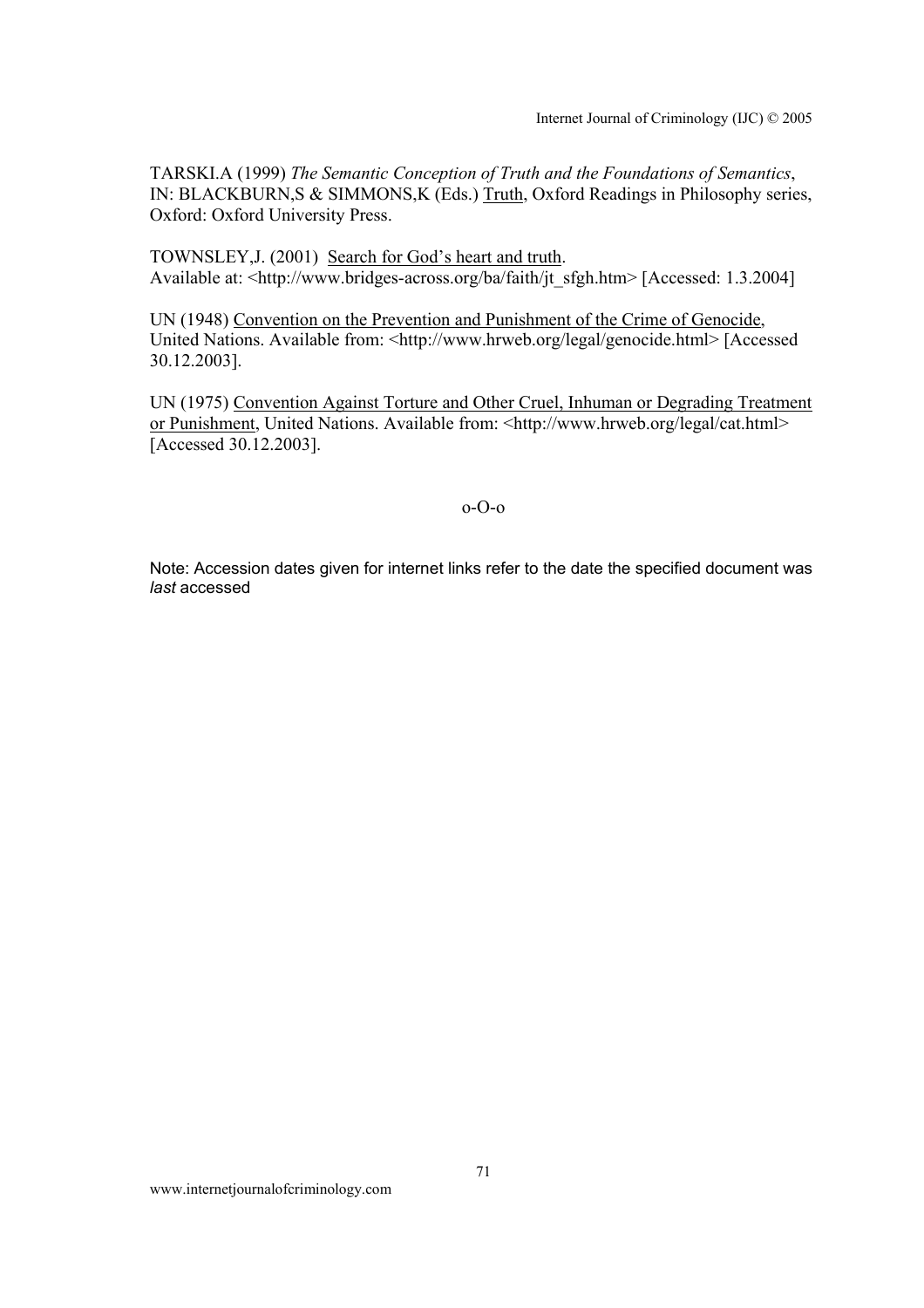# **INDEX**

| Antigay 7, 11, 16, 17, 19, 24, 27, 39, 41,        |  |  |
|---------------------------------------------------|--|--|
| 52, 54, 55, 60, 65, 67                            |  |  |
|                                                   |  |  |
| Archbishop of Canterbury  29, 58                  |  |  |
|                                                   |  |  |
| Williams, Rowan  29, 58, 65                       |  |  |
| Arsenokoitai (αρσενοκοιται)  21, 26, 62           |  |  |
|                                                   |  |  |
| Authoritarian personality (Adorno)  44            |  |  |
| <b>Bible</b>                                      |  |  |
| Clothing (mixed fibres) 24, 66                    |  |  |
|                                                   |  |  |
| NT                                                |  |  |
| Greek  19, 21, 22, 26, 64                         |  |  |
|                                                   |  |  |
|                                                   |  |  |
|                                                   |  |  |
|                                                   |  |  |
|                                                   |  |  |
|                                                   |  |  |
| <b>OT</b>                                         |  |  |
|                                                   |  |  |
| 24                                                |  |  |
|                                                   |  |  |
|                                                   |  |  |
|                                                   |  |  |
| Blasphemy (see under Torts                        |  |  |
| Defamation)  39, 40, 55                           |  |  |
| Buchenwald (see KZ)  13<br>Cases                  |  |  |
|                                                   |  |  |
| Lemon (Whitehouse v Lemon) 16, 39                 |  |  |
|                                                   |  |  |
|                                                   |  |  |
|                                                   |  |  |
|                                                   |  |  |
| Christian Institute 10, 15, 25, 29, 68            |  |  |
| Christianity (see under Christophrenia)41,        |  |  |
| 54                                                |  |  |
| Christophrenia (Christianity). 7, 9, 12, 17,      |  |  |
| 21, 24, 25, 26, 27, 28, 29, 37, 39, 41,           |  |  |
| 55, 57, 58, 60, 62, 63, 65                        |  |  |
| Church of England  28, 30, 65                     |  |  |
| concentration camps (see under KZ) 13<br>Concepts |  |  |

| truth 16, 18, 19, 20, 21, 22, 23, 24, 33,<br>36 |
|-------------------------------------------------|
| Countries                                       |
|                                                 |
| 56                                              |
| United Kingdom8, 13, 30, 41, 45, 54,            |
| 55, 64, 65                                      |
| United States of America 27, 28, 54             |
| Criminal Justice System (CJS)8, 14              |
| Crown Prosecution Service (CPS) 8, 15           |
| Discrimination8, 13, 45, 48, 51, 52, 54         |
|                                                 |
| Employment Directives (EU)12<br>EU              |
| Employment Directives12                         |
|                                                 |
|                                                 |
| Flossenbürg (see KZ) 14                         |
| Fundamental attribution error (Ross)44,<br>51   |
|                                                 |
|                                                 |
| Goldhagen's Eliminationism Thesis               |
|                                                 |
| Gratification                                   |
|                                                 |
|                                                 |
| Group status                                    |
| subordinate 47, 49, 50, 51, 64                  |
| superior47, 49, 50, 51, 64                      |
|                                                 |
| Harm principle (Mill, J.S.)32                   |
|                                                 |
| Hate 8, 13, 14, 16, 17, 19, 34, 37, 39, 41,     |
| 54, 55, 58, 59, 60, 63, 66, 67                  |
| Heterophrenia (heterosexuality).9, 13, 24,      |
| 47, 51, 57                                      |
|                                                 |
|                                                 |
| Homophobia (see under Antigay)  7, 11,          |
| 16, 17, 19, 24, 27, 39, 41, 52, 54, 55,         |
| 60, 65, 67                                      |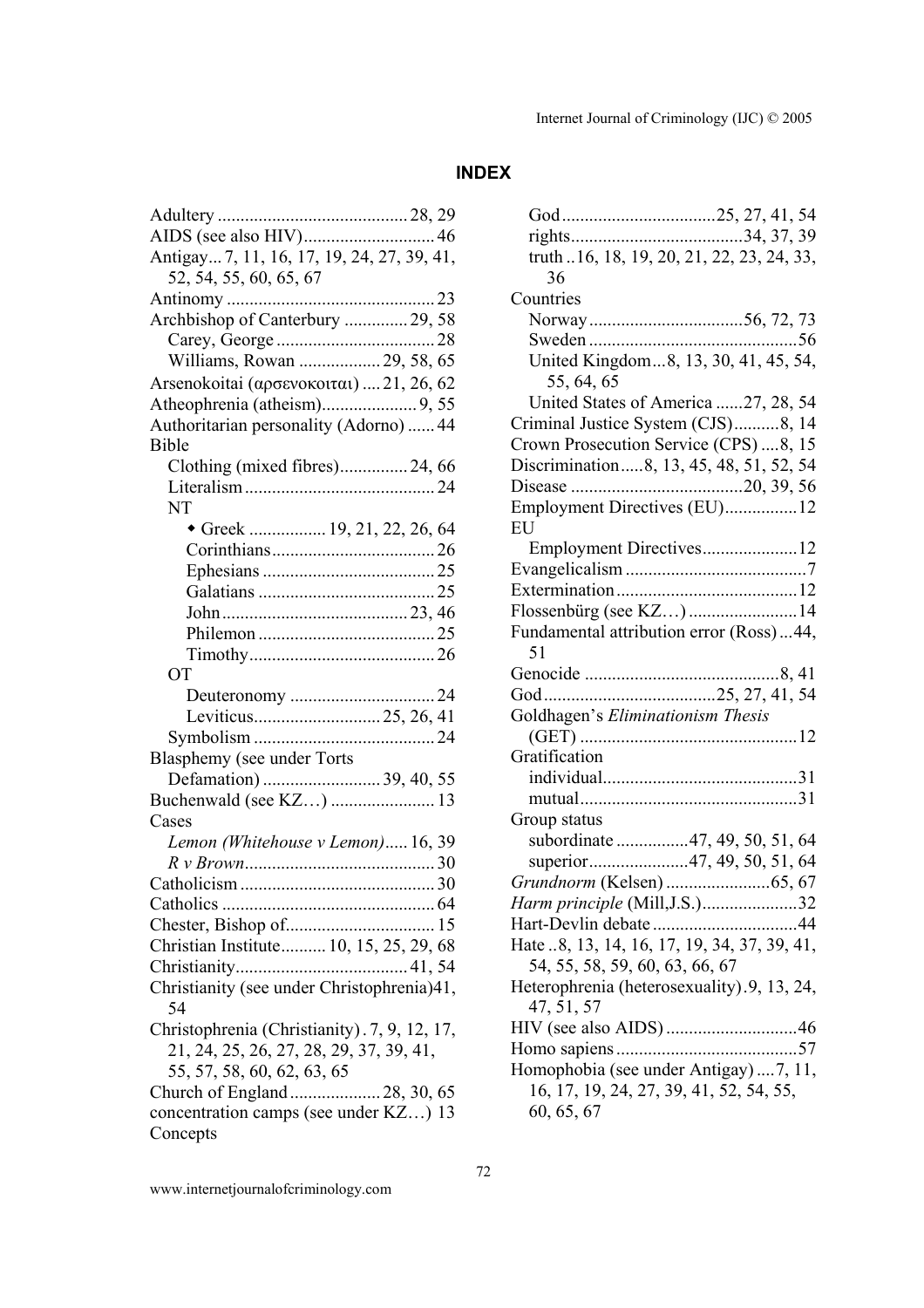Homophrenia (homosexuality) .. 9, 12, 13, 17, 19, 20, 21, 22, 23, 25, 26, 28, 29, 31, 33, 37, 39, 40, 43, 45, 46, 47, 49, 51, 52, 54, 55, 56, 57, 58, 60, 62, 63, 64, 67 Homosexuality (see also Homophrenia) ............................ 13, 29, 31, 40, 57, 58 **Hypotheses** Contact .............................................. 50 Ideology7, 8, 9, 10, 11, 12, 14, 16, 17, 22, 25, 29, 31, 37, 40, 43, 44, 47, 48, 52, 53, 54, 55, 57, 59, 60, 62, 63 Incitement ................................. 14, 40, 63 Inerrancy ......................................... 10, 24 Jesus (see under Nazareth)........ 25, 39, 58 KZ Buchenwald ...................................... 13 Flossenbürg....................................... 14 Neuengamme .................................... 13 Law internal aspect (Hart,HLA) ......... 37, 51 Legislation *Anti-terrorism, Crime and Security Act 2001* .............................................. 14 *Local Government Act 1986 Local Government Act 1988 Offences against the Person Act 1861* ...................................................... 32 *Protection from Harassment Act 1987* ................................................ 14, 65 *Public Order Act 1986*...................... 14 *Race Relations Act 1976*............... 8, 14 *Sexual Offences Act 1967* ................. 13 *Sexual Offences Act 2003* ................. 13 liability strict ...................................... 16, 59, 66 Libel *Blood*................................................. 56 *Predator*............................................ 57 Libel (see also Torts) ...................... 16, 63 Literalism (see also Bible Literalism)......................................... 24 Malakoi (µαλακοι).......................... 21, 26 Marriage.................................... 37, 40, 46 Marxism................................................ 11 Natural ............................................ 19, 51 Nature............................ 33, 37, 41, 43, 57

| Neuengamme (see KZ) 13                    |  |
|-------------------------------------------|--|
| New Testament (NT)19, 21, 22, 25, 26      |  |
| Norms12, 37, 40, 44, 51, 65, 66           |  |
|                                           |  |
|                                           |  |
| One organism thesis (Finnis) 30           |  |
| One right answer thesis (Dworkin) 19, 30, |  |
| 33                                        |  |
|                                           |  |
| People                                    |  |
| Adorno, T.(ie. Wiesengrund, T.L.)  43     |  |
| Allport, G. 11, 44, 45, 48, 50            |  |
|                                           |  |
|                                           |  |
|                                           |  |
|                                           |  |
| Carey, G. (see also Archbishop of         |  |
|                                           |  |
| Charles (Prince of Wales) 28              |  |
| Devlin, Lord P. 32, 44, 64                |  |
|                                           |  |
|                                           |  |
|                                           |  |
|                                           |  |
|                                           |  |
|                                           |  |
| Hammond, H. (lay preacher)14, 55          |  |
|                                           |  |
|                                           |  |
|                                           |  |
| Jensen, C. (see also People               |  |
| Værnet, C.)<br>13                         |  |
| John (see also Bible                      |  |
|                                           |  |
| John Paul II, Pope 23, 46                 |  |
|                                           |  |
|                                           |  |
|                                           |  |
|                                           |  |
|                                           |  |
|                                           |  |
| Onesimus (see also Bible                  |  |
| NT                                        |  |
|                                           |  |
| Paul (see also Bible)                     |  |
|                                           |  |
| Phelps, Rev, F.  10, 27, 28               |  |

www.internetjournalofcriminology.com